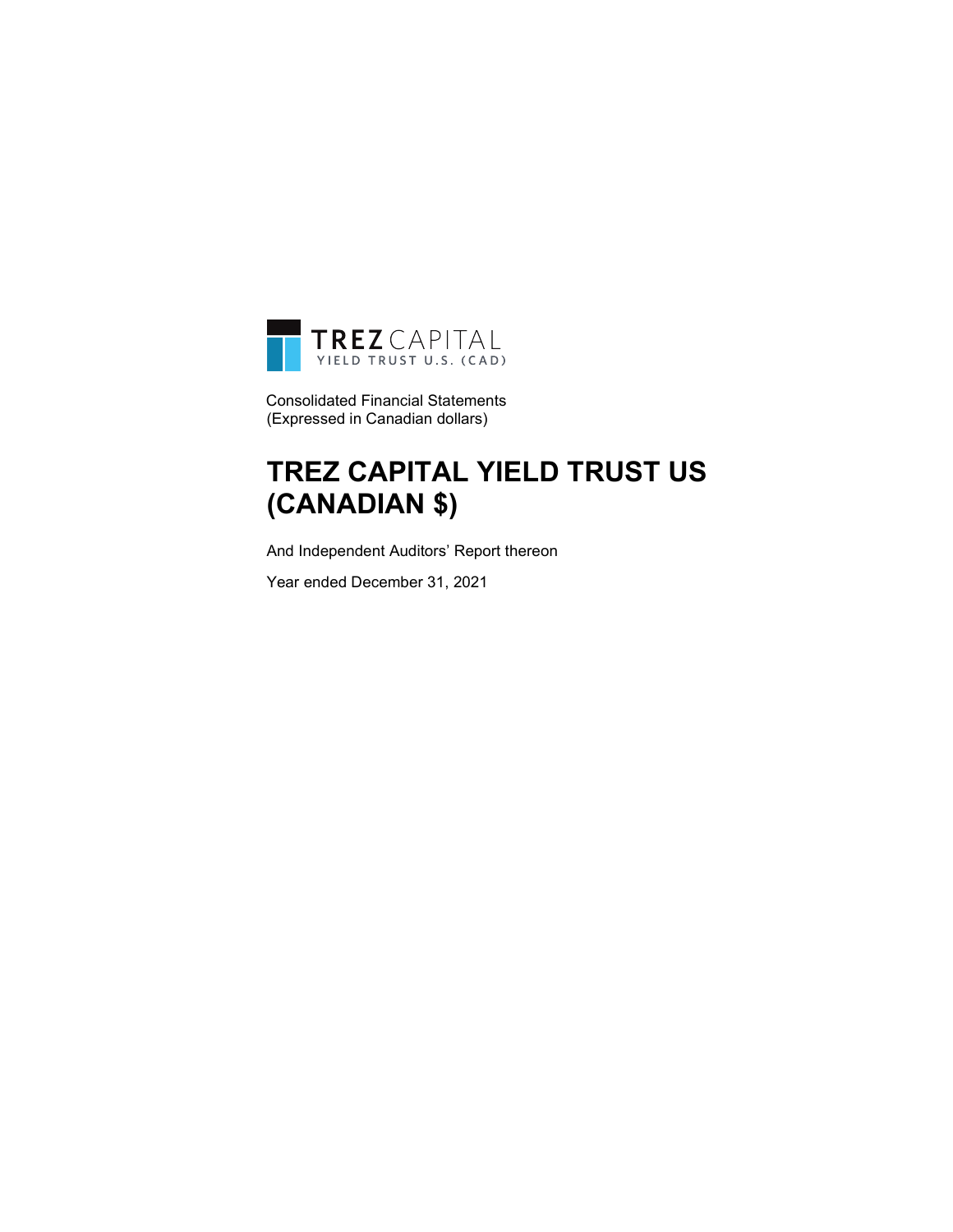

KPMG LLP PO Box 10426 777 Dunsmuir Street Vancouver BC V7Y 1K3 Canada Telephone (604) 691-3000 Fax (604) 691-3031

### **INDEPENDENT AUDITORS' REPORT**

To the Unitholders of Trez Capital Yield Trust US (Canadian \$)

### *Opinion*

We have audited the consolidated financial statements of Trez Capital Yield Trust US (Canadian \$) (the "Entity"), which comprise:

- the consolidated statement of financial position as at December 31, 2021
- the consolidated statement of comprehensive loss for the year then ended
- the consolidated statement of changes in net assets attributable to holders of redeemable units for the year then ended
- the consolidated statement of cash flows for the year then ended
- and notes to the consolidated financial statements, including a summary of significant accounting policies

(hereinafter referred to as the "financial statements").

In our opinion, the accompanying financial statements present fairly, in all material respects, the financial position of the Entity as at December 31, 2021, and its financial performance and its cash flows for the year then ended in accordance with International Financial Reporting Standards (IFRS) as issued by the International Accounting Standards Board (IASB).

### *Basis for Opinion*

We conducted our audit in accordance with Canadian generally accepted auditing standards. Our responsibilities under those standards are further described in the "*Auditors' Responsibilities for the Audit of the Financial Statements*" section of our auditors' report.

We are independent of the Entity in accordance with the ethical requirements that are relevant to our audit of the financial statements in Canada and we have fulfilled our other ethical responsibilities in accordance with these requirements.

We believe that the audit evidence we have obtained is sufficient and appropriate to provide a basis for our opinion.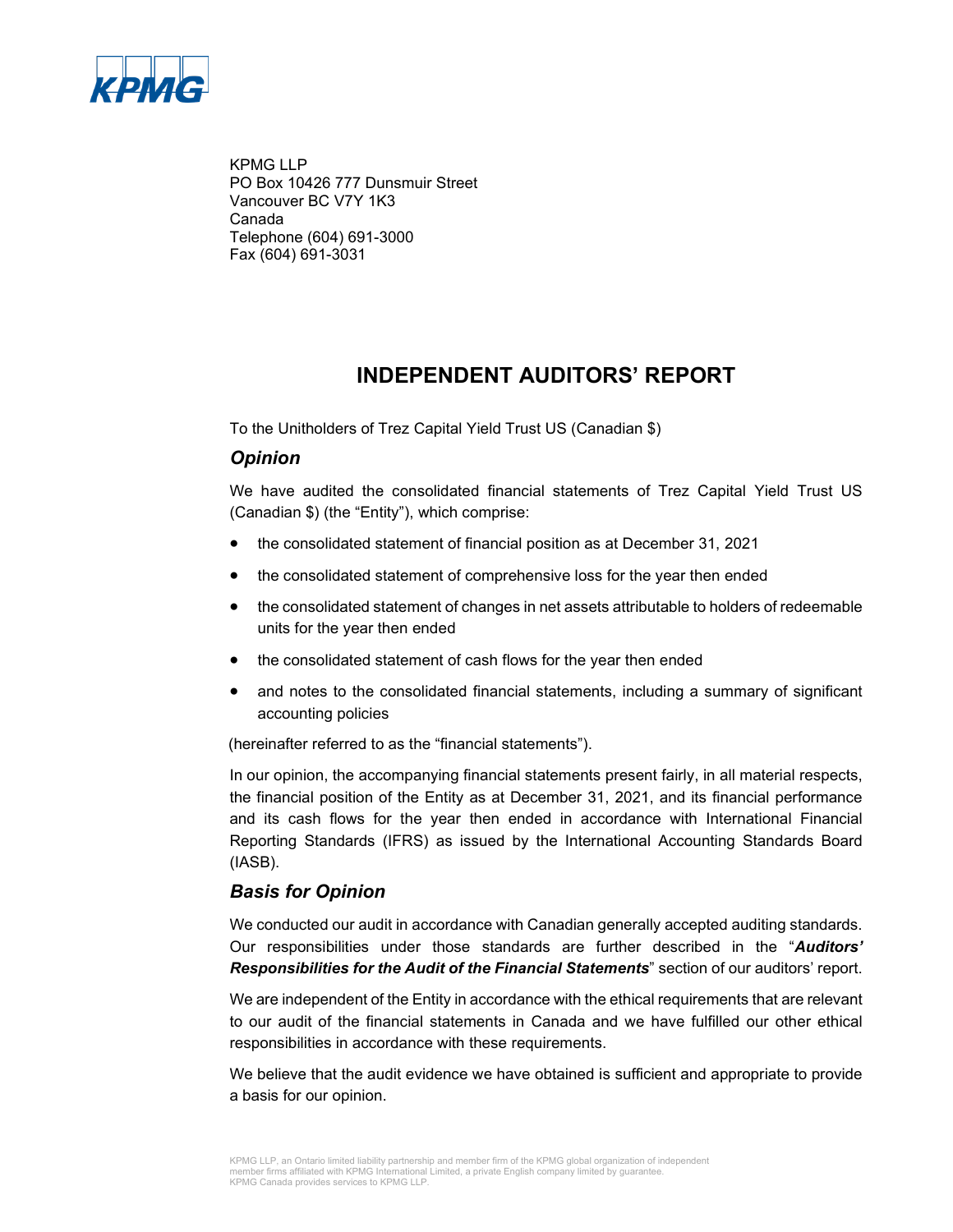

### *Responsibilities of Management and Those Charged with Governance for the Financial Statements*

Management is responsible for the preparation and fair presentation of the financial statements in accordance with International Financial Reporting Standards (IFRS) as issued by the International Accounting Standards Board (IASB), and for such internal control as management determines is necessary to enable the preparation of financial statements that are free from material misstatement, whether due to fraud or error.

In preparing the financial statements, management is responsible for assessing the Entity's ability to continue as a going concern, disclosing as applicable, matters related to going concern and using the going concern basis of accounting unless management either intends to liquidate the Entity or to cease operations, or has no realistic alternative but to do so.

Those charged with governance are responsible for overseeing the Entity's financial reporting process.

### *Auditors' Responsibilities for the Audit of the Financial Statements*

Our objectives are to obtain reasonable assurance about whether the financial statements as a whole are free from material misstatement, whether due to fraud or error, and to issue an auditors' report that includes our opinion.

Reasonable assurance is a high level of assurance, but is not a guarantee that an audit conducted in accordance with Canadian generally accepted auditing standards will always detect a material misstatement when it exists.

Misstatements can arise from fraud or error and are considered material if, individually or in the aggregate, they could reasonably be expected to influence the economic decisions of users taken on the basis of the financial statements.

As part of an audit in accordance with Canadian generally accepted auditing standards, we exercise professional judgment and maintain professional skepticism throughout the audit.

We also:

• Identify and assess the risks of material misstatement of the financial statements, whether due to fraud or error, design and perform audit procedures responsive to those risks, and obtain audit evidence that is sufficient and appropriate to provide a basis for our opinion.

Evaluate the appropriateness of accounting policies used and the reasonableness of accounting estimates and related disclosures made by management.

• Conclude on the appropriateness of management's use of the going concern basis of accounting and, based on the audit evidence obtained, whether a material uncertainty exists related to events or conditions that may cast significant doubt on the Entity's ability to continue as a going concern. If we conclude that a material uncertainty exists, we are required to draw attention in our auditors' report to the related disclosures in the financial statements or, if such disclosures are inadequate, to modify our opinion. Our conclusions are based on the audit evidence obtained up to the date of our auditors' report. However, future events or conditions may cause the Entity to cease to continue as a going concern.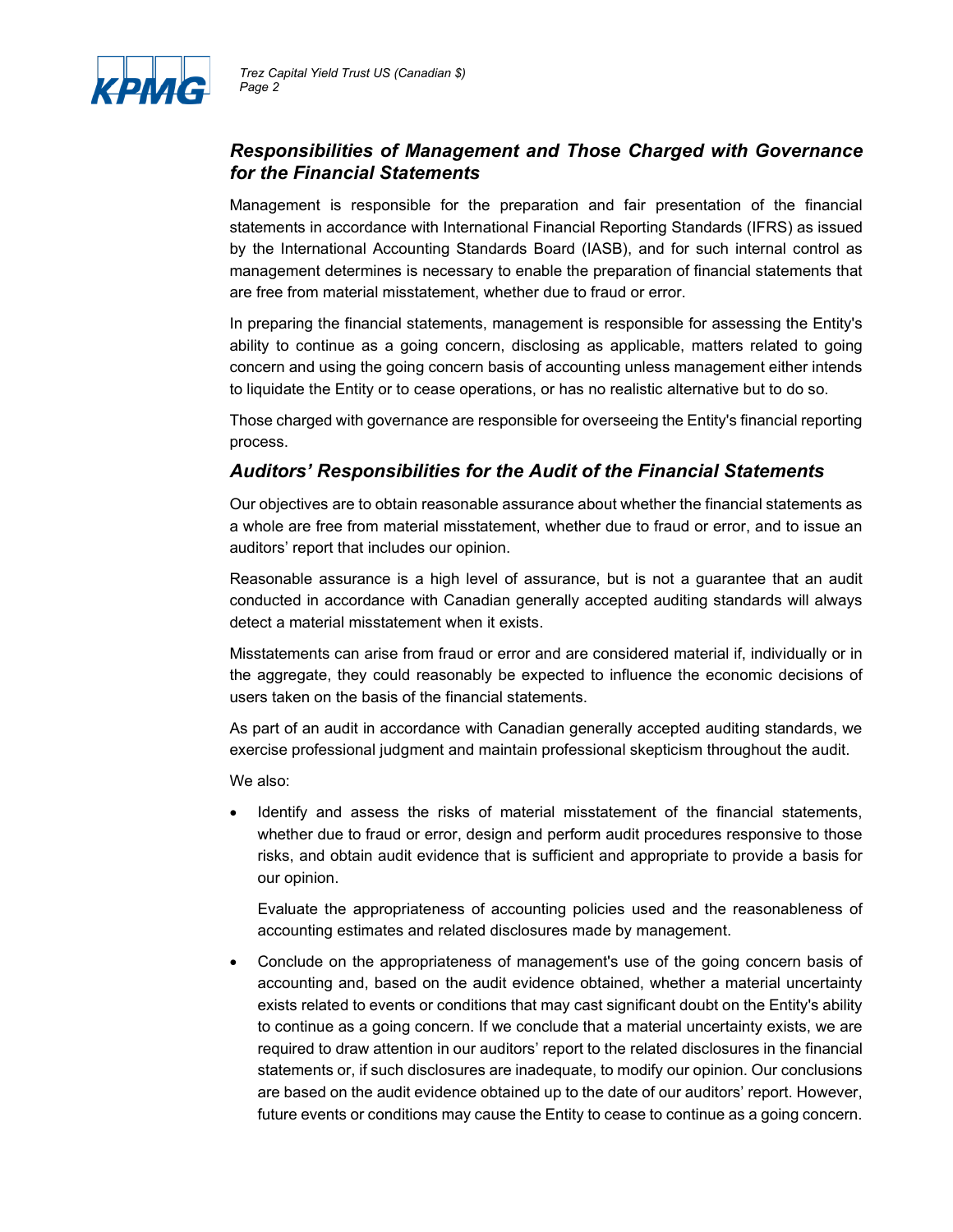

- Evaluate the overall presentation, structure and content of the financial statements, including the disclosures, and whether the financial statements represent the underlying transactions and events in a manner that achieves fair presentation.
- Communicate with those charged with governance regarding, among other matters, the planned scope and timing of the audit and significant audit findings, including any significant deficiencies in internal control that we identify during our audit.
- Obtain sufficient appropriate audit evidence regarding the financial information of the entities or business activities within the group Entity to express an opinion on the financial statements. We are responsible for the direction, supervision and performance of the group audit. We remain solely responsible for our audit opinion.

 $KPMG$  14P

Chartered Professional Accountants

Vancouver, Canada April 20, 2022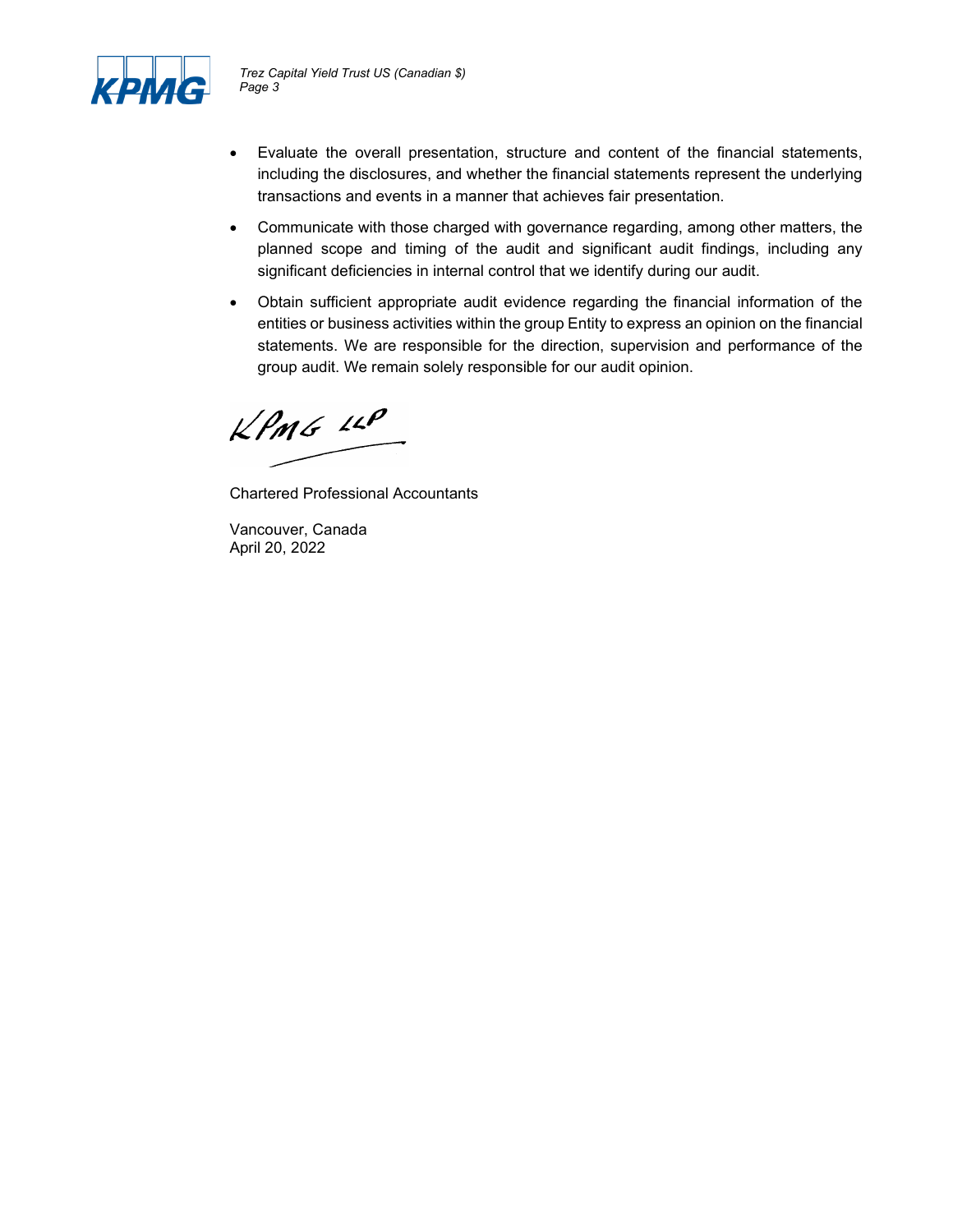Consolidated Statement of Financial Position (Expressed in Canadian dollars)

December 31, 2021, with comparative information for 2020

|                                                                                                                                                                                                                                                                                    | <b>Notes</b>                     | 2021                                                                                                                          | 2020                                                                                                               |
|------------------------------------------------------------------------------------------------------------------------------------------------------------------------------------------------------------------------------------------------------------------------------------|----------------------------------|-------------------------------------------------------------------------------------------------------------------------------|--------------------------------------------------------------------------------------------------------------------|
| <b>Assets</b>                                                                                                                                                                                                                                                                      |                                  |                                                                                                                               |                                                                                                                    |
| Cash and cash equivalents<br>Foreign currency derivatives and margin deposits<br>Investments in mortgages<br>Investments held at fair value<br>Investments in joint ventures<br>Investments in associates<br>Promissory notes receivable<br>Due from related party<br>Other assets | 11<br>4<br>6<br>5<br>7<br>9      | \$<br>165,364,013<br>28,400,630<br>719,309,067<br>176,681,558<br>4,910,545<br>5,937,162<br>488,946<br>4,286,193<br>15,833,746 | \$<br>127, 101, 355<br>28,197,101<br>689,816,003<br>79,733,080<br>8,179,318<br>4,305,400<br>2,964,675<br>2,097,803 |
|                                                                                                                                                                                                                                                                                    |                                  | \$1,121,211,860                                                                                                               | \$<br>942,394,735                                                                                                  |
| Equity                                                                                                                                                                                                                                                                             |                                  |                                                                                                                               |                                                                                                                    |
| Accumulated other comprehensive income (loss)<br>Non-controlling interests                                                                                                                                                                                                         | 12(e)                            | \$<br>(37,094)<br>4,331,270                                                                                                   | \$<br>(84, 447)<br>3,642,065                                                                                       |
|                                                                                                                                                                                                                                                                                    |                                  | 4,294,176                                                                                                                     | 3,557,618                                                                                                          |
| Liabilities and Net Assets Attributable to<br><b>Holders of Redeemable Units</b>                                                                                                                                                                                                   |                                  |                                                                                                                               |                                                                                                                    |
| Secured borrowing<br>Accounts payable and accrued liabilities<br>Mortgage syndication liabilities<br>Management and incentive fees payable<br>Due to related parties<br>Distributions payable to holders of redeemable units<br>Loan Payable<br>Interest Payable                   | 13<br>8<br>4(a)<br>12(a)<br>8(b) | 173,225,459<br>3,129,415<br>11,046,862<br>1,650,421<br>2,990,952<br>11,280,302<br>31,935<br>203,355,346                       | 153,538,051<br>6,194,165<br>19,880,979<br>1,156,786<br>8,658<br>2,994,891<br>183,773,530                           |
| Redeemable units, representing net assets attributable to<br>holders of redeemable units                                                                                                                                                                                           | 8                                | 913,562,338                                                                                                                   | 755,063,587                                                                                                        |
|                                                                                                                                                                                                                                                                                    |                                  | \$1,121,211,860                                                                                                               | \$<br>942,394,735                                                                                                  |

The accompanying notes are an integral part of these consolidated financial statements.

Approved on behalf of the Board of the General Partner of the Manager, Trez Capital Fund Management Limited Partnership:

(Signed) "*John Maragliano*" (Signed) "*Dean Kirkham*"

Director Director Director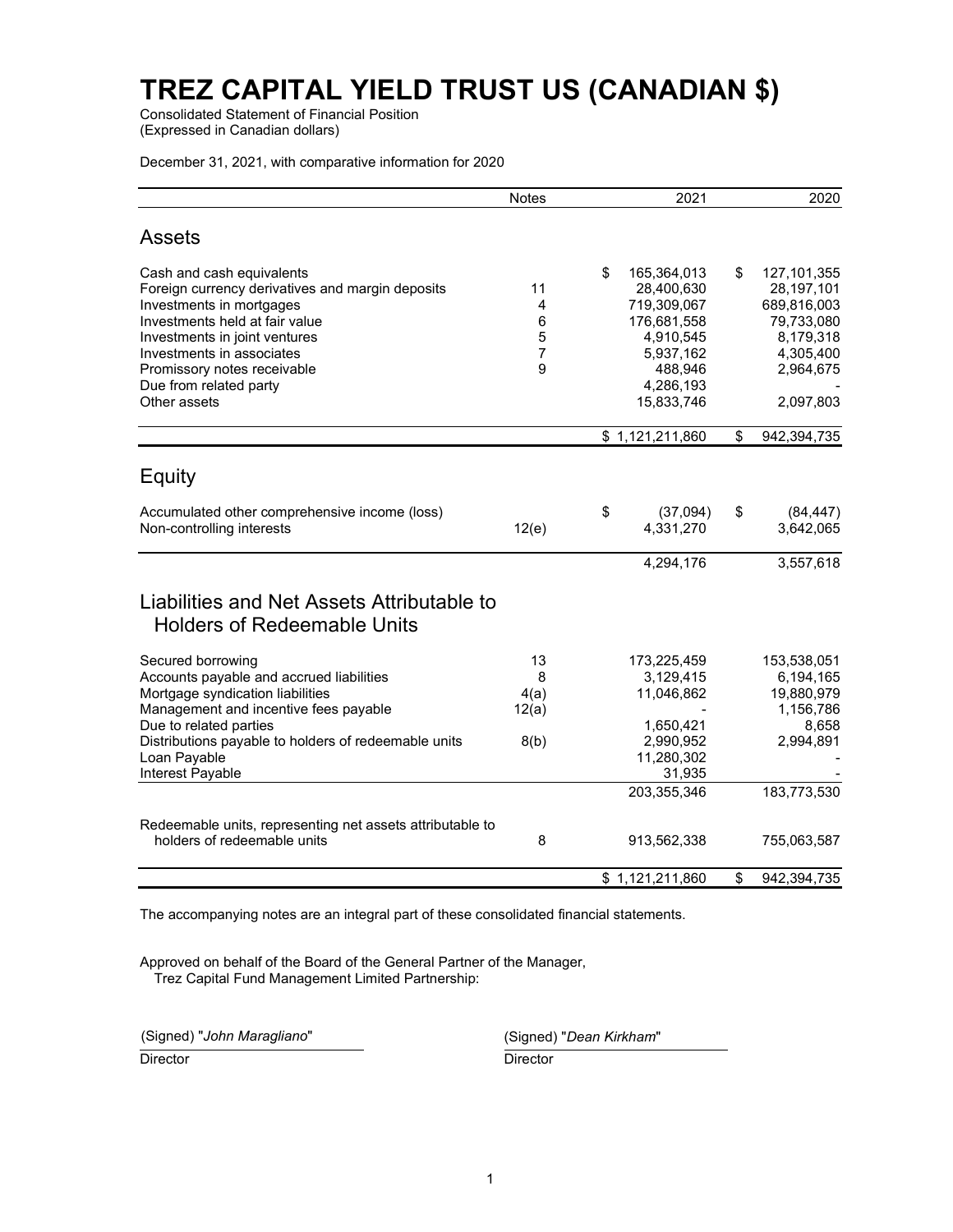Consolidated Statement of Income (Loss) (Expressed in Canadian dollars)

Year ended December 31, 2021, with comparative information for 2020

|                                                      | <b>Notes</b> | 2021             | 2020                |
|------------------------------------------------------|--------------|------------------|---------------------|
| Revenue:                                             |              |                  |                     |
| Interest income                                      |              | \$<br>71,252,983 | \$<br>80,010,582    |
| Interest expense on mortgage syndication liabilities |              | (408, 561)       | (2, 182, 403)       |
|                                                      |              | 70,844,422       | 77,828,179          |
| Expenses:                                            |              |                  |                     |
| Management and incentive fees                        | 12(a)        | 10,023,167       | 16,195,045          |
| Foreign exchange loss                                |              | 452,769          | 1,145,641           |
| General and administrative                           |              | 5,091,198        | 3,400,175           |
| Provision for mortgage losses                        | 4(c)         | 377,000          | 400,000             |
|                                                      |              | 15,944,134       | 21,140,861          |
| Gain (Loss) from investment in joint ventures        | 5            | 377,956          | (50,024)            |
| Gain (Loss) from investment in associates            | 7            | (637, 429)       | (468, 031)          |
| Realized fair value gains (losses) on investments    |              |                  |                     |
| held at fair value                                   | 6            | 3,453,467        | 1,154,382           |
| Unrealized fair value gains on investments           |              |                  |                     |
| held at fair value                                   | 6            | 7,996,557        | 5,351,047           |
| Other income                                         |              | 1,946,749        |                     |
| Income from operations                               |              | 68,037,588       | 62,674,692          |
| Financing costs:                                     |              |                  |                     |
| Interest expense                                     |              | 12,485,530       | 11,350,532          |
| Distributions to holders of redeemable units         | 8(b)         | 55,229,530       | 52,578,939          |
|                                                      |              | 67,715,060       | 63,929,471          |
|                                                      |              |                  |                     |
| Net income (loss) for the year                       |              | \$<br>322,528    | \$<br>(1,254,779)   |
| Attributable to:                                     |              |                  |                     |
| Holders of redeemable units                          |              | \$<br>(424, 351) | \$<br>(1,562,164)   |
| Non-controlling interests                            | 12(e)        | 746,879          | 307,385             |
|                                                      |              |                  |                     |
|                                                      |              | \$<br>322,528    | \$<br>(1, 254, 779) |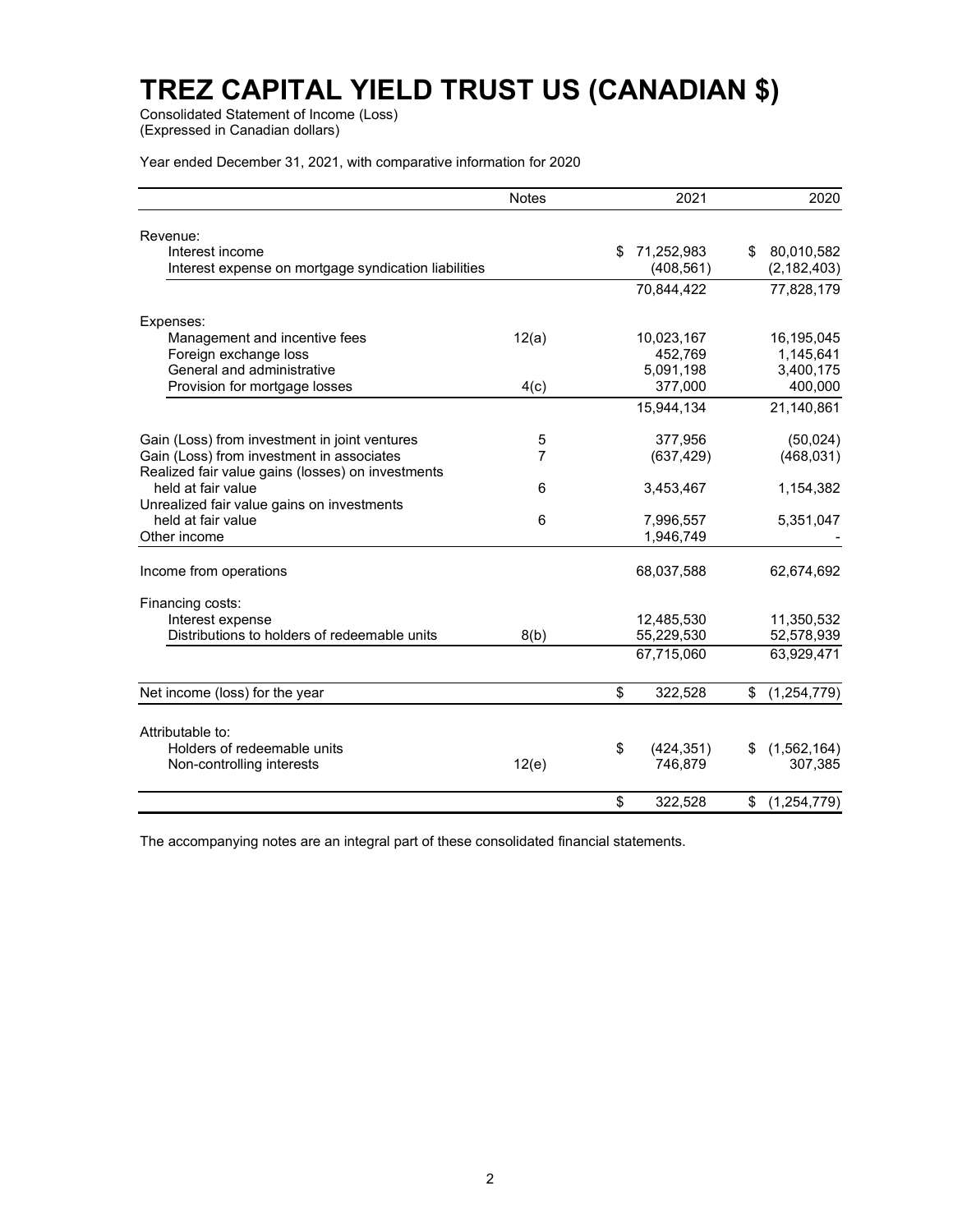Consolidated Statement of Comprehensive Income (Loss) (Expressed in Canadian dollars)

Year ended December 31, 2021, with comparative information for 2020

|                                                                                                                                         | 2021                       | 2020                         |
|-----------------------------------------------------------------------------------------------------------------------------------------|----------------------------|------------------------------|
| Income (loss) for the year                                                                                                              | \$<br>322.528              | (1,254,779)<br>S.            |
| Other comprehensive income (loss):<br>Translation adjustment to arrive at presentation<br>currency of Canadian dollars                  | 47,353                     | (48,036)                     |
| Comprehensive income (loss) end of year                                                                                                 | \$<br>369,881              | (1,302,815)<br>\$            |
| Net comprehensive income (loss) attributable to:<br>Net assets attributable to holders of redeemable units<br>Non-controlling interests | \$<br>(376,998)<br>746.879 | (1,610,200)<br>\$<br>307.385 |
|                                                                                                                                         | 369.881                    | (1,302,815)<br>\$            |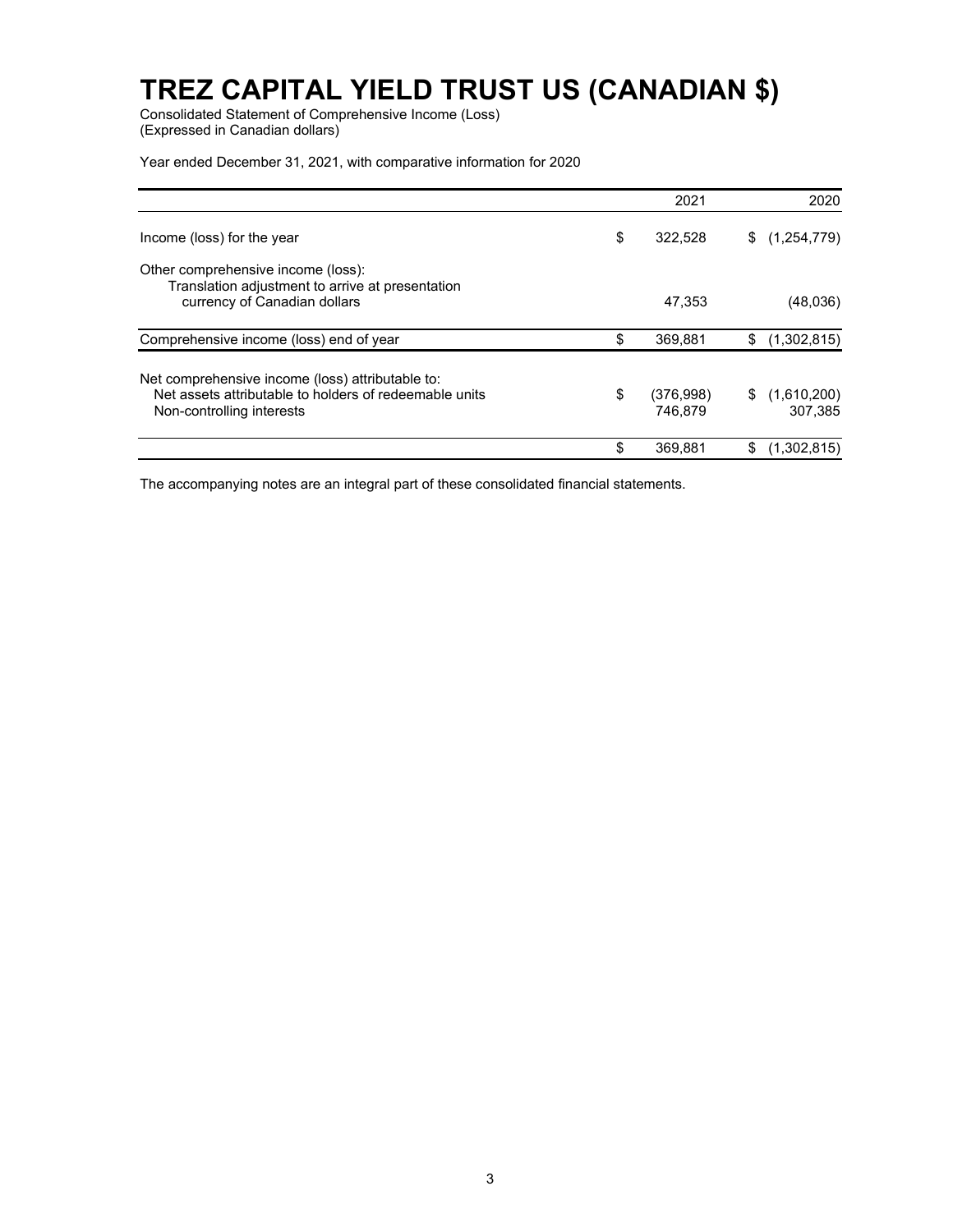Consolidated Statement of Changes in Net Assets Attributable to Holders of Redeemable Units (Expressed in Canadian dollars)

Year ended December 31, 2021, with comparative information for 2020

|                                                   |    | 2021          |   | 2020         |
|---------------------------------------------------|----|---------------|---|--------------|
| Balance, beginning of the year                    | S  | 755,063,587   | S | 685.144.984  |
| Loss attributable to holders of redeemable units  |    | (424, 351)    |   | (1,562,164)  |
| Contributions and redemptions:                    |    |               |   |              |
| Issuance of units                                 |    | 272.640.842   |   | 129.901.487  |
| Reinvestment of distributions on redeemable units |    | 19,879,497    |   | 18,639,727   |
| Redemptions                                       |    | (133,597,237) |   | (77,060,447) |
|                                                   |    | 158,923,102   |   | 71,480,767   |
| Balance, end of year                              | \$ | 913,562,338   | S | 755,063,587  |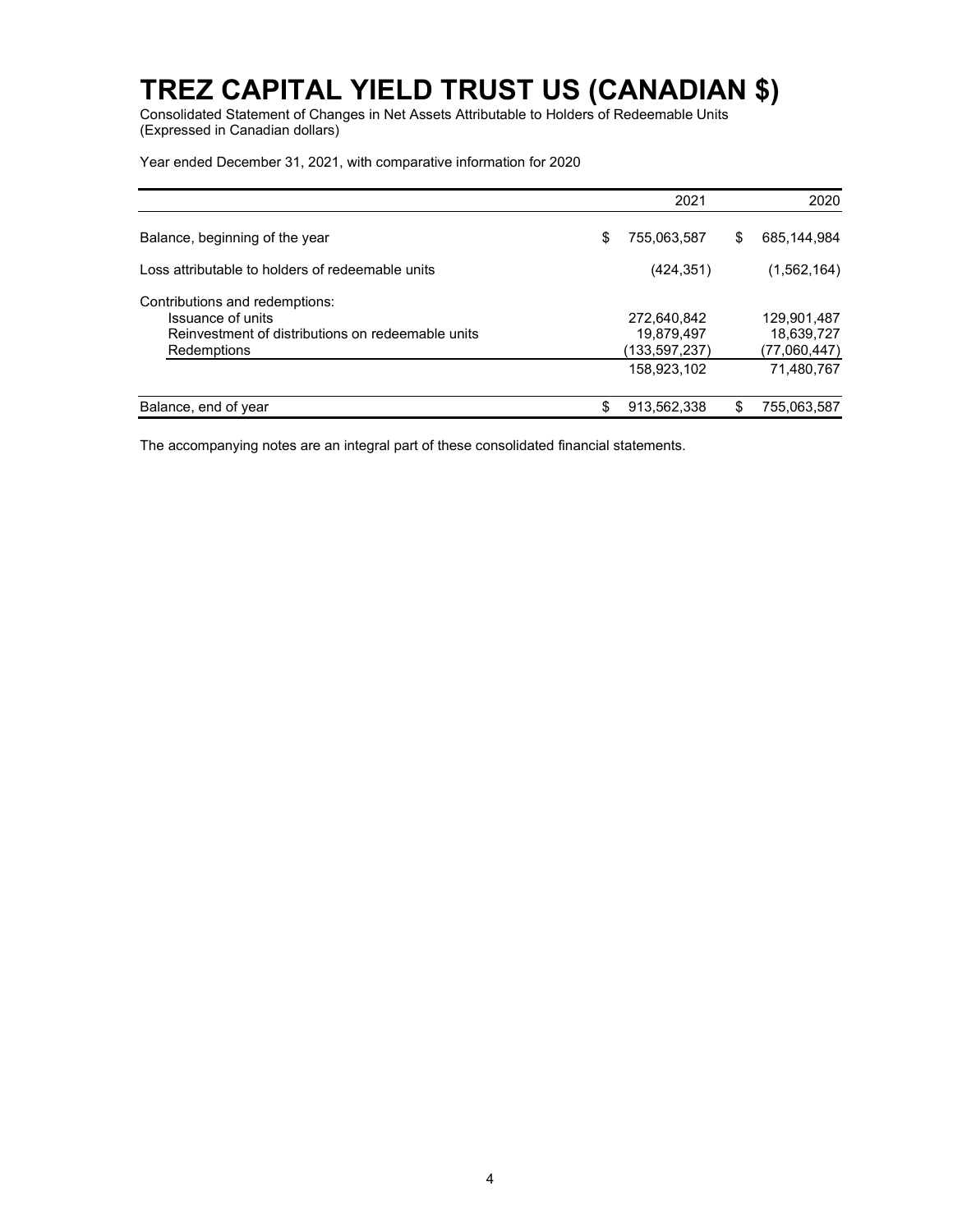Consolidated Statement of Cash Flows (Expressed in Canadian dollars)

Year ended December 31, 2021, with comparative information for 2020

|                                                                   | 2021              | 2020                |
|-------------------------------------------------------------------|-------------------|---------------------|
| Cash provided by (used in):                                       |                   |                     |
| Operating activities:                                             |                   |                     |
| Loss for the year                                                 | \$<br>322,528     | \$<br>(1, 254, 779) |
| Items not involving cash:                                         |                   |                     |
| Interest income, net of interest expense on syndications          | (70, 844, 422)    | (77, 828, 179)      |
| (Gain) loss from investments in joint ventures                    | (377, 956)        | 50,024              |
| Loss from investments in associates                               | 637,429           | 468,031             |
| Realized fair value (gain) loss on investments held at fair value | (3,453,467)       | (1, 154, 382)       |
| Unrealized fair value gain on investments held at fair value      | (7,996,557)       | (5,351,047)         |
| Unrealized foreign exchange                                       | 5,702,144         | 13,823,966          |
| Promissory note receivable                                        | 2,475,729         | 2,742,809           |
| Provision for mortgage losses                                     | 377,000           | 400,000             |
| Distributions to holders of redeemable units                      | 55,229,530        | 52,578,939          |
| Unrealized (gain) loss on forward currency derivatives            | 7,835,636         | 1,928,559           |
| Interest payable                                                  | 31,935            |                     |
| Interest received                                                 | 22,926,862        | 21,617,217          |
| Changes in non-cash operating working items:                      |                   |                     |
| Margin deposits                                                   | (8,039,165)       | (8,501,456)         |
| Other assets                                                      | (13, 735, 943)    | (589, 173)          |
| Management and incentive fees payable                             | (1, 156, 786)     | (4,943,845)         |
| Accounts payable and accrued liabilities                          | (3,064,750)       | 5,521,005           |
|                                                                   | (13, 130, 253)    | (492, 311)          |
| Investing activities:                                             |                   |                     |
| Funding of investments in mortgages                               | (1,000,087,556)   | (624, 921, 574)     |
| Principal repayments on investments in mortgages                  | 1,004,254,399     | 594,741,836         |
| Contributions (distributions) to joint ventures                   | 3,587,778         | (6,786,170)         |
| Contributions (distributions) to investment in associates         | (2,307,027)       | (4,991,492)         |
| Contributions (distributions) to investments held at fair value   | (86,009,921)      | 4,235,794           |
| Contributions (distributions) to non-controlling interests        | (57, 674)         | 1,270,563           |
|                                                                   | (80, 620, 001)    | (36, 451, 043)      |
| Financing activities:                                             |                   |                     |
| Distributions paid                                                | (35, 353, 973)    | (35,799,369)        |
| Issuance of units                                                 | 272,640,842       | 129,901,487         |
| Redemption of units                                               | (133, 597, 237)   | (77,060,447)        |
| Due to (from) related parties                                     | (2,644,430)       | 310,662             |
| Secured borrowing                                                 | 19,687,408        | 65,289,327          |
| Proceeds loan payable                                             | 11,280,302        |                     |
|                                                                   | 132,012,912       | 82,641,660          |
| Increase in cash and cash equivalents                             | 38,262,658        | 45,698,306          |
| Cash and cash equivalents, beginning of year                      | 127, 101, 355     | 81,403,049          |
| Cash and cash equivalents, end of year                            | \$<br>165,364,013 | \$<br>127, 101, 355 |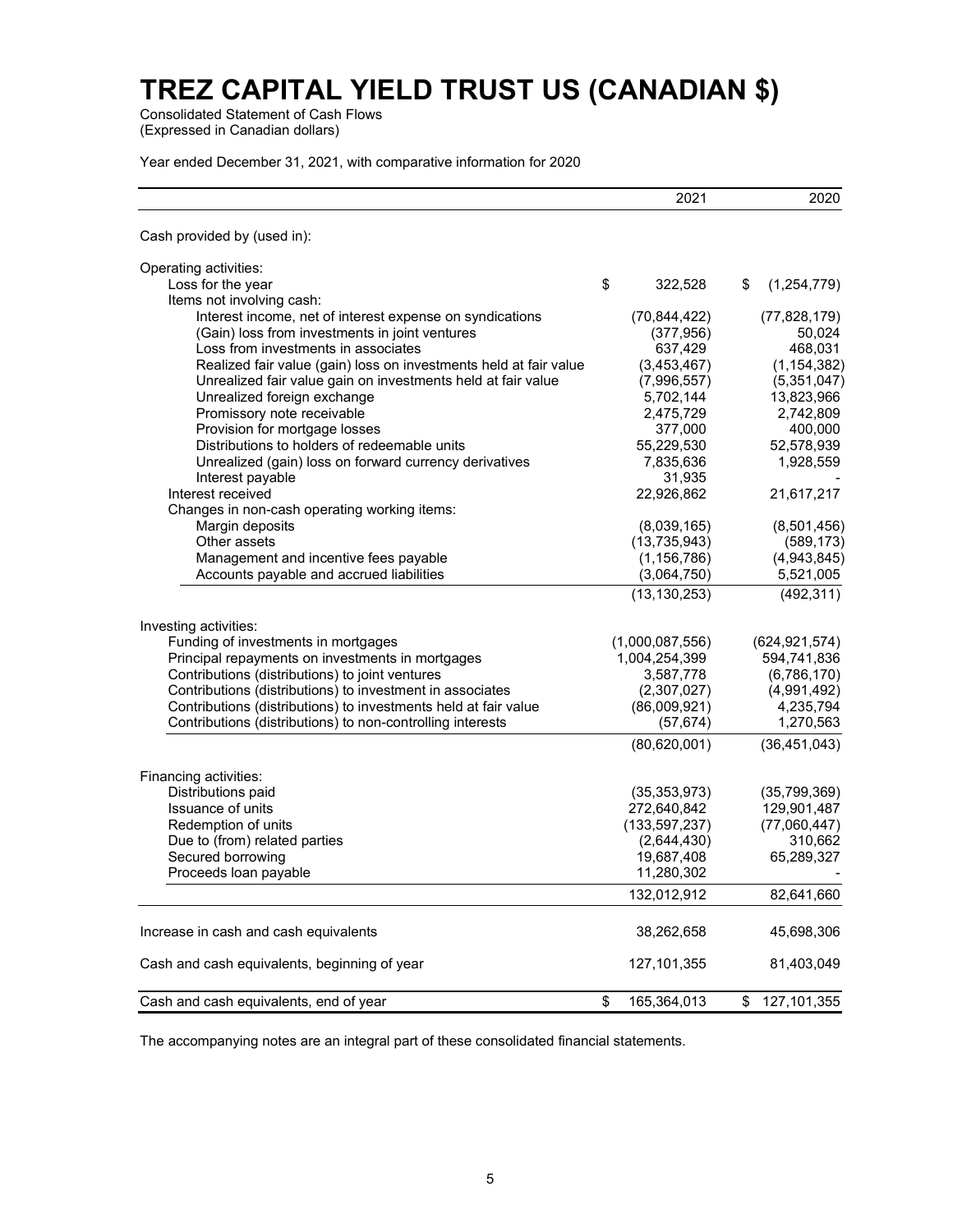Notes to Consolidated Financial Statements (Tabular amounts expressed in Canadian dollars, unless otherwise indicated)

Year ended December 31, 2021

### **1. Nature of business:**

Trez Capital Yield Trust US (Canadian \$) (the "Trust") is an unincorporated trust established under the laws of British Columbia pursuant to a Declaration of Trust dated December 8, 2016 (the "Declaration of Trust").

Trez Capital Fund Management Limited Partnership is the Trust's manager (the "Manager"), Trez Capital Limited Partnership is the mortgage broker (the "Mortgage Broker") and Computershare Trust Company of Canada is the trustee (the "Trustee") of the Trust.

The Trust has been created for the purpose of generating a stream of income from interests acquired in a portfolio of mortgages related to any and all types of real property and from limited equity profit sharing arrangements through limited partnerships within the United States ("U.S.").

The principal place of business of the Trust is located at 1700 - 745 Thurlow Street, Vancouver, British Columbia, V6E 0C5.

On March 11, 2020, the outbreak of the novel strain of the coronavirus ("COVID-19") was officially declared a pandemic by the World Health Organization. . Emergency measures to contain the spread of the virus were implemented , which impacted general economic conditions, including the temporary closure of business and uncertainty around employment in certain industries. Although global economies are reopening, the situation is dynamic and the ultimate duration and magnitude of the impact on the economy and the Trust are not known at this time. These impacts could include increases in expected credit losses for mortgage investments and potential future decreases in revenue or the profitability of ongoing operations.

#### **2. Basis of preparation:**

(a) Statement of compliance:

These consolidated financial statements of the Trust have been prepared in compliance with International Financial Reporting Standards ("IFRS") as issued by the International Accounting Standards Board ("IASB").

These consolidated financial statements were authorized for issue by the Board of Governors on April 20, 2022.

(b) Basis of measurement:

These consolidated financial statements have been prepared on the historical cost basis, except for margin deposits, investments held at fair value, and foreign currency derivatives which are measured at fair value.

(c) Functional and presentation currency:

The Trust's functional currency is the U.S. dollar. Foreign currency monetary assets and liabilities are translated into U.S. dollars at the rate of exchange prevailing at the balance sheet date. Non-monetary assets and liabilities are translated at historical exchange rates.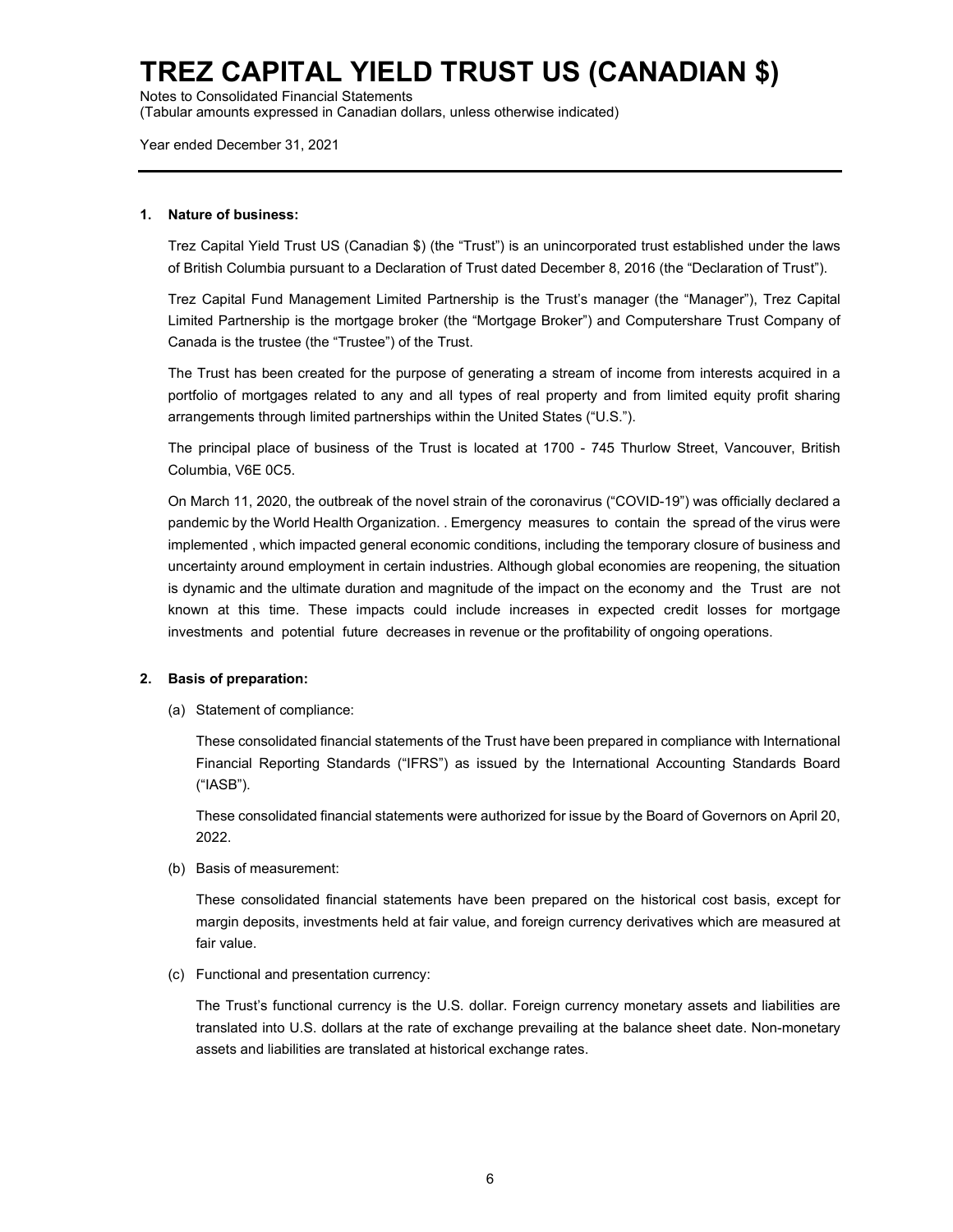Notes to Consolidated Financial Statements (Tabular amounts expressed in Canadian dollars, unless otherwise indicated)

Year ended December 31, 2021

### **2. Basis of preparation (continued):**

(c) Functional and presentation currency (continued):

The Trust is using the Canadian dollar as its presentation currency. All assets and liabilities are translated using the exchange rate at the reporting date. Revenue and expenses are translated using the average rate for the period. Equity accounts are translated using the historical rate. The translation differences from the Trust's functional currency of U.S. dollars to the presentation currency of Canadian dollars are recorded in other comprehensive income.

(d) Use of estimates and judgments:

The preparation of financial statements requires the Manager to make judgments, estimates and assumptions that affect the application of accounting policies and the reported amounts of assets, liabilities, income and expenses. Actual results may differ from these estimates.

The significant estimates and judgments used in determining the recorded amount for assets and liabilities in the financial statements are related to investment in mortgages. In making estimates, the Manager relies on external information and observable inputs where possible supplemented by internal analysis as required. Estimates and judgments relate to allowance for credit losses for investments in mortgages and investments held at fair value.

(*i*) Investments in mortgages:

The Trust is required to make an assessment of forward looking 'expected credit losses' ("ECL") for investments in mortgages. The expected credit loss model is further explained in Note 3(h)(*ii*). The estimation of future cash flows includes assumptions about local real estate market conditions, market interest rates, availability and terms of financing, underlying value of the security and various other factors. These assumptions are limited by the availability of reliable comparable market data, economic uncertainty and the uncertainty of future events. Accordingly, by their nature, estimates of impairment are subjective and may not necessarily be comparable to the actual outcome. Should the underlying assumptions change, the estimated future cash flows could vary by a material amount.

(*ii*) Investments at fair value:

Included in the investments at fair value are investment interests in entities that allow the Trust to participate in loan sharing arrangements with third party US based financial institutions ("Special Purpose Entities"). Judgment is applied in assessing whether the Trust exercises control, joint control, significant influence or none of the above over the Special Purpose Entities. Control is defined as the power to govern the financial and operating decisions of an entity so as to obtain benefits from its activities, and significant influence is defined as the power to participate in the financial and operating decisions of the Special Purpose Entities. The Trust has determined that it has neither control, joint control or significant influence as the Trust has no ability to control or influence any of the relevant activities of the Special Purpose Entities and has therefore measured the investments at fair value in accordance with IFRS 9.

The Trust estimates the value of these investments based on its assessment of the current lending market for mortgages of same or similar terms. Should the underlying assumptions around current market interest rates change, the estimated future cash flows and income could vary affecting fair value.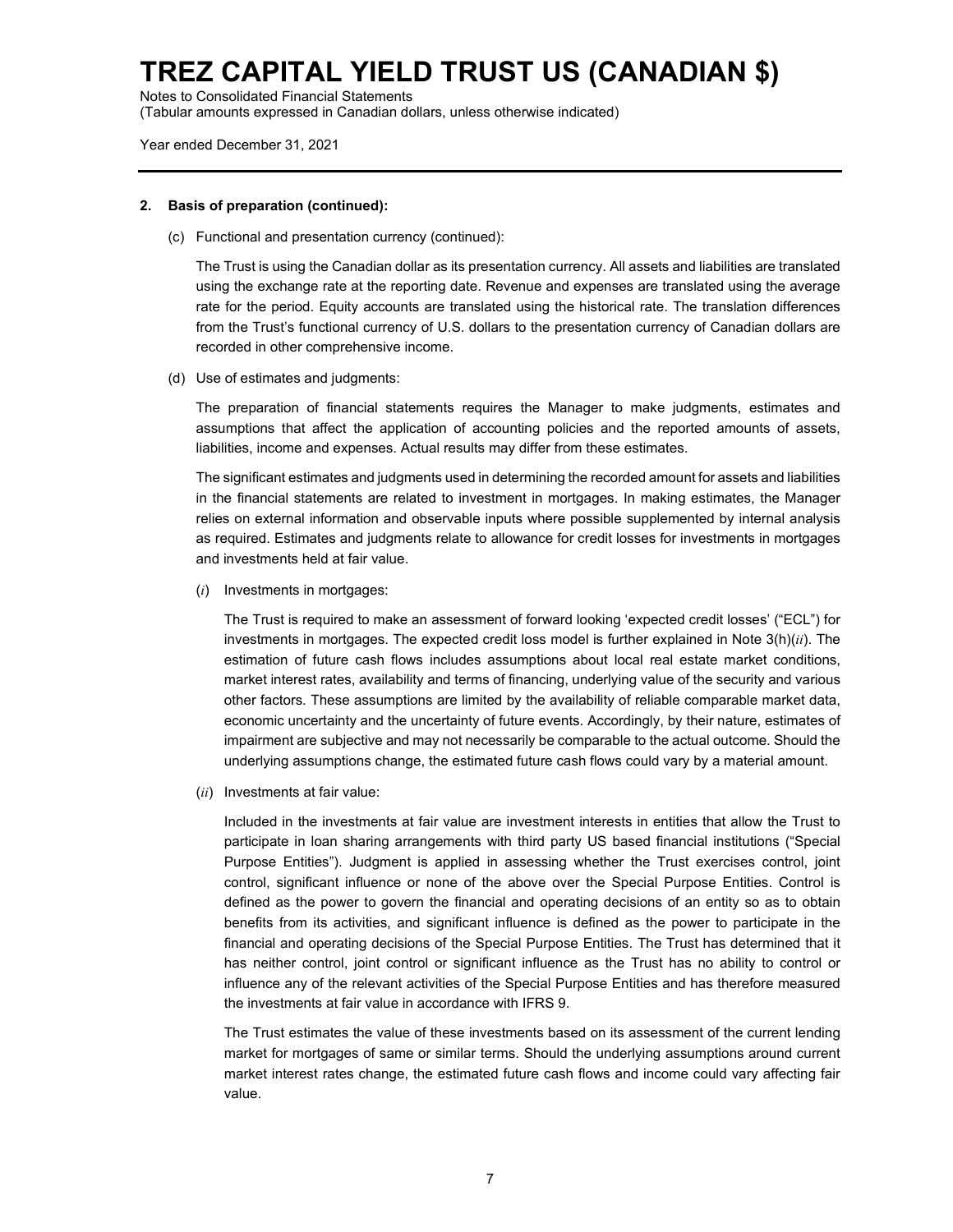Notes to Consolidated Financial Statements (Tabular amounts expressed in Canadian dollars, unless otherwise indicated)

Year ended December 31, 2021

### **2. Basis of preparation (continued):**

- (d) Use of estimates and judgments (continued):
	- (*iii*) Investments in associates:

Investments over which the Trust holds significant influence are accounted for using the equity method of accounting. Significant influence is the power to participate in the financial and operating policy decisions of the investee without actual control or joint control of those policies. Under the equity method, the investment is initially recognized at cost and is adjusted thereafter for the postacquisition change in the Trust's share in the investee's net assets. The Trust's share of investee's profit or loss is included in the Trust's consolidated statement of comprehensive loss.

The Trust holds investments in associates primarily for the purpose of investing in real estate development projects.

(*iv*) Investments in jointly controlled entities:

The Trust and certain of its subsidiaries have interests in a number of development joint ventures, which are accounted for using the equity method.

The Trust holds investments in other trusts and limited partnerships for the purpose of investing in real estate development projects. In certain cases, the Trust's investments are held through intermediary holding entities.

Where the Trust has assessed that it has joint control over the investees, the investments are initially recognized at cost and are adjusted thereafter for the post-acquisition change in the Trust's share in the investee's net assets. The Trust's share of investee's profit or loss is included in the Trust's Consolidated Statement of Comprehensive Loss.

### **3. Significant accounting policies:**

(a) Basis of presentation:

The Trust has interests in a number of development joint ventures and associates, which are accounted for using the equity method. The Trust has interests in a number of special purpose entities, which are accounted for at fair value.

The consolidated financial statements comprise the financial statements of the Trust and subsidiaries controlled by the Trust. Control exists when the Trust is exposed to, or has rights to, variable returns from its involvement with the entity, and has the ability to affect those returns through its power over the entity. The financial statements of the subsidiaries are consolidated from the date that control commences and continue to be consolidated until the date that control ceases.

The consolidated financial statements reflect the financial position, results of operations and cash flows of the Trust and its subsidiaries. Intra-group transactions and balances are eliminated in preparing the consolidated financial statements.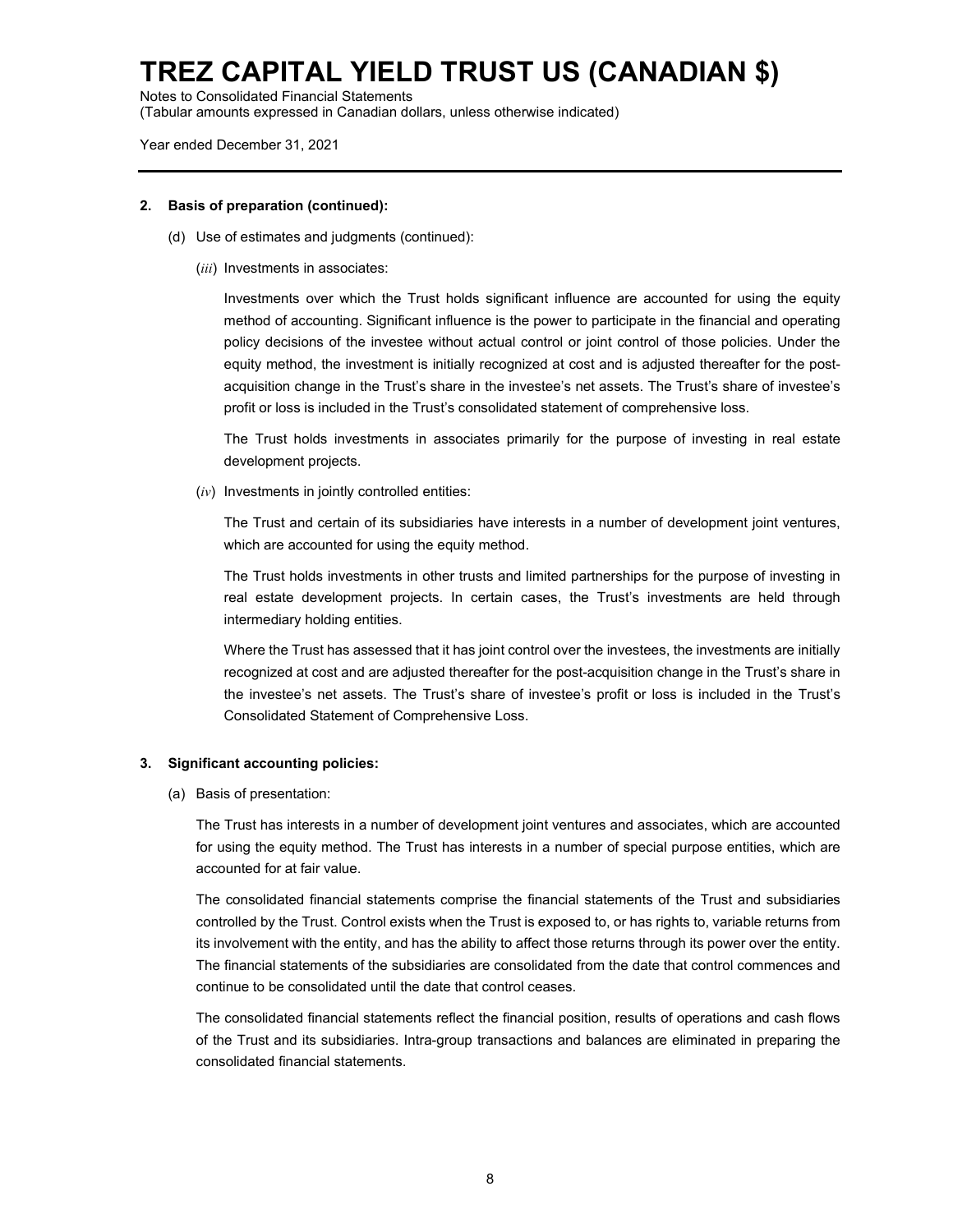Notes to Consolidated Financial Statements (Tabular amounts expressed in Canadian dollars, unless otherwise indicated)

Year ended December 31, 2021

#### **3. Significant accounting policies (continued):**

(a) Basis of presentation (continued):

Non-controlling interests represent the portion of profit or loss and net assets of consolidated subsidiaries not held by the Trust and are presented separately in the consolidated statement of comprehensive loss and within equity in the Consolidated Statement of Financial Position.

The Trust owns and consolidates the following material subsidiaries:

|                                | Province of<br>Registration | Percentage<br>of ownership |
|--------------------------------|-----------------------------|----------------------------|
|                                |                             |                            |
| Trez Capital (2018) Nominee LP | <b>British Columbia</b>     | 100%                       |
| Trez Camperdown LP             | <b>British Columbia</b>     | 85%                        |
| Trez Capital Avilla Trails LP  | <b>British Columbia</b>     | 100%                       |
| TC LB LP                       | <b>British Columbia</b>     | 80%                        |
| TC LB Aspen Meadows LP         | <b>British Columbia</b>     | 80%                        |
| TC LB Bella Vita LP            | <b>British Columbia</b>     | 80%                        |
| TC LB Heron Bay LP             | <b>British Columbia</b>     | 80%                        |
| TC LB Royal Pines LP           | <b>British Columbia</b>     | 80%                        |
| <b>TRCH Elm Creek LP</b>       | <b>British Columbia</b>     | 82%                        |

The principal business activity of Trez Capital (2018) Nominee LP, Trez Camperdown LP and Trez Capital Avilla Trails LP are investment in mortgages.

During 2021, the Trust made investments in TC LB LP, TC LB Aspen Meadows LP, TC LB Bella Vita LP, TC LB Heron Bay LP, TC LB Royal Pines LP and TRCH Elm Creek LP. These investments were established to facilitate land banking transactions with 99% of funding provided as a mortgage.

Investments over which the Trust does not have significant influence are accounted for at fair value. The Trust holds investments at fair value primarily for the purpose of participating in loan sharing arrangements with U.S. domiciled financial institutions.

(b) Cash and cash equivalents:

Cash and cash equivalents consists of cash held at financial institutions and cash equivalents include securities with maturities of three months or less when purchased.

(c) Margin deposits:

Margin deposits relate to deposits made on foreign currency swap transactions.

(d) Promissory notes receivable:

Promissory notes are recorded at amortized cost using the effective interest rate method less any impairment.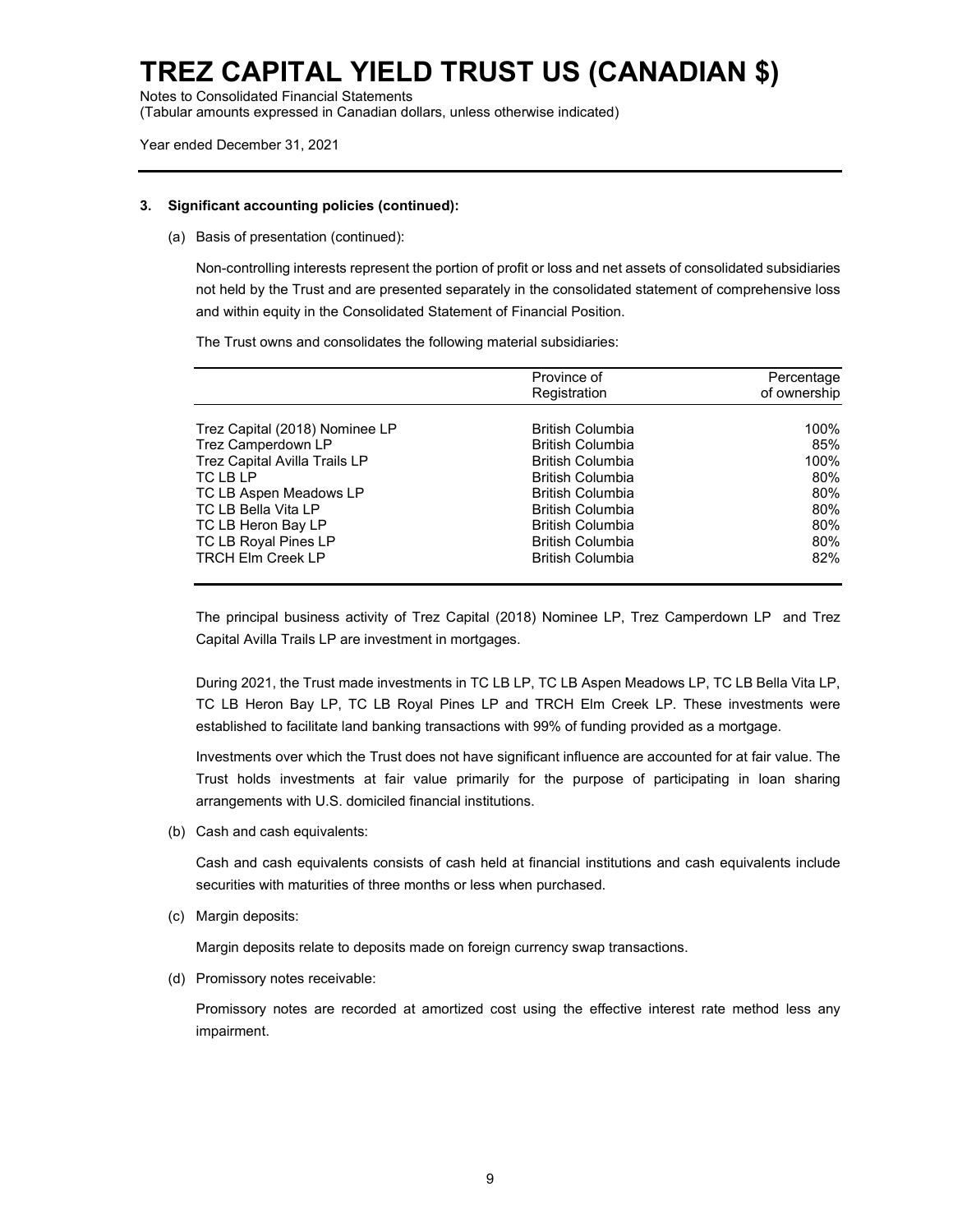Notes to Consolidated Financial Statements (Tabular amounts expressed in Canadian dollars, unless otherwise indicated)

### Year ended December 31, 2021

### **3. Significant accounting policies (continued):**

(e) Redeemable units:

All units of the Trust are redeemable at the Unitholder's option and have different distribution features between the classes and accordingly are classified as financial liabilities and presented as "net assets attributable to holders of redeemable units" in the Statement of Financial Position. Units redeemed are accounted for in the period during which the redemption is effective. Resultant gains on redemption are recognized in the Consolidated Statement of Comprehensive Loss in the same period.

(f) Revenue recognition:

Interest income is recognized in the consolidated statement of comprehensive loss on an effective interest rate basis. Interest on impaired financial assets is recognized using the rate of interest used to discount the future cash flows for the purpose of measuring the impairment loss.

(g) Distributions on redeemable units:

Distributions to Unitholders on each series of redeemable units are made on a quarterly basis, in arrears. The total distributions to be made in respect of the December 31 year-end will equal at least 100% of the Trust's taxable income for the year. Distributions on redeemable units are treated as an expense within the Consolidated Statement of Comprehensive Loss, following the units' classification as liabilities. Distributions are accrued in the period to which they relate.

- (h) Financial instruments:
	- (*i*) Recognition and classification of financial assets and liabilities:

Under IFRS 9, on initial recognition, a financial asset is measured at fair value and subsequently classified as measured at: amortized cost; fair value through other comprehensive income ("FVOCI") debt investment; FVOCI-equity investment; or fair value through profit or loss ("FVTPL"). The classification of financial assets that are debt instruments under IFRS 9 are generally based on the business model in which a financial asset is managed and its contractual cash flow characteristics.

A financial asset that is a debt instrument is measured at amortized cost if it meets both of the following conditions and is not designated as at FVTPL:

- it is held within a business model whose objective is to hold assets to collect contractual cash flows; and
- its contractual terms give rise on specified dates to cash flows that are solely payments of principal and interest on the principal amount outstanding.

The most significant financial asset that is a debt instrument in the Trust is investments in mortgages. The objective of the Trust is to hold these investments and collect the contractual interest payments from the loans. The payments received by the Trust are solely payments of principal and interest; therefore the asset meets the criteria under IFRS 9 to be measured at amortized cost.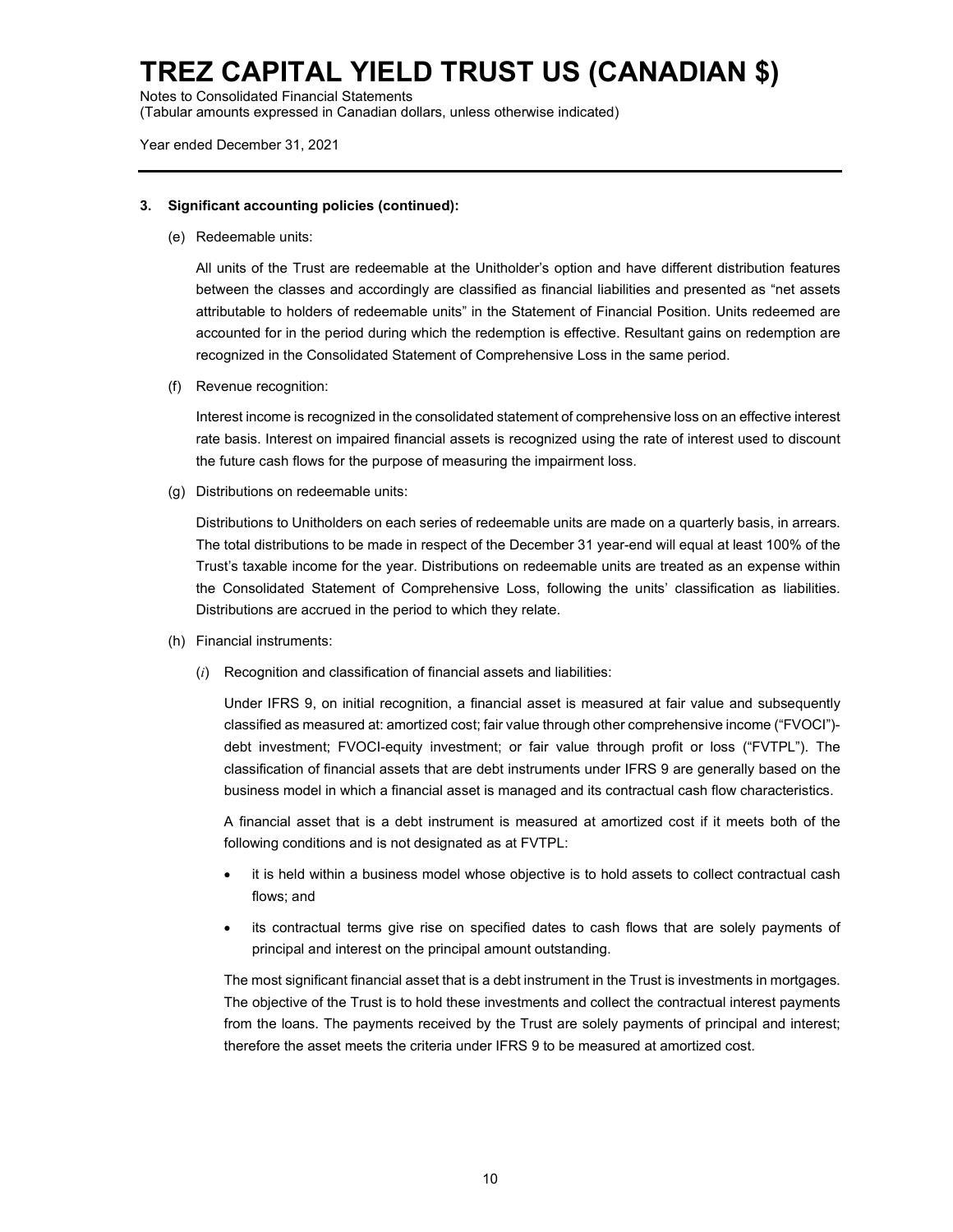Notes to Consolidated Financial Statements (Tabular amounts expressed in Canadian dollars, unless otherwise indicated)

Year ended December 31, 2021

### **3. Significant accounting policies (continued):**

- (h) Financial instruments (continued):
	- (*i*) Recognition and classification of financial assets and liabilities (continued):

Financial liabilities are recognized initially at fair value and are classified as financial liabilities or FVTPL. A financial liability is classified as FVTPL if it is classified as held-for-trading, it is a derivative or it is designated as such on initial recognition. Financial liabilities at FVPTL are measured at fair value and net gains and losses including any interest expense, are recognized in profit or loss. Other financial liabilities are subsequently measured at amortized cost using the effective interest method. Interest expense is recognized in profit or loss. Any gain or loss on derecognition is also recognized in profit or loss.

Financial instruments subsequently measured at amortized cost are done so using the effective interest method, less any impairment losses. The effective interest method is a method of calculating the amortized cost of a financial asset or a financial liability and of allocating the interest income or interest expense over the relevant period. The effective interest rate is the rate that exactly discounts estimated future cash payments or receipts through the expected life of the financial instrument or, when appropriate, a shorter period to the net carrying amount of the financial asset or financial liability.

The Trust has classified its financial instruments as follows:

|                                                     | Classification |
|-----------------------------------------------------|----------------|
| Financial assets:                                   |                |
| Cash and cash equivalents                           | Amortized cost |
| Foreign currency derivatives and margin deposits    | <b>FVTPI</b>   |
| Investments in mortgages                            | Amortized cost |
| Investments held at fair value                      | <b>FVTPI</b>   |
| Promissory notes receivable                         | Amortized cost |
| Due from related party                              | Amortized cost |
| <b>Financial liabilities:</b>                       |                |
| Secured borrowing                                   | Amortized cost |
| Accounts payable and accrued liabilities            | Amortized cost |
| Management and incentive fees payable               | Amortized cost |
| Due to related parties                              | Amortized cost |
| Distribution payable to holders of redeemable units | Amortized cost |
| Mortgage syndication liabilities                    | Amortized cost |
| Redeemable units, representing net                  |                |
| assets attributable to holders of redeemable units  | Amortized cost |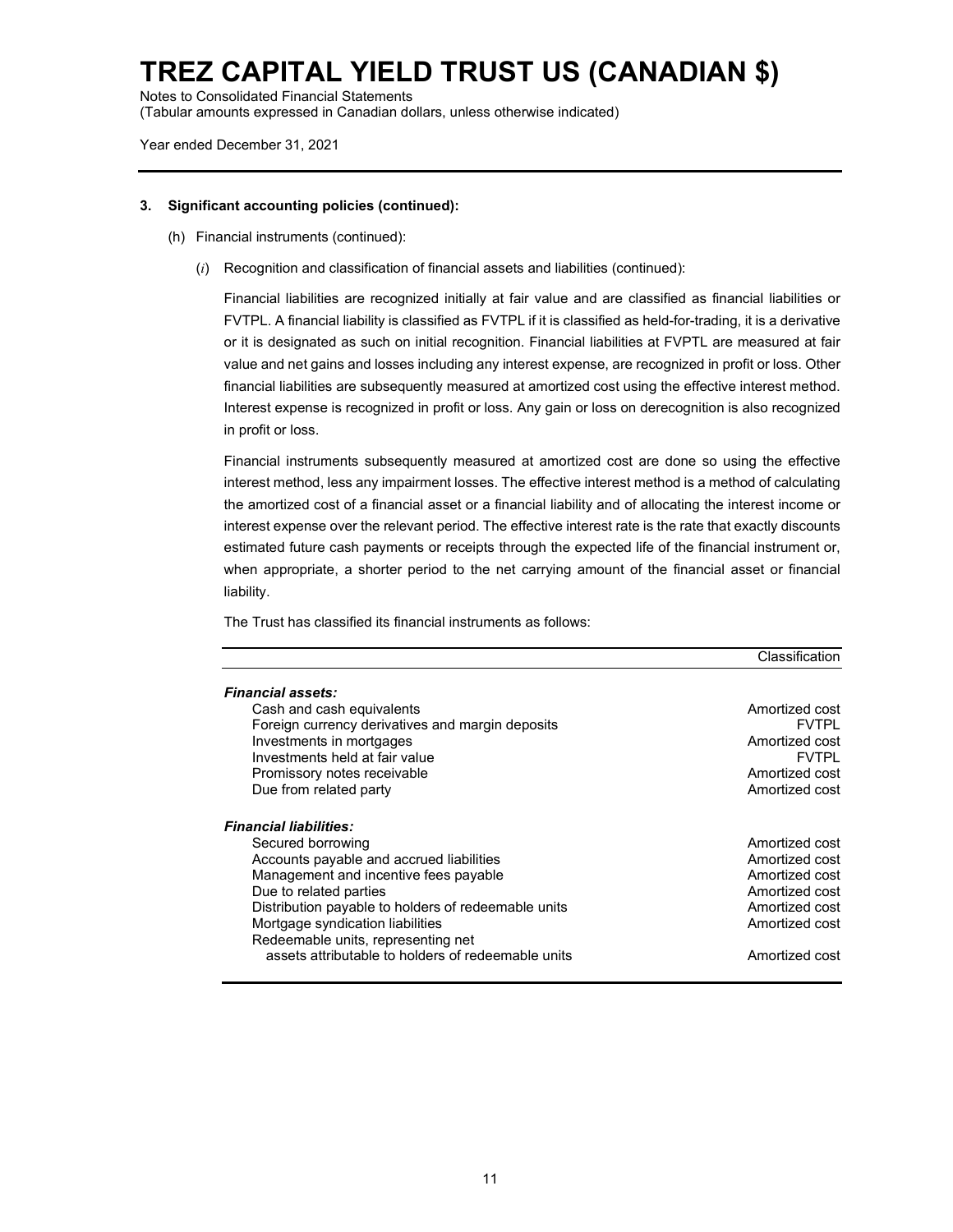Notes to Consolidated Financial Statements (Tabular amounts expressed in Canadian dollars, unless otherwise indicated)

Year ended December 31, 2021

### **3. Significant accounting policies (continued):**

- (h) Financial instruments (continued):
	- (*ii*) Impairment:

Under IFRS 9, an entity recognizes loss allowances for expected credit losses ("ECL") to financial assets measured at amortized cost, contract assets and debt investments at FVOCI.

The Trust measures expected credit losses on each balance sheet date according to a three stage expected credit loss impairment model:

#### *Performing financial assets:*

- Stage 1: From initial recognition of a financial asset to the date on which the asset has experienced a significant increase in credit risk relative to its initial recognition, a loss allowance is recognized equal to the credit losses expected to result from defaults occurring over the 12-months following the reporting date.
- Stage 2: Following a significant increase in credit risk relative to the initial recognition of the financial asset, a loss allowance is recognized equal to the credit losses expected over the remaining lifetime of the asset.

### *Impaired financial assets:*

• Stage 3: When a financial asset is considered credit-impaired and in default it will be classified in Stage 3, and a loss allowance equal to credit losses expected over the remaining lifetime of the asset will be recorded.

When determining whether the credit risk of a financial asset has increased significantly since initial recognition and when estimating ECLs, the Trust considers both quantitative and qualitative information that is reasonable and supportable and is relevant and available. There is a presumption in IFRS 9 that credit risk has increased significantly once payments are 30-days past due. However, the Trust's historical experience is that mortgages can become 30-days past due, but be brought up to date by the borrower, therefore another additional risk factor also needs to be identified for the mortgage to move to Stage 2.

Other additional risk factors considered to identify a significant increase in credit risk are:

- Changes in the financial condition of the borrower;
- Responsiveness of the borrower;
- Current economic conditions: interest rates, housing prices, real estate and employment statistics; and
- Supportable forward looking information: macro-economic factors, such as interest rate forecasts.

Determining whether there has been a significant increase in credit risk since initial recognition, or a subsequent reduction in credit risk back to the level at initial recognition, requires the exercise of significant judgment.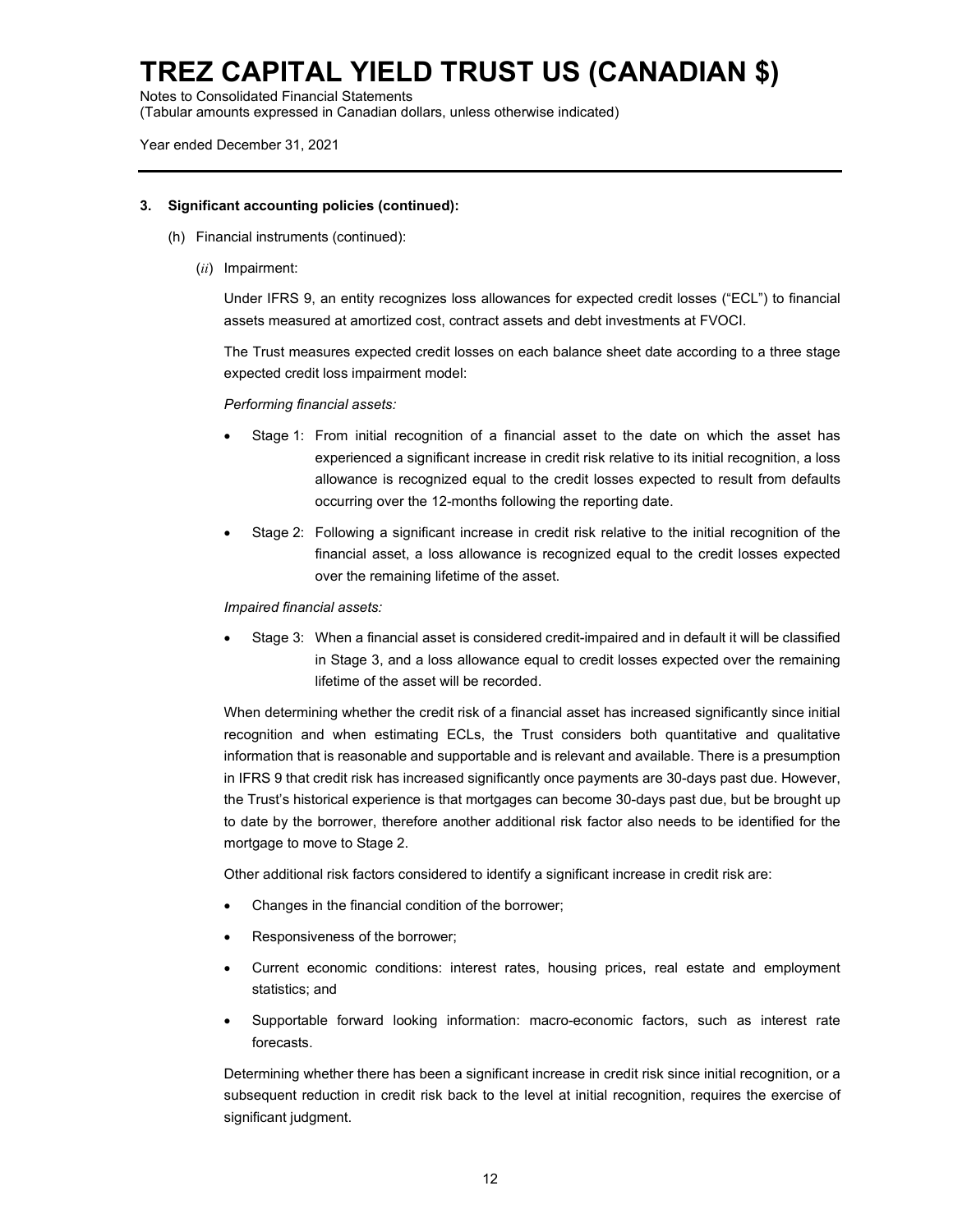Notes to Consolidated Financial Statements (Tabular amounts expressed in Canadian dollars, unless otherwise indicated)

Year ended December 31, 2021

### **3. Significant accounting policies (continued):**

- (h) Financial instruments (continued):
	- (*ii*) Impairment (continued):

Judgment is required in making assumptions and estimations when calculating the ECL, including movements between the three stages and the application of forward looking information.

In cases where a borrower experiences financial difficulties, the Trust may grant certain modifications to the terms and conditions of a loan. Modifications may include payment terms, debt consolidation, and forbearance intended to minimize economic loss. The Trust determines the appropriate remediation strategy based on the individual situation. If the Trust determines that a modification results in expiry of cash flows, the original asset is derecognized while a new asset is recognized based on the new contractual terms.

Significant increase in credit risk is assessed relative to the risk of default on the date of modification. If the Trust determines that a modification does not result in derecognition, significant increase in credit risk is assessed based on the risk of default at initial recognition of the original asset. The expected cash flows arising from the modified contractual terms are considered when calculating the ECL for the modified asset. For loans that were modified while having a lifetime ECL, the loans can revert to having 12-month ECL after a period of performance and improvement in the borrower's financial condition.

Lifetime ECLs are the ECLs that result from all possible default events over the expected life of a financial instrument. 12-months ECLs are the portion of ECLs that result from default events that are possible within the 12-months after the reporting date (or a shorter period if the expected life of the instrument is less than 12-months. The maximum period considered when estimating ECLs is the maximum contractual period over which the Trust is exposed to credit risk.

An ECL represents the difference between the present value of all contractual cash flows that are due under the original terms of the contract and the present value of all cash flows expected to be received. The application of the concept uses three inputs to measure ECLs for commitments and mortgages receivable classified as Stage 1: probability of default ("PD"), loss given default ("LGD") and exposure at default ("EAD"). These inputs are determined at each reporting period using historical data and current conditions.

- PD: The PD represents the likelihood that a loan will not be repaid and will go into default in either a 12-month horizon for Stage 1 or lifetime horizon for Stage 2. The PD for each individual loan is modelled based on historic data and is estimated based on current market conditions and reasonable and supportable information about future economic conditions.
- EAD: EAD is modelled on historic data and represents an estimate of the outstanding amount of credit exposure at the time a default may occur. For off-balance sheet and undrawn amounts, EAD includes an estimate of any further amounts to be drawn at the time of default.
- LGD: The LGD is the amount that may not be recovered in the event of default and is modelled based on historic data and reasonable and supportable information about future economic conditions, where appropriate. LGD takes into consideration the amount and quality of any collateral held.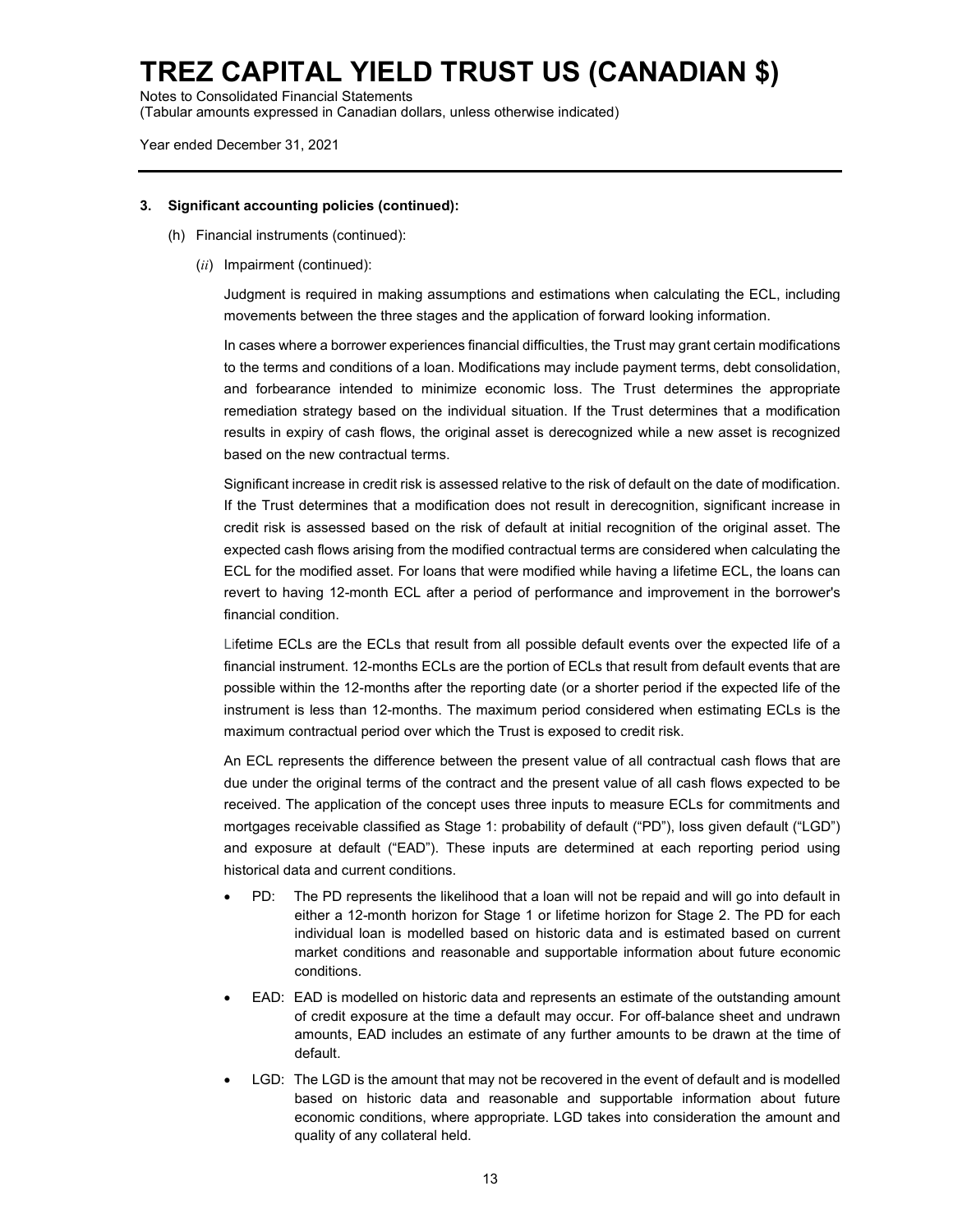Notes to Consolidated Financial Statements (Tabular amounts expressed in Canadian dollars, unless otherwise indicated)

Year ended December 31, 2021

### **3. Significant accounting policies (continued):**

- (h) Financial instruments (continued):
	- (*ii*) Impairment (continued):

In assessing information about possible future economic conditions, the Trust utilizes multiple economic scenarios including the base case, which represents the most probable outcome and is consistent with the Trust's view of the portfolio. The calculation of expected credit losses includes the incorporation of forecasts of future economic conditions. In determining expected credit losses, the Trust has considered key macroeconomic variables that are relevant to each investment type. Key economic variables include GDP and interest rate forecasts. The estimation of future cash flows also includes assumptions about local real estate market values and conditions, availability and terms of financing, underlying value of the security and various other factors. These assumptions are limited by the availability of reliable comparable market data, economic uncertainty and the uncertainty of future events.

Should the underlying assumptions change, the estimated future cash flows could vary. The forecast is developed internally by the Trust. The Trust exercises experienced credit judgment to incorporate multiple economic forecasts which are probability-weighted in the determination of the final expected credit loss. The allowance is sensitive to changes in both economic forecast and the probabilityweight assigned to each forecast scenario.

- (*iii*) Derecognition of financial assets and liabilities:
	- (A) Financial assets:

The Trust derecognizes a financial asset when the contractual rights to the cash flows from the financial asset expire; or it transfers the rights to receive the contractual cash flows in a transaction in which substantially all the risks and rewards of ownership of the financial asset are transferred, or in which the Trust neither transfers nor retains substantially all the risks and rewards of ownership and it does not retain control of the financial assets. Any interest in such transferred financial assets that qualify for derecognition that is created or retained by the Trust is recognized as a separate asset or liability. On de-recognition of a financial asset, the difference between the carrying amount of the asset (or the carrying amount allocated to the portion of the asset transferred), and the sum of: (*i*) the consideration received (including any new asset obtained less any new liability assumed); and (*ii*) any cumulative gain or loss that had been recognized in other comprehensive income is recognized in the Consolidated Statement of Comprehensive Income.

In circumstances where the Trust retains all or substantially all risks and rewards of a transferred mortgage, the transferred mortgage is not derecognized and the transferred mortgage is recognized as a mortgage syndication liability on the Statement of Financial Position.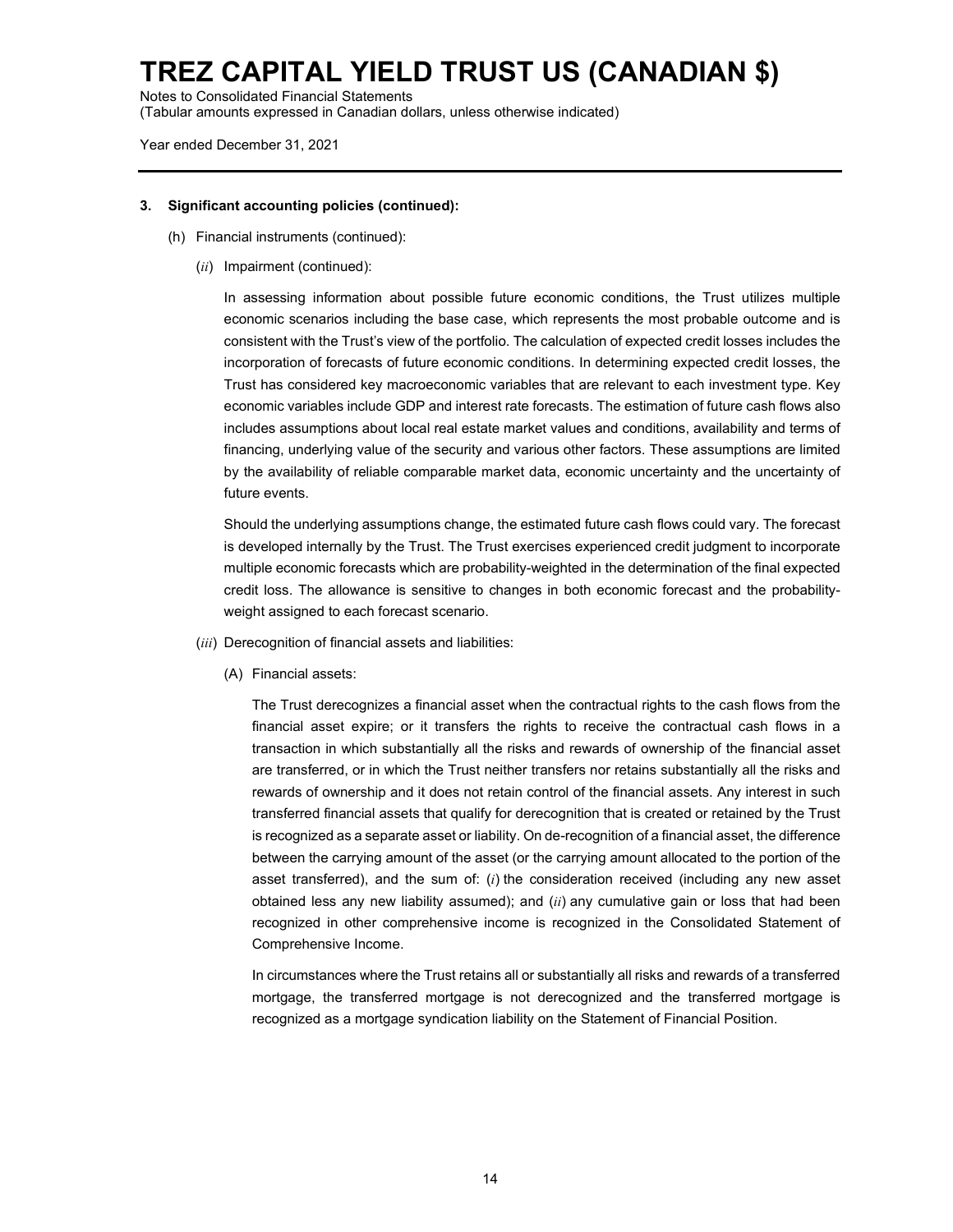Notes to Consolidated Financial Statements (Tabular amounts expressed in Canadian dollars, unless otherwise indicated)

Year ended December 31, 2021

### **3. Significant accounting policies (continued):**

- (h) Financial instruments (continued):
	- (*iii*) Derecognition of financial assets and liabilities (continued):
		- (B) Financial liabilities:

The Trust derecognizes a financial liability when the obligation under the liability is discharged, cancelled or expired.

(*iv*) Loan modifications:

The Trust may modify the contractual terms of mortgages for either commercial or credit reasons. The terms of a loan in good standing may be modified for commercial reasons to provide competitive pricing and other terms to borrowers. Loans may also be modified for credit reasons where the contractual terms are modified to grant a concession to a borrower that may be experiencing financial difficulty.

Upon the modification of the contractual terms of a financial asset, an assessment is made if the modified contractual terms are considered significant. The Trust considers one or a combination of the following factors as a significant change: a substantial interest rate reduction, an extension of the repayment term at a below market stated interest rate, a forgiveness of principal or accrued interest, or substantial changes to the collateral provided.

When the modification is considered to be significant, the carrying amount of the original financial asset is derecognized and the fair value of the modified financial asset is recognized with the resulting gain or loss recognized in the statement of comprehensive income. For the purposes of assessing if the financial asset experienced a significant increase in credit risk, the modification date is considered to be the origination date of the modified financial asset.

When the modification is not considered to be significant, the gross carrying amount of the modified loan is recalculated based on the present value of the modified cash flows discounted at the original effective interest rate and any gain or loss from the modification is recorded in the statement of comprehensive income. The origination date of the financial asset prior to the modification continues to be used for the purposes of assessing if the financial asset experienced a significant increase in credit risk.

(i) Accumulated other comprehensive income:

Accumulated other comprehensive income represents the cumulative translation adjustment of foreign operations whose functional currency is in U.S. dollars.

(j) Income taxes:

The Trust is a mutual fund trust under the *Income Tax Act* (Canada). The Trust will allocate to its Unitholders taxable income including taxable capital gains that would otherwise attract Canadian tax in the Trust. Accordingly, no provision for Canadian income taxes will be reflected in the Trust's consolidated financial statements.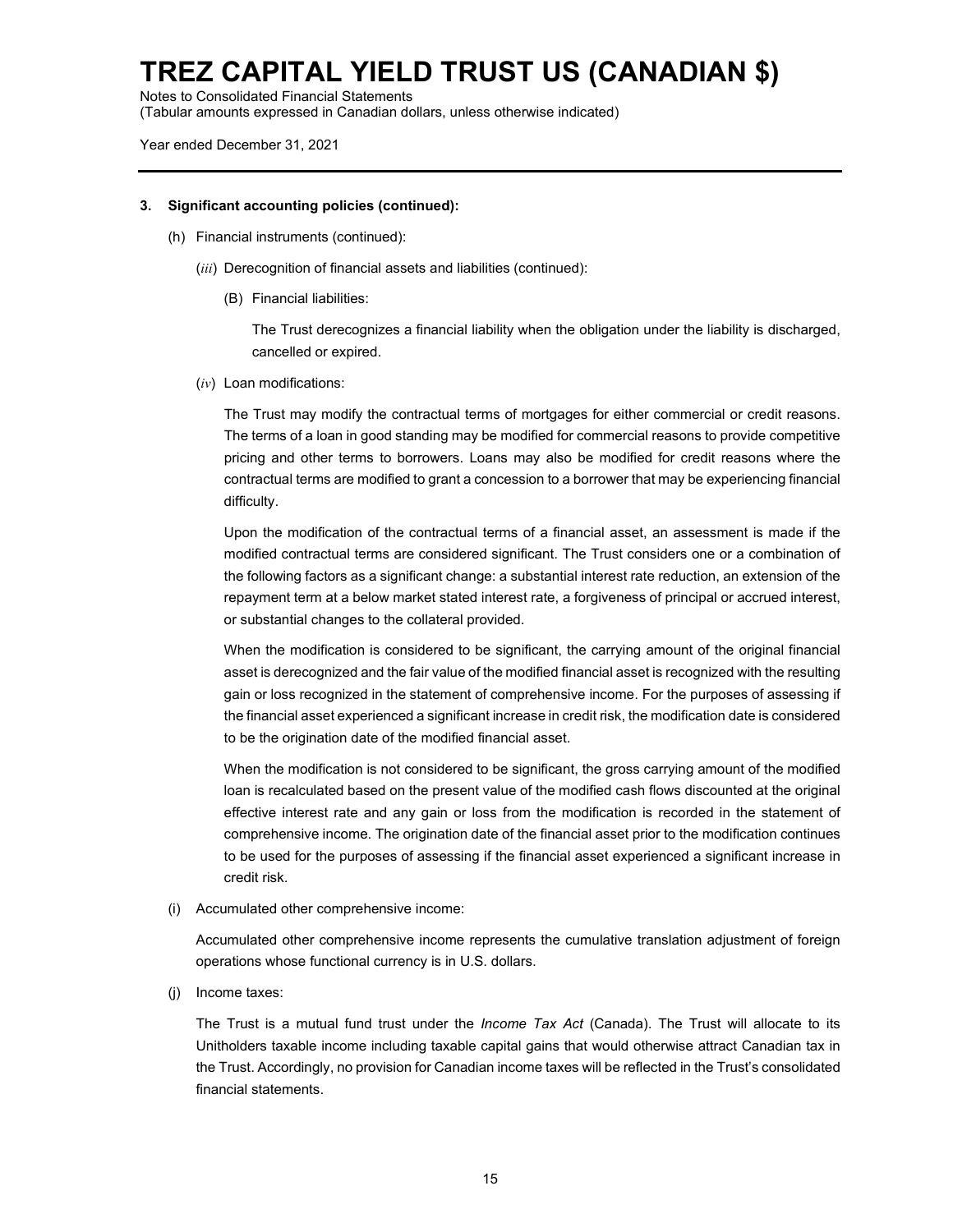Notes to Consolidated Financial Statements (Tabular amounts expressed in Canadian dollars, unless otherwise indicated)

Year ended December 31, 2021

### **3. Significant accounting policies (continued):**

(j) Income taxes (continued):

The Trust holds certain investments in associates and joint ventures based in the U.S. Certain of these investments in associates and joint ventures are held by controlled subsidiaries of the Trust that are required to pay income taxes to the U.S. Internal Revenue Service based on a determination of taxable income for U.S. tax purposes. Accordingly, current income tax recognized in the consolidated statement of comprehensive loss is based on the subsidiary's U.S. taxable income for the year. Current tax is determined using tax rates that have been enacted or substantively enacted by the end of the reporting period.

Deferred income taxes are accounted for using the liability method. The liability method requires that income taxes reflect the expected future tax consequences of temporary differences between the carrying amounts of assets and liabilities and their tax bases. Deferred income tax assets and liabilities are determined for each temporary difference based on currently enacted or substantively enacted tax rates that are expected to be in effect when the underlying items are expected to be realized. The effect of a change in tax rates or tax legislation is recognized in the period of substantive enactment. Deferred income tax assets, such as non-capital loss carryforwards, are recognized to the extent it is probable that taxable profit will be available against which the asset can be utilized. Deferred income taxes are only recognized with respect to US tax assets and liabilities.

(k) New standards adopted effective January 1, 2021:

In August 2021, the IASB published the *Interest Rate Benchmark Reform - Phase 2*, which amended IFRS 9, *Financial Instruments*; IAS 39, *Financial Instruments: Recognition and Measurement*; IFRS 7, *Financial Instruments: Disclosure*; IFRS 1, *Insurance Contracts*; and IFRS 16, *Leases*. The Phase 2 amendments addressed issues that may affect financial reporting related to financial instruments and hedge accounting resulting from the reform of an interest rate benchmark. The amendments were effective and adopted by the Trust on January 1, 2021. The Trust adopted the amendments related to the interest rate benchmark reform and there was no material effect on its consolidated financial statements as at and for the year ended December 31, 2021.

#### **4. Investments in mortgages:**

The Trust holds mortgages on the following types of properties:

|                                                                     | 2021    |    |                                      | 2020    |    |                                        |
|---------------------------------------------------------------------|---------|----|--------------------------------------|---------|----|----------------------------------------|
| Property type                                                       | Number  |    | Amount                               | Number  |    | Amount                                 |
| Residential<br>Office<br>Retail                                     | 97<br>2 | \$ | 535.157.774<br>108,564,147<br>50.358 | 98<br>4 | \$ | 549.940.469<br>93,679,802<br>6,615,142 |
| Other                                                               | 8       |    | 61.149.598                           | 5       |    | 15,234,617                             |
|                                                                     | 108     |    | 704.921.877                          | 108     |    | 665.470.030                            |
| Mortgage syndications                                               |         |    | 11,046,862                           |         |    | 19,880,979                             |
| Accrued interest<br>Less: Provision for mortgage losses (Note 4(c)) |         |    | 6,067,328<br>(2,727,000)             |         |    | 6.814.994<br>(2,350,000)               |
| Investment in mortgages                                             |         | \$ | 719.309.067                          |         | \$ | 689,816,003                            |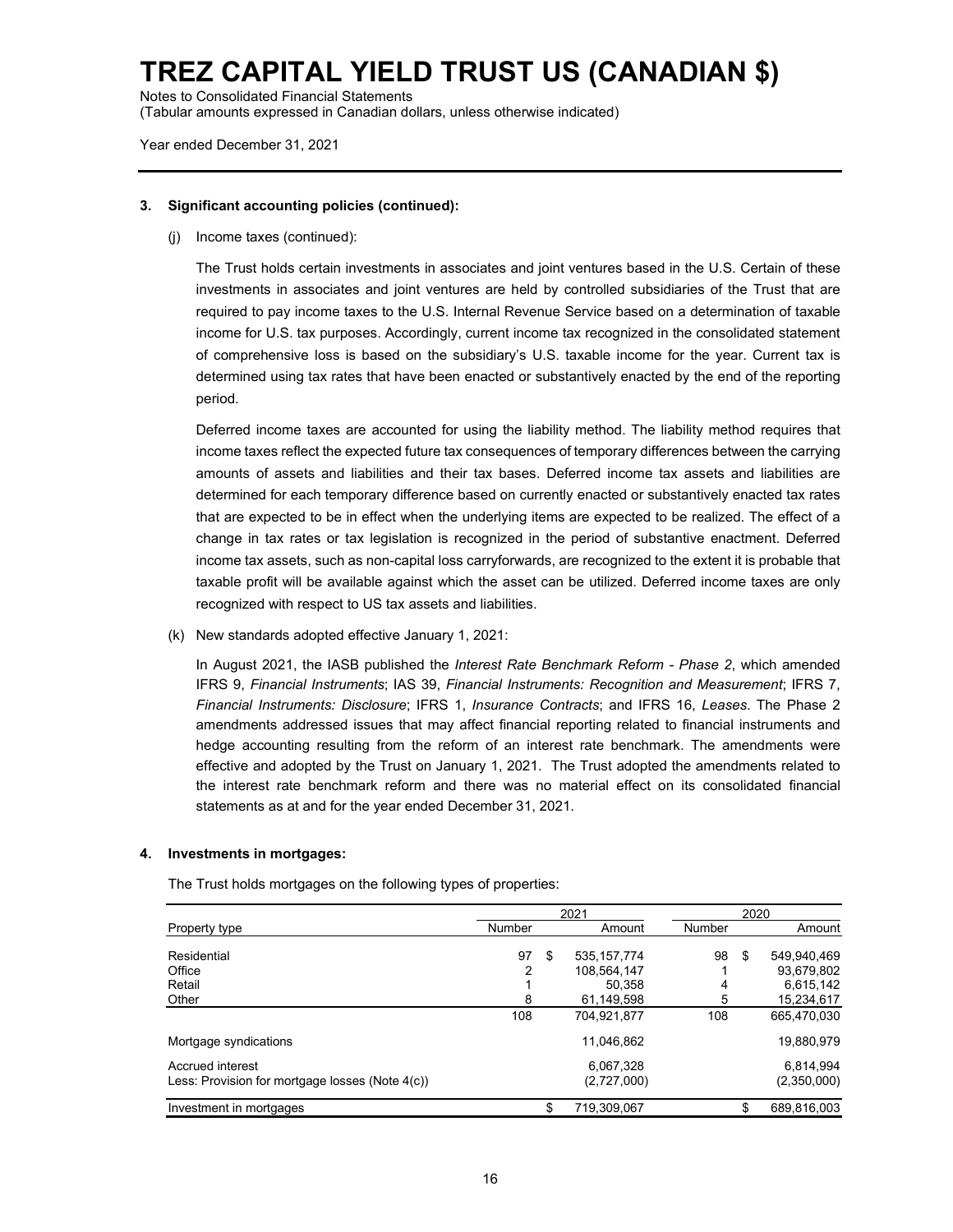Notes to Consolidated Financial Statements

(Tabular amounts expressed in Canadian dollars, unless otherwise indicated)

Year ended December 31, 2021

### **4. Investments in mortgages (continued):**

| 2021              |        |    |             | 2020           |    |             |
|-------------------|--------|----|-------------|----------------|----|-------------|
| Property location | Number |    | Amount      | Number         |    | Amount      |
|                   |        |    |             |                |    |             |
| Texas             | 49     | \$ | 302,379,023 | 66             | \$ | 369,409,386 |
| Florida           | 19     |    | 44,690,678  | 11             |    | 19,695,238  |
| Washington        | 2      |    | 18,545,575  | 3              |    | 72,237,611  |
| South Carolina    | 3      |    | 113,000,464 | 3              |    | 98,947,403  |
| Georgia           |        |    | 15,437,416  |                |    | 23,703,202  |
| North Carolina    | 3      |    | 7,943,514   | 5              |    | 12,723,849  |
| Oregon            |        |    | 7,269,820   |                |    | 13,742,767  |
| Arizona           | 10     |    | 97,914,320  | 6              |    | 17,313,829  |
| Tennessee         |        |    | 48,442,769  |                |    |             |
| Utah              | 3      |    | 10,244,254  |                |    |             |
| Nevada            |        |    | 16,202,640  |                |    |             |
| Michigan          |        |    | 6,040,495   |                |    |             |
| Pennsylvania      |        |    | 1,095,667   |                |    |             |
| California        |        |    | 1,250,117   |                |    |             |
| Idaho             |        |    | 4,163,148   | $\overline{2}$ |    | 5,025,247   |
| Ohio              |        |    | 505         |                |    |             |
| Colorado          |        |    | 9,910,338   |                |    | 1,952,210   |
| Oklahoma          |        |    | 391,134     |                |    |             |
| New York          |        |    |             |                |    | 2,406,739   |
| Kansas            |        |    |             |                |    | 28,311,258  |
| New Mexico        |        |    |             |                |    | 1,291       |
| Total mortgages   | 108    | \$ | 704,921,877 | 108            | \$ | 665,470,030 |

The following table presents the reconciliation of mortgages for the year ended December 31, 2021:

|                                                                     | 2021              |   | 2020            |
|---------------------------------------------------------------------|-------------------|---|-----------------|
| Investments in mortgages, beginning of year                         | \$<br>689,816,003 | S | 649,536,640     |
| Provision for expected credit losses, net of recoveries (Note 4(c)) | (377,000)         |   | (400,000)       |
| Funding of investments in mortgages                                 | 1,000,087,556     |   | 624,921,574     |
| Interest capitalized to investments in mortgages                    | 48,665,228        |   | 55,775,137      |
| Principal payments of investments in mortgages                      | (1,004,254,399)   |   | (594, 741, 836) |
| Increase (decrease) in mortgage syndications                        | (8,834,117)       |   | (30, 793, 207)  |
| Change in accrued interest                                          | (747, 666)        |   | 435,825         |
| Foreign exchange translation                                        | (5,046,538)       |   | (11, 734, 228)  |
| Reclassification to Promissory Note                                 |                   |   | (3, 183, 902)   |
| Investments in mortgages, end of year                               | 719,309,067       |   | 689,816,003     |

The mortgages are secured by the real property to which they relate, bear interest at a weighted average interest rate of 9.33% (2020 - 11.09%).

All mortgages are conventional uninsured mortgages which contain a prepayment option, whereby the borrower may repay the principal and accrued interest, at any time prior to maturity without penalty or yield maintenance.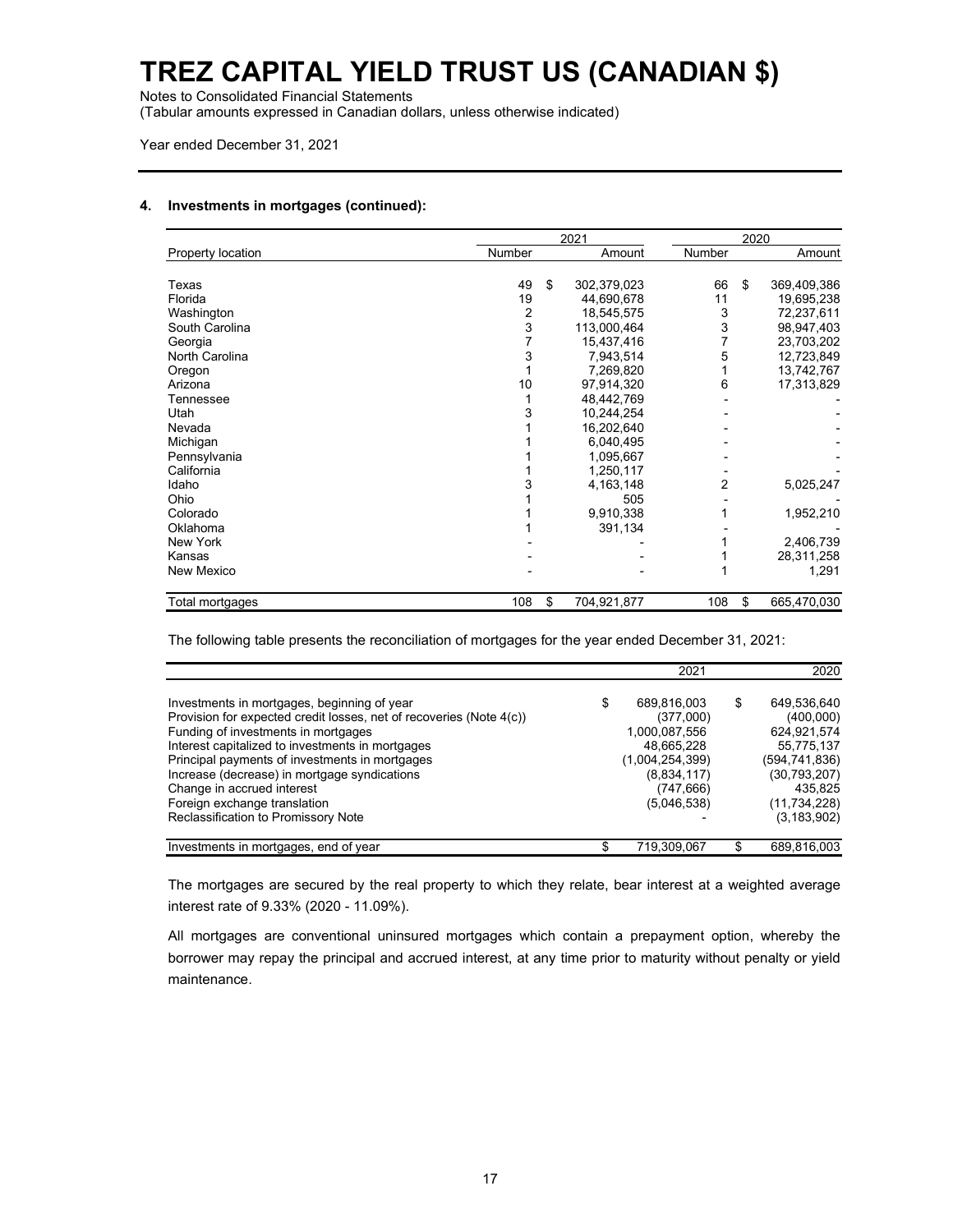Notes to Consolidated Financial Statements (Tabular amounts expressed in Canadian dollars, unless otherwise indicated)

### Year ended December 31, 2021

#### **4. Investments in mortgages (continued):**

Principal payments are due based on contractual maturities of each loan as follows:

| Maturity period | Number | Amount      |
|-----------------|--------|-------------|
| 2022            | 47     | 369,540,561 |
| 2023            | 36     | 172,924,172 |
| 2024            | 20     | 53,267,467  |
| 2025 and beyond | 5      | 109,189,677 |
|                 | 108    | 704,921,877 |

#### (a) Mortgage syndication liabilities:

The Trust has entered into certain mortgage participation agreements with third party lenders, whereby, the third party lenders take the senior position and the Trust retains the subordinated position, all of which is secured by first mortgage positions. As a result, the senior lenders' position is recorded as a nonrecourse mortgage syndication liability. The interest earned on the transferred participation interests and the related interest expense is recognized in the consolidated statement of comprehensive loss. The Trust also retains an option, not the obligation, to repurchase the senior position at a price equal to the outstanding principal amount of the senior lenders' share together with accrued interest.

For those investments which have not met the de-recognition criteria, the participation transactions have resulted in the Trust recognizing the participating mortgages and corresponding mortgage syndication liabilities on its statement of financial position. The carrying value, which the Manager believes equates to the fair value, of the transferred assets and corresponding liabilities is \$11,046,862 (2020 - \$19,880,979).

(b) Mortgages in default:

As at December 31, 2021, the Trust had no (2020 - two) mortgages that was past due or in default (2020 - \$6,805,104). The Manager believes the value of the underlying security is sufficient to cover any potential loss on the mortgage and as such, no loss provision has been recognized.

(c) Provision for mortgage losses:

The gross carrying amounts of investments in mortgages and expected credit loss by property type are as follows:

|                       |     | December 31, 2021 |     |         |    |         |     |               |
|-----------------------|-----|-------------------|-----|---------|----|---------|-----|---------------|
| Gross carrying amount |     | Stage 1           |     | Stage 2 |    | Stage 3 |     | Total         |
| Property type:        |     |                   |     |         |    |         |     |               |
| Residential           | \$. | 535, 157, 774 \$  |     |         | \$ |         | \$. | 535, 157, 774 |
| Office                |     | 108,564,147       |     |         |    |         |     | 108,564,147   |
| Retail                |     | 50,358            |     |         |    |         |     | 50,358        |
| Other                 |     | 61,149,598        |     |         |    |         |     | 61,149,598    |
|                       |     | 704,921,877       | -\$ |         |    |         | S   | 704,921,877   |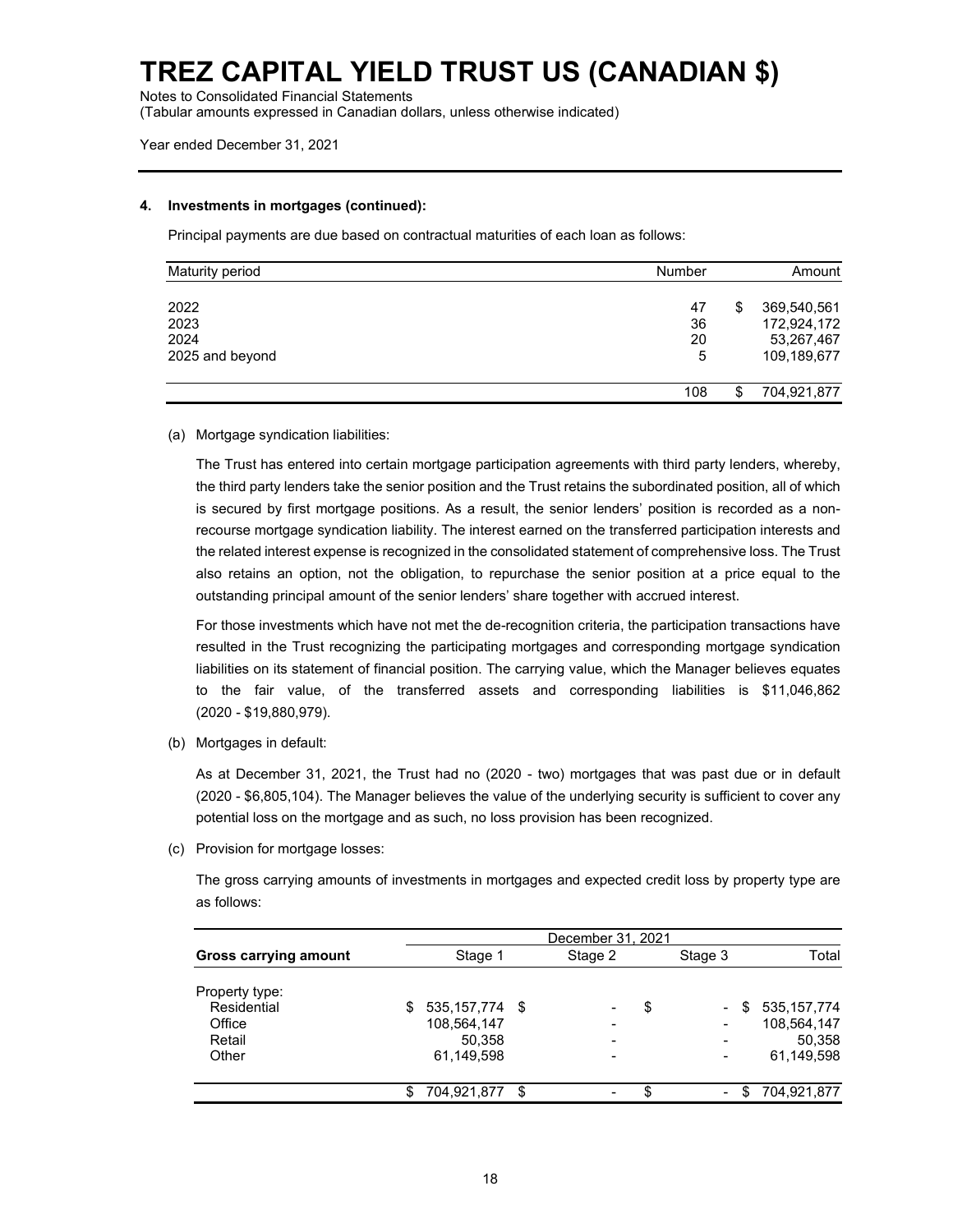Notes to Consolidated Financial Statements

(Tabular amounts expressed in Canadian dollars, unless otherwise indicated)

Year ended December 31, 2021

#### **4. Investments in mortgages (continued):**

(c) Provision for mortgage losses (continued):

|                       |                   | December 31, 2020                                                                                                                                       |    |           |                   |
|-----------------------|-------------------|---------------------------------------------------------------------------------------------------------------------------------------------------------|----|-----------|-------------------|
| Gross carrying amount | Stage 1           | Stage 2                                                                                                                                                 |    | Stage 3   | Total             |
| Property type:        |                   |                                                                                                                                                         |    |           |                   |
| Residential           | 543,135,365 \$    | $\blacksquare$                                                                                                                                          | \$ | 6,805,104 | \$<br>549,940,469 |
| Office                | 93,679,802        | $\,$                                                                                                                                                    |    |           | 93,679,802        |
| Retail                | 6,615,142         | $\qquad \qquad$                                                                                                                                         |    |           | 6,615,142         |
| Other                 | 15,234,617        | $\qquad \qquad$                                                                                                                                         |    |           | 15,234,617        |
|                       | \$<br>658,664,926 | \$<br>$\hskip1.6pt\hskip1.6pt\hskip1.6pt\hskip1.6pt\hskip1.6pt\hskip1.6pt\hskip1.6pt\hskip1.6pt\hskip1.6pt\hskip1.6pt\hskip1.6pt\hskip1.6pt\hskip1.6pt$ | S  | 6,805,104 | \$<br>665,470,030 |

|                                      |                 |      | December 31, 2021        |                      |     |           |
|--------------------------------------|-----------------|------|--------------------------|----------------------|-----|-----------|
| <b>Provision for mortgage losses</b> | Stage 1         |      | Stage 2                  | Stage 3              |     | Total     |
| Property type:                       |                 |      |                          |                      |     |           |
| Residential                          | \$<br>2,316,000 | - \$ |                          | \$<br>$\blacksquare$ | -\$ | 2,316,000 |
| Office                               | 334,000         |      | $\overline{\phantom{0}}$ | -                    |     | 334,000   |
| Retail                               | 1.000           |      |                          |                      |     | 1.000     |
| Other                                | 76,000          |      | $\overline{\phantom{0}}$ | -                    |     | 76,000    |
|                                      | \$<br>2,727,000 | \$   | $\overline{\phantom{0}}$ | \$<br>$\blacksquare$ | S   | 2,727,000 |

|                                      |                 |      | December 31, 2020        |                                |     |           |
|--------------------------------------|-----------------|------|--------------------------|--------------------------------|-----|-----------|
| <b>Provision for mortgage losses</b> | Stage 1         |      | Stage 2                  | Stage 3                        |     | Total     |
| Property type:                       |                 |      |                          |                                |     |           |
| Residential                          | \$<br>1,966,000 | - \$ |                          | \$<br>$\overline{\phantom{0}}$ | -\$ | 1,966,000 |
| Office                               | 328,000         |      | $\blacksquare$           | -                              |     | 328,000   |
| Retail                               | 25,000          |      | $\qquad \qquad$          | -                              |     | 25,000    |
| Other                                | 31,000          |      | $\overline{\phantom{a}}$ |                                |     | 31,000    |
|                                      | \$<br>2,350,000 | \$   | $\blacksquare$           | \$<br>$\overline{\phantom{0}}$ | S   | 2,350,000 |

The provision for mortgage losses at December 31, 2021 is \$2,727,000 (2020 - \$2,350,000). This provision represents management's estimate of the ECLs on mortgages in the Company's portfolio that have not experienced a significant increase in credit risk since initial recognition ("Stage 1"). The ECL was assessed individually for each investment in mortgages and commitments classified as Stage 2 and Stage 3. Management estimated the ECL for these as nil, primarily due to the mortgage collateral held on the mortgages.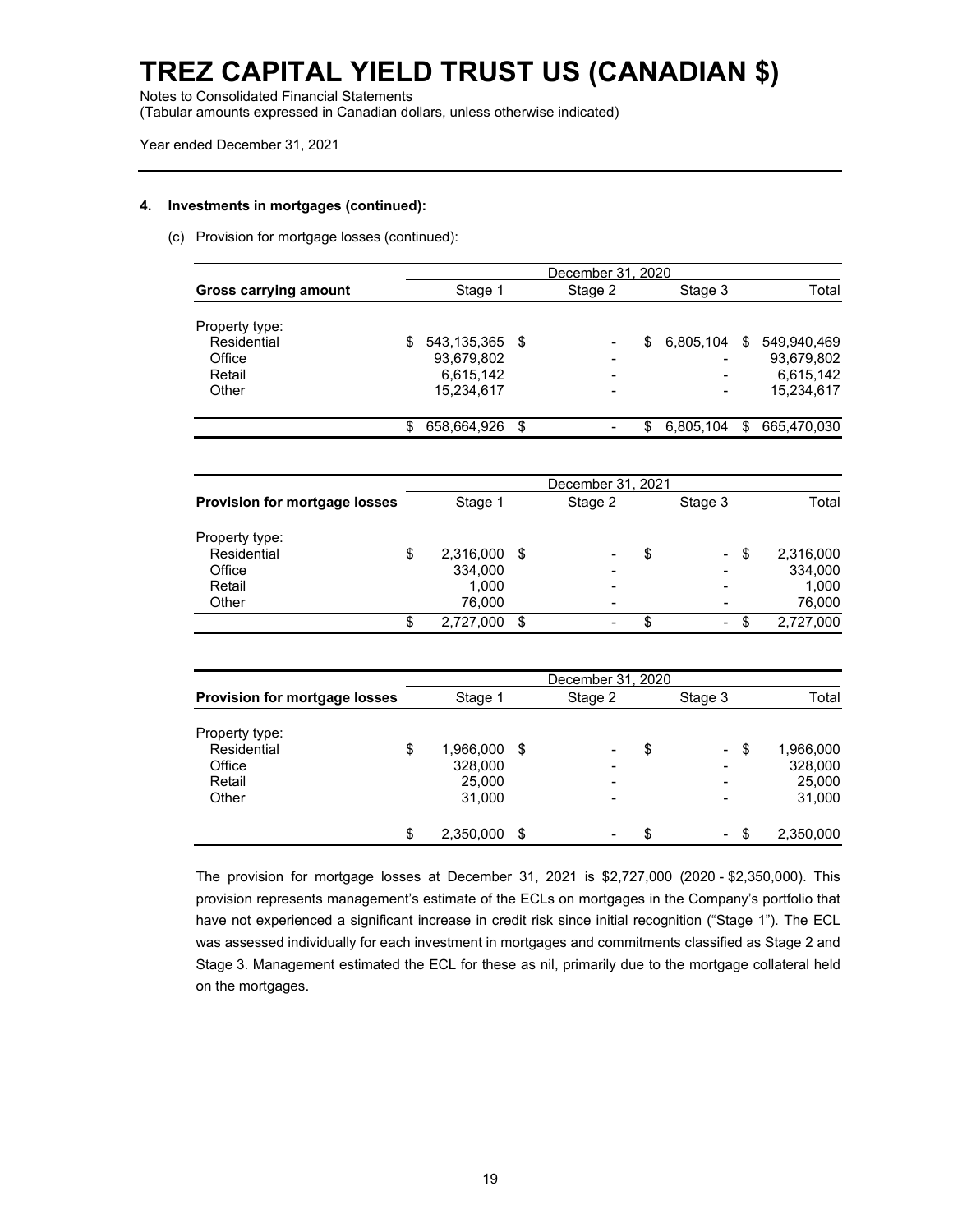Notes to Consolidated Financial Statements

(Tabular amounts expressed in Canadian dollars, unless otherwise indicated)

Year ended December 31, 2021

#### **4. Investments in mortgages (continued):**

(c) Provision for mortgage losses (continued):

The changes in the provision for mortgage losses are shown in the following table.

|                                                                                                                                                                                                                                       |                                                | December 31, 2021 |         |                                                |
|---------------------------------------------------------------------------------------------------------------------------------------------------------------------------------------------------------------------------------------|------------------------------------------------|-------------------|---------|------------------------------------------------|
|                                                                                                                                                                                                                                       | Stage 1                                        | Stage 2           | Stage 3 | Total                                          |
| December 31, 2020                                                                                                                                                                                                                     | \$<br>2,350,000                                | \$                | \$      | 2,350,000                                      |
| Provision for mortgage losses:<br>Transfers to (from) Stage 1 <sup>(1)</sup><br>Transfers to (from) Stage 2(1)<br>Transfers to (from) Stage 3(1)<br>Net remeasurement $(2)$<br>Mortgage advances<br>Mortgage repayments<br>Write-offs | 7.000<br>(296,000)<br>2,002,000<br>(1,336,000) |                   |         | 7,000<br>(296,000)<br>2,002,000<br>(1,336,000) |
| December 31, 2021                                                                                                                                                                                                                     | \$<br>2,727,000                                | \$                | \$      | 2,727,000                                      |

|                                                                       |                        | December 31, 2020 |         |                        |
|-----------------------------------------------------------------------|------------------------|-------------------|---------|------------------------|
|                                                                       | Stage 1                | Stage 2           | Stage 3 | Total                  |
| December 31, 2019                                                     | \$<br>1,950,000        | \$                |         | \$<br>1,950,000        |
| Provision for mortgage losses:<br>Transfers to (from) Stage 1(1)      |                        |                   |         |                        |
| Transfers to (from) Stage $2^{(1)}$<br>Transfers to (from) Stage 3(1) |                        |                   |         |                        |
| Net remeasurement <sup>(2)</sup>                                      | (40.000)               |                   |         | (40,000)               |
| Mortgage advances<br>Mortgage repayments                              | 1,088,000<br>(648,000) |                   |         | 1,088,000<br>(648,000) |
| Write-offs                                                            |                        |                   |         |                        |
| December 31, 2020                                                     | \$<br>2,350,000        | \$                |         | 2,350,000              |

(1) *Transfers between stages which are presumed to occur before any corresponding remeasurement of the provision.*

(2) *Net remeasurement represents the change in the allowance related to changes in model inputs or assumptions, including changes in macroeconomic conditions, and changes in measurement following a transfer between stages.*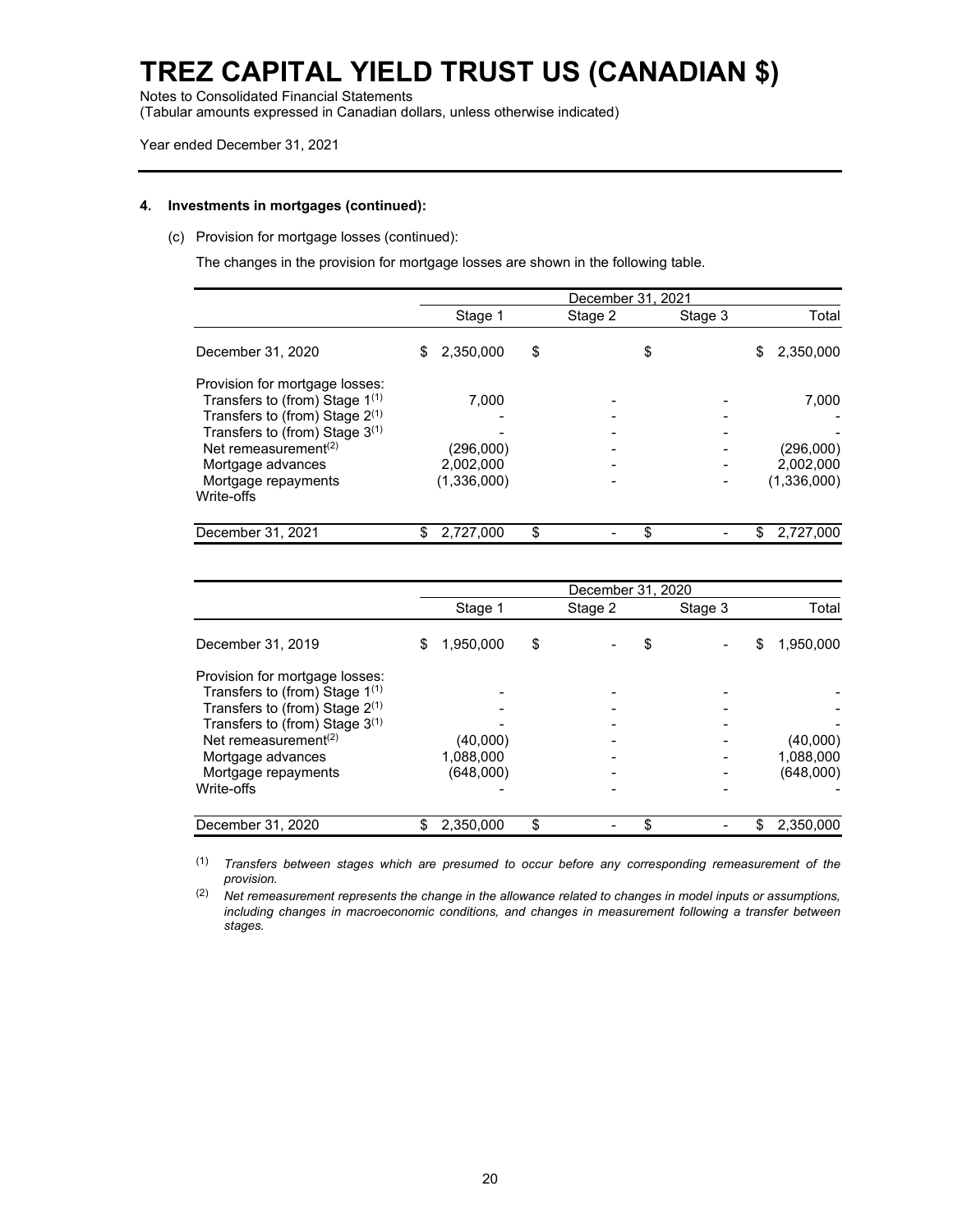Notes to Consolidated Financial Statements

(Tabular amounts expressed in Canadian dollars, unless otherwise indicated)

Year ended December 31, 2021

#### **5. Investments in joint ventures:**

|                              | Equity<br>investment<br>December 31,<br>2020 |           |     | <b>Net</b><br>contributions<br>(distributions) | Shares of<br>earnings<br>(loss) |             |    | Impact of<br>foreign<br>exchange<br>translation |  |             |
|------------------------------|----------------------------------------------|-----------|-----|------------------------------------------------|---------------------------------|-------------|----|-------------------------------------------------|--|-------------|
| HT HWY 66 LP $(a)$           | \$                                           | 1,406,146 | \$  | ٠                                              |                                 | \$(159,210) | \$ | (11,960)                                        |  | \$1,234,976 |
| TC/F Red Oak LP (b)          |                                              | 2,959,917 |     | (3,587,778)                                    |                                 | 645,057     |    | (17, 196)                                       |  |             |
| Trail Creek Partners Ltd (c) |                                              | 3,813,255 |     |                                                |                                 | (107,891)   |    | (29, 795)                                       |  | 3,675,569   |
| Total                        | ¢                                            | 8,179,318 | \$. | (3,587,778)                                    | \$                              | 377,956     | \$ | (58, 951)                                       |  | \$4,910,545 |

|                              | Equity<br>investment<br>December 31,<br>2019 | <b>Net</b><br>contributions<br>(distributions) | Shares of<br>earnings<br>(loss) |           |    | Impact of<br>foreign<br>exchange<br>translation | Equity<br>investment<br>December 31,<br>2020 |             |  |
|------------------------------|----------------------------------------------|------------------------------------------------|---------------------------------|-----------|----|-------------------------------------------------|----------------------------------------------|-------------|--|
| HT HWY 66 LP $(a)$           | \$<br>1,469,672                              | \$                                             | \$                              | (36, 339) | \$ | (27, 187)                                       |                                              | \$1,406,146 |  |
| TC/F Red Oak LP (b)          |                                              | 2,965,487                                      |                                 | (5,865)   |    | 295                                             |                                              | 2,959,917   |  |
| Trail Creek Partners Ltd (c) |                                              | 3,820,683                                      |                                 | (7,820)   |    | 392                                             |                                              | 3,813,255   |  |
| Total                        | 1,469,672                                    | \$<br>6,786,170                                | \$                              | (50,024)  | \$ | (26, 500)                                       |                                              | \$8,179,318 |  |

#### (a) HT HWY 66 LP:

During 2019, the Trust, through its wholly-owned subsidiary, Trez Capital Yield Trust US (Canadian\$) Sub-Trust, acquired a 50% interest in HT HWY 66 LP. The Trust has determined that it has joint control over HT HWY 66 LP and accounts for its investment using the equity method. HT HWY 66 LP will exercise pre-development activities with respect to the project, and will acquire obtain, own, manage, develop, construct, operate, finance, sell and otherwise deal with the project and in all respects act as owner thereof, upon and subject to the terms and conditions of the LPA. Any additional capital contributions are funded on a pro-rata basis in accordance with the terms of the agreement.

(b) TC/F Red Oak LP:

During 2020, the Trust, through its wholly-owned subsidiary, Trez Capital Yield Trust US (Canadian\$) Sub-Trust, acquired a 45.98% interest in TC/F Red Oak LP. The Trust has determined that it has joint control over TC/F Red Oak LP and accounts for its investment using the equity method.

(c) Trail Creek Partners Ltd:

During 2020, the Trust, through its wholly-owned subsidiary, Trez Capital Yield Trust US (Canadian\$) Sub-Trust, acquired a 64.29% interest in Trail Creek Partners Ltd. The Trust has determined that it has joint control over Trail Creek Partners Ltd. and accounts for its investment using the equity method.

Both TC/F Red Oak LP and Trail Creek Partners Ltd. have been entered into with established property developers in Texas to enable the Trust to benefit from local real estate expertise while pursuing returns from its investments.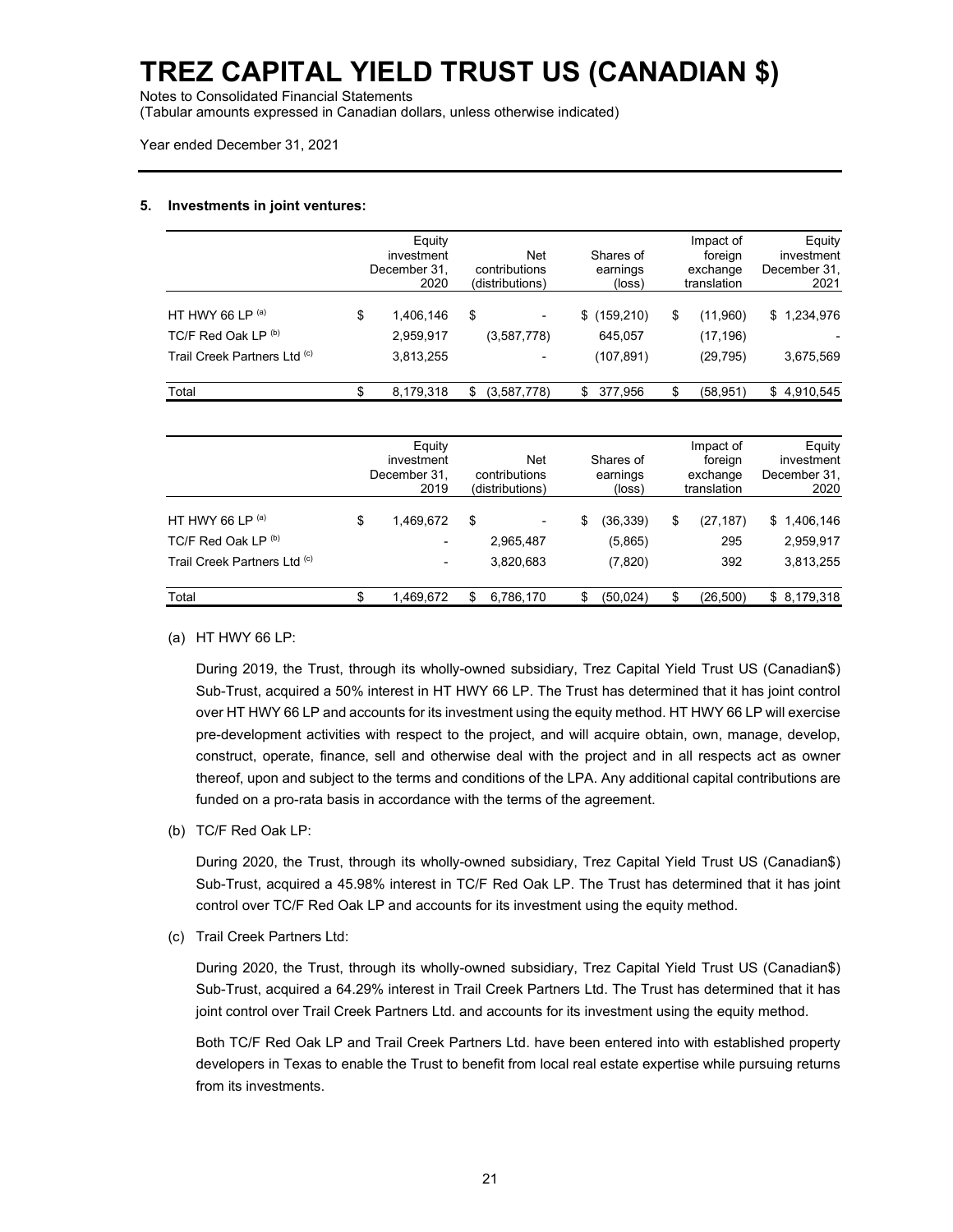Notes to Consolidated Financial Statements

(Tabular amounts expressed in Canadian dollars, unless otherwise indicated)

Year ended December 31, 2021

#### **6. Investments held at fair value:**

The summary below lists the Trust's investments held at fair value, their name, type and percentage of ownership:

|                                                    | Balance.<br>December 31.<br>2020 | Additions to/<br>(disposals of)<br>investments | Unrealized<br>change in<br>fair value | Realized<br>change in<br>fair value | Impact of<br>foreign<br>exchange<br>translation | Balance.<br>December 31.<br>2021 |
|----------------------------------------------------|----------------------------------|------------------------------------------------|---------------------------------------|-------------------------------------|-------------------------------------------------|----------------------------------|
| <b>TT/M Apartment Fund</b><br>Blocker LP(a)        | \$<br>536,857                    | \$<br>$\overline{\phantom{0}}$                 | \$<br>88,926                          | \$                                  | \$<br>$(3,348)$ \$                              | 622,435                          |
| Trez Caldwell Station LP(b)                        | 12,729,962                       | (13, 196, 281)                                 |                                       | 558,311                             | (91, 992)                                       |                                  |
| Trez Avilla Meadows LP(c)                          | 5,145,955                        | 6,277,851                                      | 1,871,374                             |                                     | (23, 795)                                       | 13,271,385                       |
| Trez Shops at Broad LP(d)                          | 16,505,236                       | (4,776,335)                                    | 1,429,363                             |                                     | (113, 534)                                      | 13,044,730                       |
| Trez Blue Diamond LP <sup>(e)</sup>                | 20,519,524                       | (17, 877, 341)                                 | 998,658                               |                                     | (147, 481)                                      | 3,493,360                        |
| Trez Capital McGill LP <sup>(f)</sup>              | 15,837,540                       | (15, 711, 317)                                 |                                       | (6,070)                             | (120, 153)                                      |                                  |
| Trez Capital (2017) Nominee LP(9)                  | 8,458,006                        | (3,738,833)                                    | 484,475                               |                                     | (60, 197)                                       | 5,143,451                        |
| Trez Capital Winston LP(h)                         | ٠                                | 9,815,103                                      | 448,702                               |                                     | 3,652                                           | 10,267,457                       |
| Trez Capital Logistics LP(i)                       |                                  | 5,588,870                                      | 450,884                               |                                     | 3,670                                           | 6,043,424                        |
| Trez Capital Block 40 LP(i)                        |                                  | 4,883,732                                      | 534,794                               |                                     | 4,352                                           | 5,422,878                        |
| Trez Capital Manhattan Bridge LP <sup>(k)</sup>    |                                  | 17,222,475                                     | 797,503                               |                                     | 6.490                                           | 18,026,468                       |
| Trez Capital Alloro LP(1)                          |                                  | 2,224,686                                      | 17,039                                |                                     | 139                                             | 2,241,864                        |
| Trez Capital Brooklyn Bridge LP(m)                 |                                  | 35,527,530                                     | 278,358                               |                                     | 2,265                                           | 35,808,153                       |
| Trez Capital Land T LP(n)                          |                                  | (2,924,837)                                    |                                       | 2,901,226                           | 23,611                                          |                                  |
| TH Self Storage #1 Aggregator LP <sup>(o)</sup>    | $\overline{\phantom{0}}$         | 36,462,547                                     | 135,353                               |                                     | 1,102                                           | 36,599,002                       |
| TH Lot Development #1 Aggregator LP <sup>(p)</sup> |                                  | 11,192,801                                     | 119,070                               |                                     | 969                                             | 11,312,840                       |
| TT Multi Family Residential #1<br>Aggregator LP(q) |                                  | 8,579,299                                      | 98,825                                |                                     | 804                                             | 8,678,928                        |
| TH PrefEq LP(r)                                    |                                  | 6,459,971                                      | 243,233                               |                                     | 1,979                                           | 6,705,183                        |
| Total                                              | \$79,733,080                     | \$<br>86,009,921                               | \$<br>7,996,557                       | \$3,453,467                         | \$<br>(511, 467)                                | \$176,681,558                    |

|                                                  |               |    |                 |                          |                 | Impact of            |     |              |
|--------------------------------------------------|---------------|----|-----------------|--------------------------|-----------------|----------------------|-----|--------------|
|                                                  | Balance.      |    | Additions to/   | Unrealized               | Realized        | foreign              |     | Balance,     |
|                                                  | December 31,  |    | (disposals of)  | change in                | change in       | exchange             |     | December 31, |
|                                                  | 2019          |    | investments     | fair value               | fair value      | translation          |     | 2020         |
| TT/M Apartment Fund<br>Blocker LP <sup>(a)</sup> | \$<br>906,030 | \$ | $(441, 260)$ \$ | 94,730                   | \$<br>$\sim$    | \$<br>$(22, 643)$ \$ |     | 536,857      |
| Trez Caldwell Station LP <sup>(b)</sup>          | 6,951,082     |    | 5,180,873       | 774,097                  |                 | (176,090)            |     | 12,729,962   |
| Trez Forman 1624/17 LLC(c)                       | 11,435,551    |    | (12,306,221)    | $\overline{\phantom{a}}$ | 1,154,382       | (283, 712)           |     |              |
| Trez Avilla Meadows LP <sup>(d)</sup>            | 4,252,425     |    | 599,240         | 398,233                  |                 | (103, 943)           |     | 5,145,955    |
| Trez Shops at Broad LP <sup>(e)</sup>            | 22, 207, 734  |    | (6,622,301)     | 1,430,002                |                 | (510, 199)           |     | 16,505,236   |
| Trez Blue Diamond LP <sup>(f)</sup>              | 33,603,837    |    | (14, 595, 127)  | 2,289,118                |                 | (778, 304)           |     | 20,519,524   |
| Trez McGill LP <sup>(g)</sup>                    |               |    | 15,832,768      | 5,024                    |                 | (252)                |     | 15,837,540   |
| Trez Capital (2017) Nominee LP <sup>(h)</sup>    |               |    | 8,116,234       | 359,843                  |                 | (18,071)             |     | 8,458,006    |
| Total                                            | 79,356,659    | S  | (4,235,794)     | \$<br>5,351,047          | \$<br>1,154,382 | \$<br>(1,893,214)    | \$. | 79,733,080   |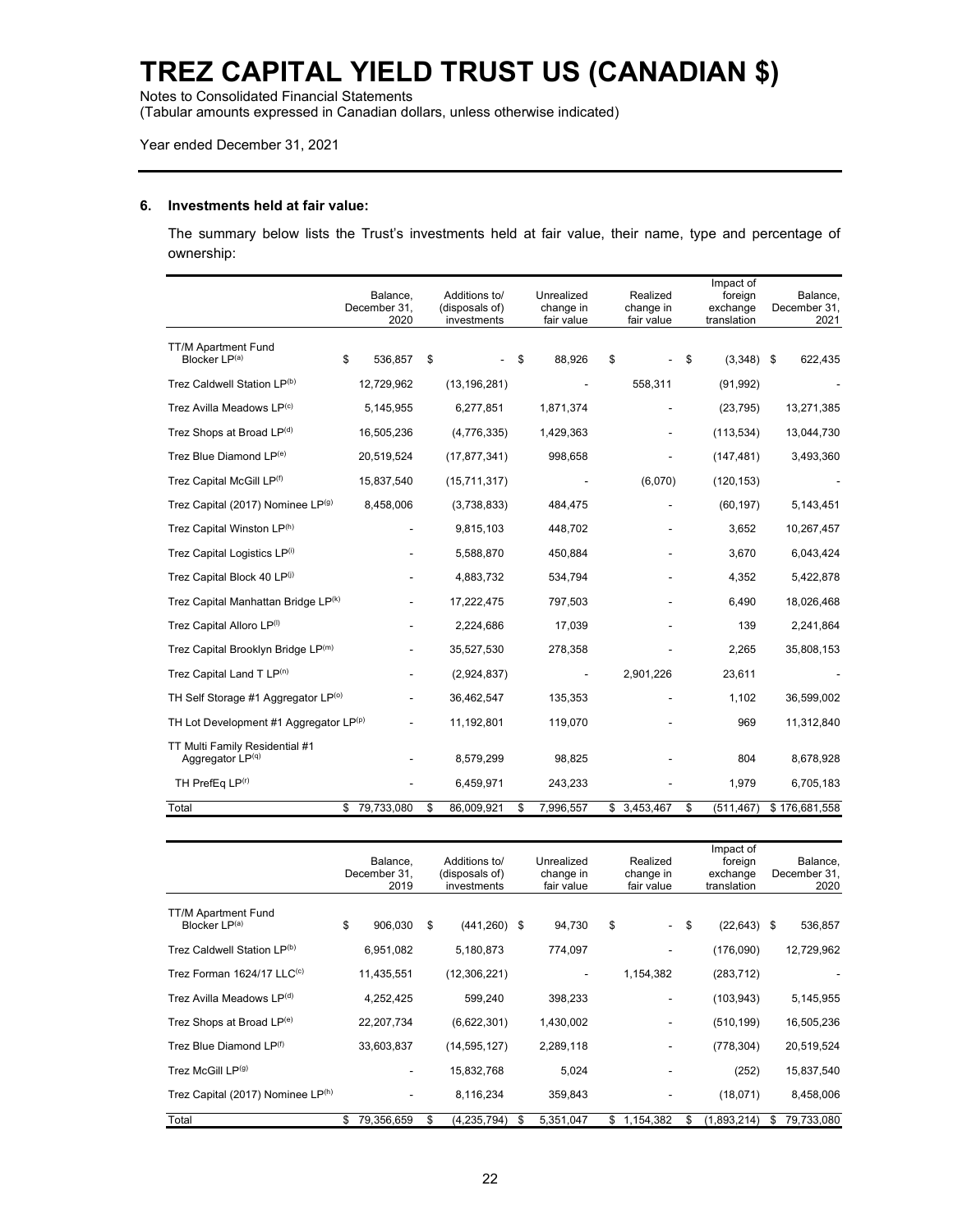Notes to Consolidated Financial Statements (Tabular amounts expressed in Canadian dollars, unless otherwise indicated)

Year ended December 31, 2021

### **6. Investments held at fair value (continued):**

- (a) During 2018, the Trust, through its wholly-owned subsidiary, Trez Capital Yield Trust US (Canadian\$) Sub-Trust, made an investment in TT/M Apartment Fund Blocker LP in which it holds a 65.6% interest. TT/M Apartment Fund Blocker LP has entered into two real estate projects in Texas with an established property developer to enable the Trust to benefit from local real estate expertise while pursuing returns from its investments. The lead developer assumes the development risk associated with the project in that cost overruns are to be borne by them. Any additional capital contributions are funded on a pro-rata basis in accordance with the terms of the agreement.
- (b) During 2018, The Trust made an investment in Trez Caldwell Station LP in which it held a 51% interest as at December 31, 2021 (2020 – 51%). Trez Caldwell Station LP is special purpose entity that was created to enable the Trust to enter into loan sharing arrangement with a US domiciled financial institution. The underlying loans were paid out during 2021 and all capital was returned to investors in full (2020 - \$19,498,899 USD).
- (c) During 2019, the Trust made an investment in Trez Avilla Meadows LP in which it holds a 37% interest as at December 31, 2021 (2020 – 9%). Trez Avilla Meadows LP is a special purpose entity that was created to enable the Trust to enter into loan sharing arrangement with a US domiciled financial institution. Total assets of the entity are \$54,945,152 USD as at December 31, 2021 (2020 - \$89,379,586 USD).
- (d) During 2019, the Trust made an investment in Trez Shops at Broad LP in which it holds a 36% interest as at December 31, 2021 (2020 – 46%). Trez Shops at Broad LP is a special purpose entity that was created to enable the Trust to enter into loan sharing arrangement with a US domiciled financial institution. Total assets of the entity are \$56,260,191 USD as at December 31, 2021 (2020 - \$58,044,735 USD).
- (e) During 2019, the Trust made an investment in Trez Blue Diamond LP in which it holds a 31% interest as at December 31, 2021 (2020 – 29%). Trez Blue Diamond LP is a special purpose entity that was created to enable the Trust to enter into loan sharing arrangement with a US domiciled financial institution. Total assets of the entity are \$9,251,383 USD as at December 31, 2021 (2020 - \$59,513,598 USD).
- (f) During 2020, the Trust made an investment in Trez Capital McGill LP in which it held a 86% interest as at December 31, 2021 (2020 – 86%). Trez Capital McGill LP is a special purpose entity that was created to enable the Trust to enter into loan sharing arrangement with a US domiciled financial institution. The underlying loans were paid out during 2021 and all capital was returned to investors in full (2020 - \$16,230,758 USD).
- (g) During 2020, the Trust made an investment in Trez Capital (2017) Nominee LP in which it holds a 40% interest as at December 31, 2021 (2020 – 27%). Trez Capital (2017) Nominee LP is a special purpose entity that was created to enable the Trust to enter into loan sharing arrangement with a US domiciled financial institution. Total assets of the entity are \$18,666,331 USD as at December 31, 2021 (2020 - \$47,004,196 USD).
- (h) During 2021, the Trust made an investment in Trez Capital Winston LP in which it holds a 29% interest as at December 31, 2021. Trez Capital Winston LP is a special purpose entity that was created to enable the Trust to enter into loan sharing arrangement with a US domiciled financial institution. Total assets of the entity are \$73,634,341 USD as at December 31, 2021.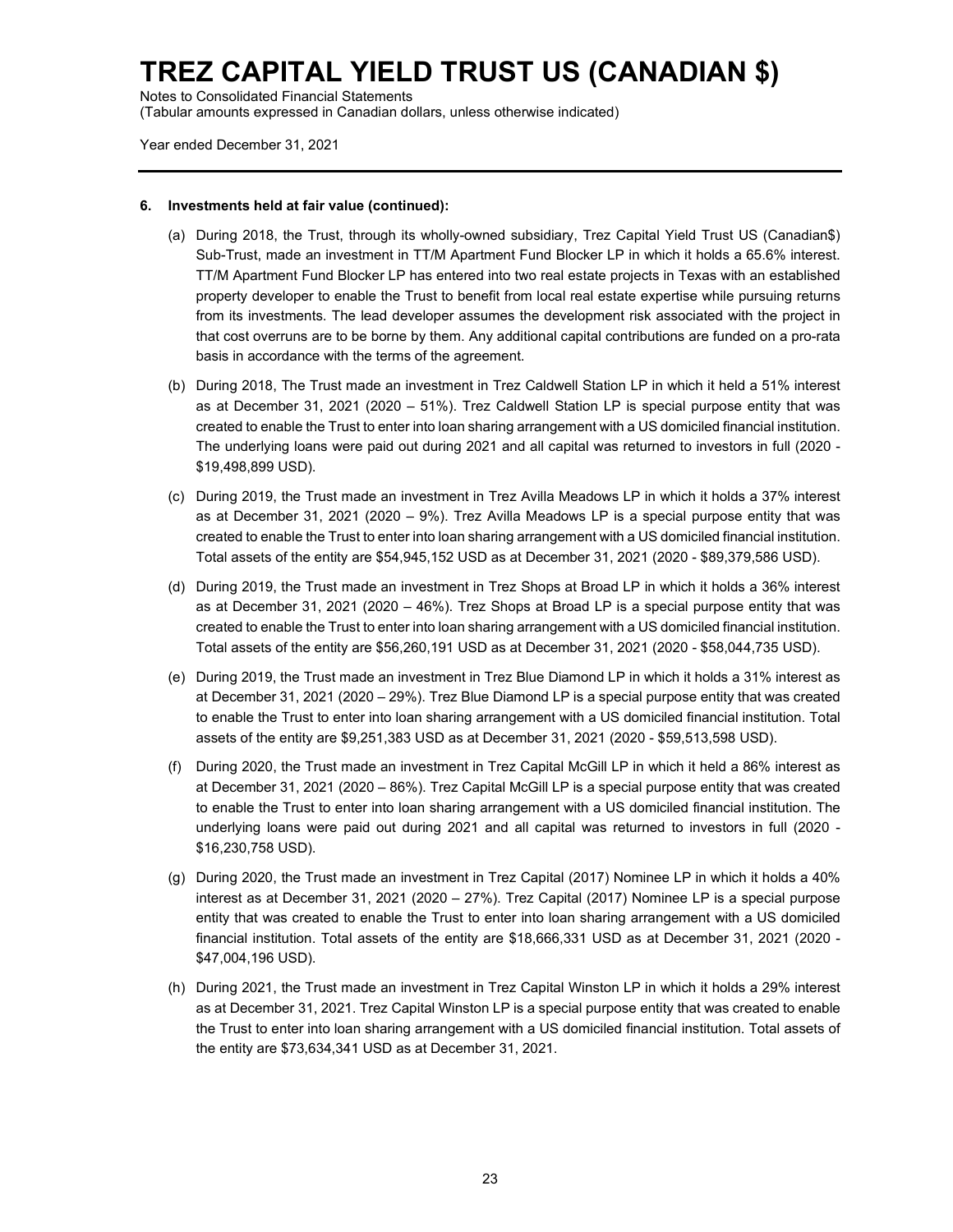Notes to Consolidated Financial Statements (Tabular amounts expressed in Canadian dollars, unless otherwise indicated)

Year ended December 31, 2021

### **6. Investments held at fair value (continued):**

- (i) During 2021, the Trust made an investment in Trez Capital Logistics LP in which it holds a 26% interest as at December 31, 2021. Trez Capital Logistics LP is a special purpose entity that was created to enable the Trust to enter into loan sharing arrangement with a US domiciled financial institution. Total assets of the entity are \$39,132,119 USD as at December 31, 2021.
- (j) During 2021, the Trust made an investment in Trez Capital Block 40 LP in which it holds a 24% interest at December 31, 2021. Trez Capital Block 40 LP is a special purpose entity that was created to enable the Trust to enter into loan sharing arrangement with a US domiciled financial institution. Total assets of the entity are \$50,904,666 USD as at December 31, 2021.
- (k) During 2021, the Trust made an investment in Trez Capital Manhattan Bridge LP in which it holds a 40% interest at December 31, 2021. Trez Capital Manhattan Bridge LP is a special purpose entity that was created to enable the Trust to enter into loan sharing arrangement with a US domiciled financial institution. Total assets of the entity are \$135,760,634 USD as at December 31, 2021.
- (l) During 2021, the Trust made an investment in Trez Capital Alloro LP in which it holds a 50% interest at December 31, 2021. Trez Capital Alloro LP is a special purpose entity that was created to enable the Trust to enter into loan sharing arrangement with a US domiciled financial institution. Total assets of the entity are \$3,548,054 USD as at December 31, 2021.
- (m) During 2021, the Trust made an investment in Trez Capital Brooklyn Bridge LP in which it holds a 27% interest at December 31, 2021. Trez Capital Brooklyn Bridge LP is a special purpose entity that was created to enable the Trust to enter into loan sharing arrangement with a US domiciled financial institution. Total assets of the entity are \$176,972,228 USD as at December 31, 2021.
- (n) During 2021, the Trust made an investment in Trez Capital Land T LP in which it held a 48% interest. Trez Capital Land T LP is a special purpose entity that was created to enable the Trust to enter into loan sharing arrangement with a US domiciled financial institution. The underlying loans were paid out during 2021 and all capital was returned to investors in full.
- (o) During 2021, the Trust made an investment in TH Self Storage #1 Aggregator LP. The Trust owns preferred LP units, which do not provide an ownership interest. TH Self Storage #1 Aggregator LP was established to hold real estate projects in the United States and investments made by the Trust earn fixed monthly interest income. Total assets of the entity are \$48,872,809 USD as at December 31, 2021.
- (p) During 2021, the Trust made an investment in TH Lot Development #1 Aggregator LP. The Trust owns preferred LP units, which do not provide an ownership interest. TH Self Storage #1 Aggregator LP was established to hold real estate projects in the United States and investments made by the Trust earn fixed monthly interest income. Total assets of the entity are \$16,715,674 USD as at December 31, 2021.
- (q) During 2021, the Trust made an investment in TT Multi Family Residential #1 Aggregator LP. The Trust owns preferred LP units, which do not provide an ownership interest. TT Multi Family Residential #1 Aggregator LP was established to hold real estate projects in the United States and investments made by the Trust earn fixed monthly interest income. Total assets of the entity are \$15,678,799 USD as at December 31, 2021.
- (r) During 2021, the Trust made an investment in TH Pref Eq LP. The Trust owns preferred LP units, which do not provide an ownership interest. TH Pref Eq LP was established to hold real estate projects in the United States and investments made by the Trust earn fixed monthly interest income. Total assets of the entity are \$7,946,812 USD as at December 31, 2021.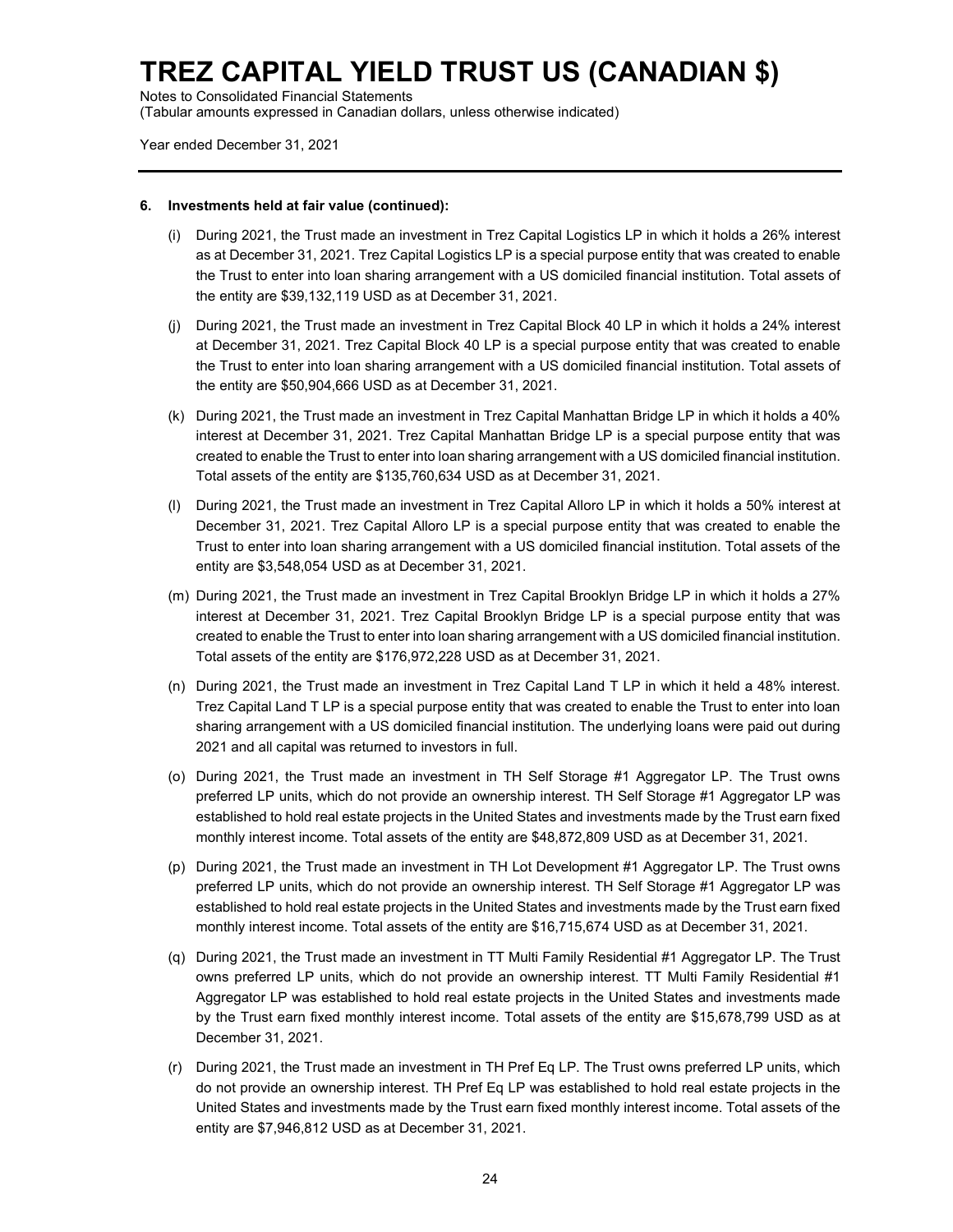Notes to Consolidated Financial Statements

(Tabular amounts expressed in Canadian dollars, unless otherwise indicated)

### Year ended December 31, 2021

#### **7. Investments in associate:**

The summary below lists the Trust's investments in associate, their names, types, and percentage of ownership:

|                                        | Balance.<br>December 31.<br>2020 | Net<br>contributions<br>(distributions) | Share of<br>earnings<br>(loss) | Impact of<br>foreign<br>exchange<br>translation |    | Balance,<br>December 31,<br>2021 |
|----------------------------------------|----------------------------------|-----------------------------------------|--------------------------------|-------------------------------------------------|----|----------------------------------|
| UC Aspen Place LP (66.4% interest)     | \$<br>-                          | \$ 8,684,562                            | $$ (2,725,222)$ \,             | (22, 178)                                       | \$ | 5,937,162                        |
| HT N Ave SS LP:<br>$(37.5\%$ interest) | 4,305,400                        | (6,320,063)                             | 2,030,785                      | (16, 122)                                       |    |                                  |
| HT Country Club SS LP                  | ٠                                | (57, 472)                               | 57.008                         | 464                                             |    |                                  |
| Total                                  | 4,305,400                        | 2,307,027                               | (637, 429)                     | \$<br>(37, 836)                                 | S  | 5,937,162                        |

The investment in UC Aspen Place LP has been entered into with an established property developer in Oklahoma to enable the Trust to benefit from local real estate expertise while pursuing returns from its investment. The underlying assets of the associate are being developed with the counterparty acting as lead developer.

#### **8. Redeemable units, representing net assets attributable to holders of redeemable units:**

(a) As at December 31, 2021, the Trust has authorized an unlimited number of Series A, Series F and Series I redeemable, non-transferrable Units. The \$10 Units are issued in Canadian dollars in accordance with the Offering Memorandum of the Trust, dated February 10, 2018.

On January 1, 2018, as part of the Reorganization the USD Trust fully transferred all Canadian dollar denominated units to the Trust.

Total distributions for each Unitholder are determined relative to the proportion of the year the Unitholder was invested in the Trust. The holders of Series A Units, Series F Units and Series I Units (collectively, the "Units") are entitled to one vote per unit. The Units are redeemable on demand of the Unitholder in stipulated increments. If notice is received by the Manager, the redemption will occur within thirty days subsequent to the receipt of the redemption notice. Redemptions may be subject to a penalty if redeemed prior to first anniversary.

|                                                                                                                                                                                |                                                                 | 2021 |                                                                                     | 2020                                                         |    |                                                                                   |  |  |
|--------------------------------------------------------------------------------------------------------------------------------------------------------------------------------|-----------------------------------------------------------------|------|-------------------------------------------------------------------------------------|--------------------------------------------------------------|----|-----------------------------------------------------------------------------------|--|--|
| CDN Class A units                                                                                                                                                              | Number                                                          |      | Amount                                                                              | Number                                                       |    | Amount                                                                            |  |  |
| Issued and outstanding, beginning of year<br>Issued for cash<br>Issued for reinvested distributions<br>Redeemed for cash<br>Transfer between classes<br>Decrease in net assets | 6,122,448<br>1,489,174<br>212,817<br>(1, 815, 277)<br>(222,008) | \$.  | 61,047,608<br>14,891,740<br>2,128,171<br>(18, 152, 767)<br>(2,220,084)<br>(26, 821) | 5,598,927<br>1.308.861<br>214.174<br>(854, 446)<br>(145,068) | \$ | 55,938,690<br>13,088,608<br>2,141,739<br>(8,544,464)<br>(1,450,676)<br>(126, 289) |  |  |
| Issued for top up<br><b>Consolidation of Units</b>                                                                                                                             |                                                                 |      |                                                                                     |                                                              |    |                                                                                   |  |  |
| Issued and outstanding, end of year                                                                                                                                            | 5,787,154                                                       |      | 57,667,847                                                                          | 6,122,448                                                    |    | 61,047,608                                                                        |  |  |
| Accumulated other comprehensive<br>Income (loss)                                                                                                                               |                                                                 |      | (2,810)                                                                             |                                                              |    | (6, 827)                                                                          |  |  |
| Cumulative IFRS 9 Stage 1 provisions                                                                                                                                           |                                                                 |      | 206.500                                                                             |                                                              |    | 189.980                                                                           |  |  |
|                                                                                                                                                                                | 5,787,154                                                       |      | 57,871,537                                                                          | 6,122,448                                                    | \$ | 61,230,761                                                                        |  |  |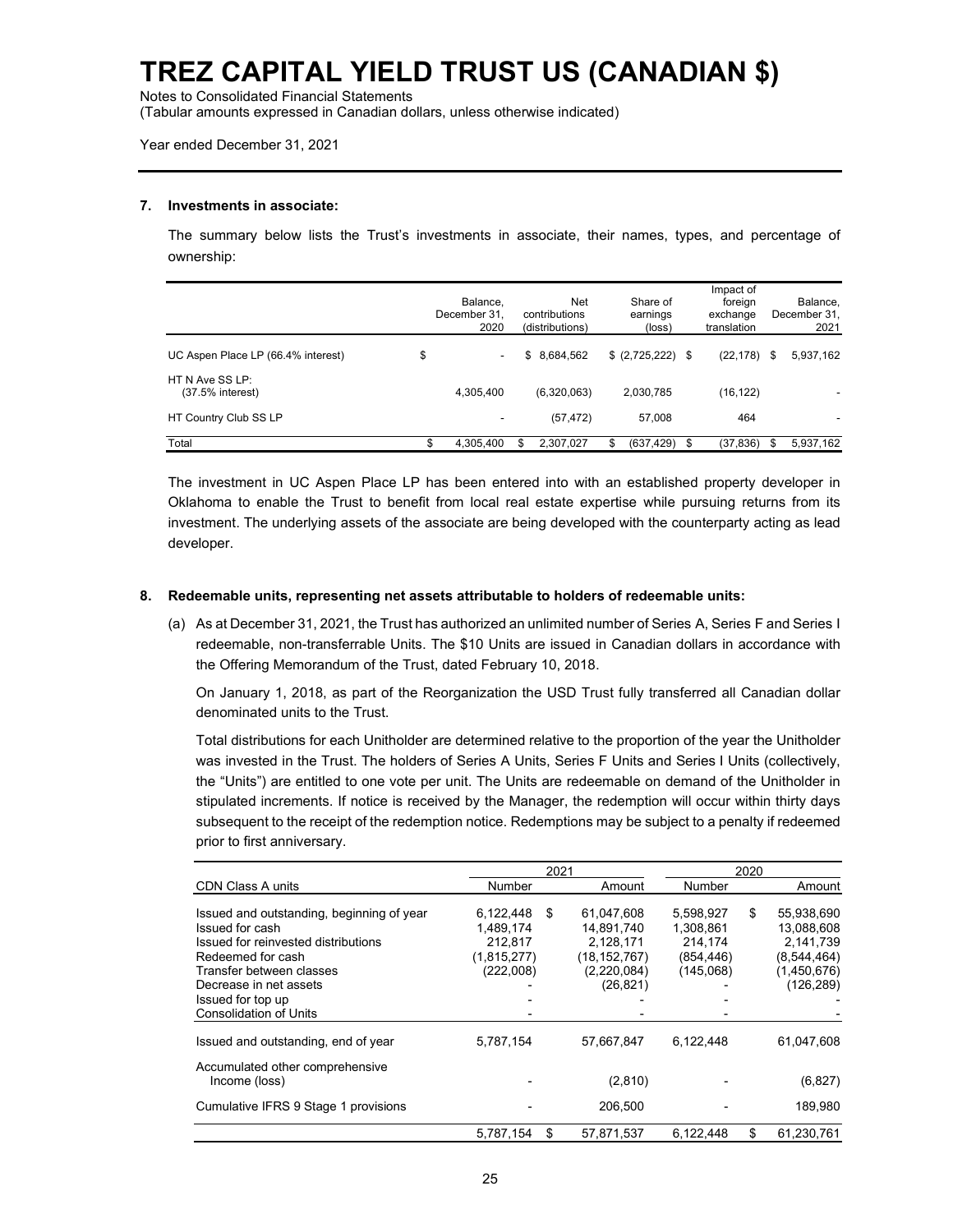Notes to Consolidated Financial Statements

(Tabular amounts expressed in Canadian dollars, unless otherwise indicated)

Year ended December 31, 2021

### **8. Redeemable units, representing net assets attributable to holders of redeemable units:**

(a) (continued):

|                                                                                                                                                                           |                                                                    | 2021 |                                                                           | 2020                                                             |    |                                                                         |  |  |
|---------------------------------------------------------------------------------------------------------------------------------------------------------------------------|--------------------------------------------------------------------|------|---------------------------------------------------------------------------|------------------------------------------------------------------|----|-------------------------------------------------------------------------|--|--|
| <b>CDN Class F units</b>                                                                                                                                                  | Number                                                             |      | Amount                                                                    | Number                                                           |    | Amount                                                                  |  |  |
| CDN Class F Units issued and<br>outstanding, beginning of year<br>Issued for cash<br>Issued for reinvested distributions<br>Redeemed for cash<br>Transfer between classes | 42,215,229<br>16.904.395<br>1,480,431<br>(8,347,547)<br>(394, 413) | \$.  | 420.848.012<br>169.043.950<br>14,804,311<br>(83, 475, 470)<br>(3,944,136) | 38,259,097<br>8,917,797<br>1,433,394<br>(6,368,821)<br>(26, 238) | \$ | 382, 157, 474<br>89,177,969<br>14,333,945<br>(63,688,213)<br>(262, 377) |  |  |
| Decrease in net assets                                                                                                                                                    |                                                                    |      | (240, 165)                                                                |                                                                  |    | (870, 786)                                                              |  |  |
| Issued for top up                                                                                                                                                         |                                                                    |      |                                                                           |                                                                  |    |                                                                         |  |  |
| <b>Consolidation of Units</b>                                                                                                                                             |                                                                    |      |                                                                           |                                                                  |    |                                                                         |  |  |
| Issued and outstanding, end of year                                                                                                                                       | 51,858,095                                                         |      | 517.036.502                                                               | 42.215.229                                                       |    | 420.848.012                                                             |  |  |
| Accumulated other comprehensive Income (loss)                                                                                                                             |                                                                    |      | (21, 298)                                                                 |                                                                  |    | (47, 073)                                                               |  |  |
| Cumulative IFRS 9 Stage 1 provision                                                                                                                                       |                                                                    |      | 1,565,741                                                                 |                                                                  |    | 1,309,943                                                               |  |  |
|                                                                                                                                                                           | 51.858.095                                                         |      | 518.580.945                                                               | 42.215.229                                                       | \$ | 422.110.882                                                             |  |  |

|                                                                                                                                                                                                     |                                                                | 2021 |                                                                                   |                                                             | 2020 |                                                                                 |
|-----------------------------------------------------------------------------------------------------------------------------------------------------------------------------------------------------|----------------------------------------------------------------|------|-----------------------------------------------------------------------------------|-------------------------------------------------------------|------|---------------------------------------------------------------------------------|
| <b>CDN Class I units</b>                                                                                                                                                                            | Number                                                         |      | Amount                                                                            | Number                                                      |      | Amount                                                                          |
| Issued and outstanding, beginning of year<br>Issued for cash<br>Issued for reinvested distributions<br>Redeemed for cash<br>Transfer between classes<br>Decrease in net assets<br>Issued for top up | 27,395,237<br>8,870,515<br>294.702<br>(3, 196, 900)<br>616.422 | \$   | 273.167.967<br>88,705,152<br>2,947,015<br>(31,969,000)<br>6,164,220<br>(157, 365) | 24.726.813<br>2,763,491<br>216,404<br>(482, 777)<br>171,306 | \$.  | 247.048.820<br>27,634,910<br>2.164.043<br>(4,827,770)<br>1,713,053<br>(565,089) |
| <b>Consolidation of Units</b>                                                                                                                                                                       |                                                                |      |                                                                                   |                                                             |      |                                                                                 |
| Issued and outstanding, end of year                                                                                                                                                                 | 33,979,976                                                     |      | 338,857,989                                                                       | 27,395,237                                                  |      | 273, 167, 967                                                                   |
| Accumulated other comprehensive income (loss)                                                                                                                                                       |                                                                |      | (12, 987)                                                                         |                                                             |      | (30, 547)                                                                       |
| Cumulative IFRS 9 Stage 1 provision                                                                                                                                                                 |                                                                |      | 954.759                                                                           |                                                             |      | 850,077                                                                         |
|                                                                                                                                                                                                     | 33,979,976                                                     | \$   | 339,799,761                                                                       | 27,395,237                                                  | \$   | 273,987,497                                                                     |

|                                                                                                                          |                                                       | 2021 |                                                             |                                                      | 2020 |                                                          |
|--------------------------------------------------------------------------------------------------------------------------|-------------------------------------------------------|------|-------------------------------------------------------------|------------------------------------------------------|------|----------------------------------------------------------|
| <b>CDN</b> Total units                                                                                                   | Number                                                |      | Amount                                                      | Number                                               |      | Amount                                                   |
| Issued and outstanding, beginning of year<br>Issued for cash<br>Issued for reinvested distributions<br>Redeemed for cash | 75,732,914<br>27,264,084<br>1,987,950<br>(13,359,724) | \$   | 755,063,587<br>272,640,842<br>19,879,497<br>(133, 597, 237) | 68,584,837<br>12,990,149<br>1,863,972<br>(7,706,044) | \$   | 685,144,984<br>129,901,487<br>18,639,727<br>(77,060,447) |
| Transfer between classes<br>Decrease in net assets<br>Issued for top up<br><b>Consolidation of Units</b>                 |                                                       |      | (424, 351)                                                  |                                                      |      | (1,562,164)                                              |
| Issued and outstanding, end of year                                                                                      | 91.625.224                                            |      | 913.562.338                                                 | 75.732.914                                           |      | 755,063,587                                              |
| Accumulated other comprehensive income (loss)                                                                            |                                                       |      | (37,095)                                                    |                                                      |      | (84, 447)                                                |
| Cumulative IFRS 9 Stage 1 provision                                                                                      |                                                       |      | 2,727,000                                                   |                                                      |      | 2,350,000                                                |
|                                                                                                                          | 91,625,224                                            |      | 916,252,243                                                 | 75,732,914                                           | \$   | 757.329.140                                              |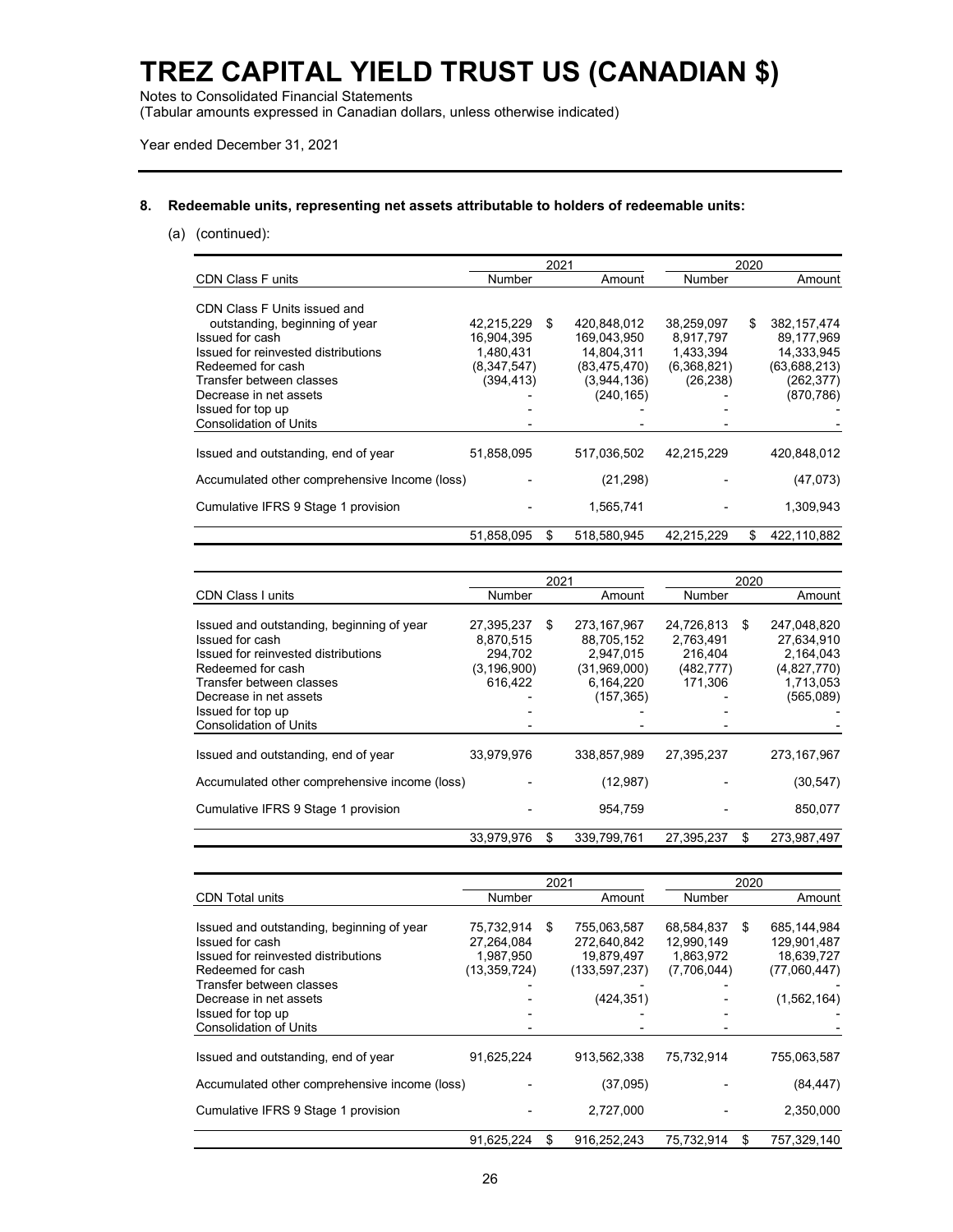Notes to Consolidated Financial Statements (Tabular amounts expressed in Canadian dollars, unless otherwise indicated)

Year ended December 31, 2021

#### **8. Redeemable units, representing net assets attributable to holders of redeemable units (continued):**

(b) The Trust distributes to its Unitholders taxable income including taxable capital gains.

All series are of the same class and have the same objectives, strategies and restrictions, but differ with respect to one or more of their features, such as fees and distributions. Distributions allocable to each series of Units will differ as a result of the deduction of the amounts payable in respect of trailer fees, as defined in the Declaration of Trust, for the Series A Units and the lower administration fee payable in respect of the Series I Units.

The total distribution to be made in respect of the December 31 year-end will at least equal 100% of the Trust's taxable income including gains and losses for tax purposes relating to fluctuations of the U.S. dollar relative to the Canadian dollar, as explained in Note 10.

For the year ended December 31, 2021, the Trust has declared distributions totaling \$55,229,530 (2020 - \$52,578,939).

For the year ended December 31, 2021, the taxable income of the Trust was \$ 58,613,127(2020 - \$50,469,149) and the accounting income of the Trust attributable to holders of redeemable units, before distributions was \$55,229,530 (2020 - \$52,578,939). In accordance with its trust indenture, the Trust distributed an amount equal to accounting income. The difference of \$3,383,597 (2020 - \$2,109,790) between accounting income and taxable income is considered as notional distribution for tax purposes (2020 - return of capital for tax purposes).

The distribution declared and payable as at December 31, 2021 was \$2,990,952 (2020 - \$2,994,891) and distributed to the Unitholders subsequent to December 31, 2021.

|                                                                                                                                                       |   | 2021    |   | 2020      |
|-------------------------------------------------------------------------------------------------------------------------------------------------------|---|---------|---|-----------|
| Unsecured, interest free promissory note due<br>on demand from an affiliated entity <sup>(a)</sup>                                                    | S | 488.946 | S | 965.877   |
| USD demand promissory note due from TC Tuscany<br>Heights Master, LP, bearing interest at 12% per annum                                               |   |         |   | 1,273,561 |
| USD unsecured, interest at 4% per annum effective January 1, 2021, -<br>promissory note due on demand from a private affiliated entity <sup>(b)</sup> |   |         |   | 725.237   |
|                                                                                                                                                       | c | 448.946 |   | 2,964,675 |

#### **9. Promissory notes receivable:**

(a) During 2017, a Manager affiliated entity foreclosed on 66 single-family lots in Texas. The affiliated entity has a note payable to the Trust which is being repaid as lots are sold to home builders.

(b) During 2021, the Manager purchased a defaulted mortgage from the Trust and, in return, the Trust received an unsecured, interest free, due on demand, note receivable in the amount of the outstanding mortgage. The Manager agreed to the terms of the promissory note to provide financial support to the Trust.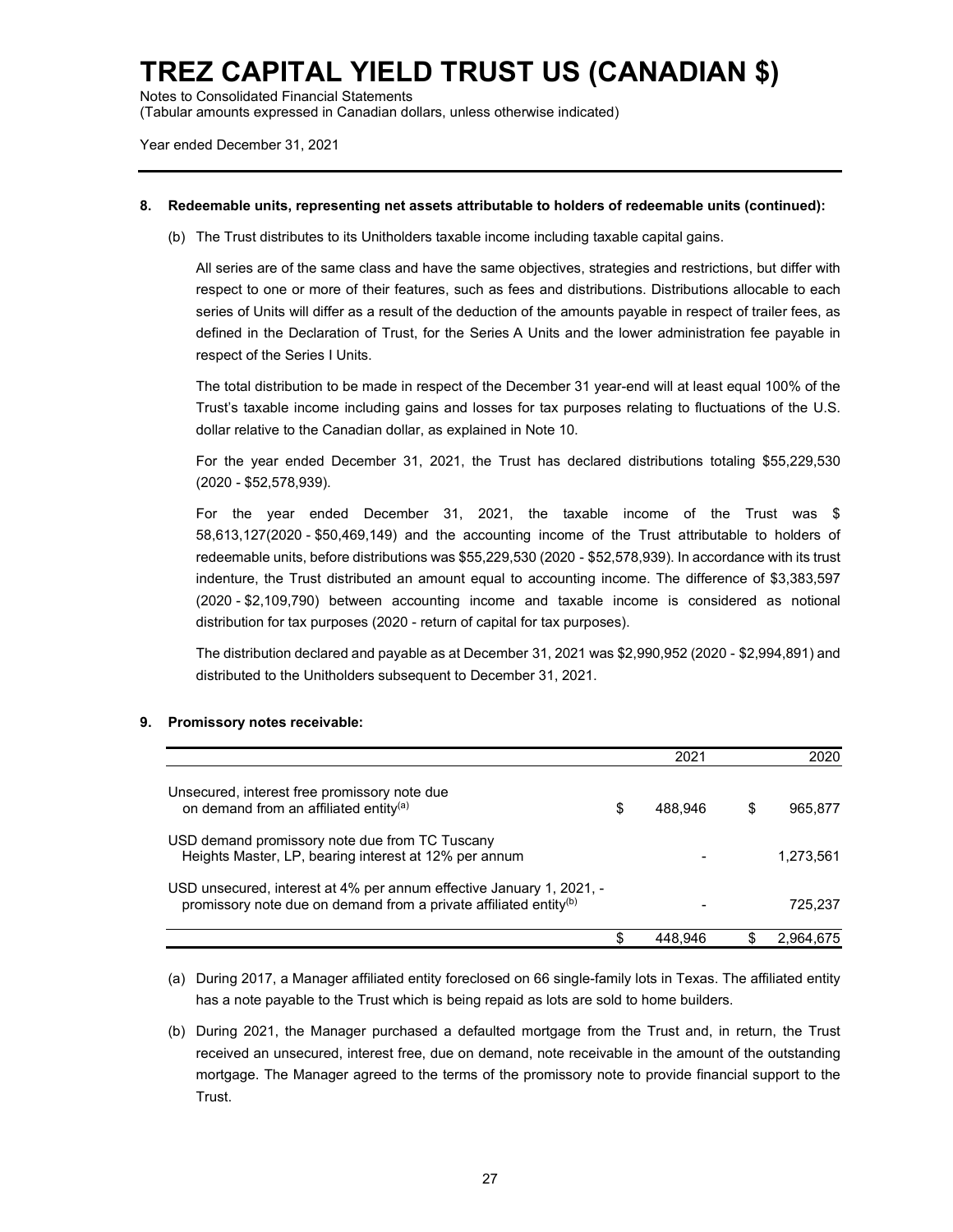Notes to Consolidated Financial Statements (Tabular amounts expressed in Canadian dollars, unless otherwise indicated)

Year ended December 31, 2021

#### **10. Income taxes:**

The Trust qualifies as a mutual fund trust under the *Income Tax Act* (Canada) (the "Tax Act").

The Trust allocates to its Unitholders taxable income, including foreign exchange gains and losses, that would otherwise attract tax in the Trust. Accordingly, no provision for Canadian income taxes is reflected in its financial statements.

For purposes of the Tax Act, the Trust is required to compute its Canadian tax results using Canadian currency. Where an amount that is relevant in computing the Trust's Canadian tax results is expressed in U.S. dollars, such amount must be converted to Canadian currency, generally using the rate of exchange on the day such amount arose. As a result, the Trust may realize gains and losses for tax purposes by virtue of the fluctuation of the value of the U.S. dollar relative to Canadian dollar. Any net gain realized by the Trust for a particular taxation year may be made payable to Unitholders and is thus required to be included in computing Unitholders' income for Canadian tax purposes.

The Trust holds certain investments in joint ventures based in the U.S. These investments in associates and joint ventures are held by wholly-owned subsidiaries, which are required to pay income taxes to the U.S. Internal Revenue Service based on their determination of taxable income for U.S. tax purposes. Accordingly, current income tax recognized in the consolidated statement of comprehensive loss is based on the subsidiaries U.S. taxable income for the year. Current tax is determined using tax rates that have been enacted or substantively enacted by the end of the reporting period.

The Trust intends to distribute at least 100% of the Trust's taxable income, including foreign exchange gains/losses for the 2021 fiscal period.

#### **11. Foreign currency derivatives and margin deposits:**

The Trust has put in place steps to mitigate the impacts from fluctuations in foreign exchange as the Trust has entered into foreign exchange contracts to manage most of its foreign exchange exposure. As at December 31, 2021, the Trust was participating in forward exchange contracts to sell Canadian dollars totaling \$843,141,021 (2020 - \$696,029,965). The foreign currency derivatives are marked-to-market on the statement of financial position and the fair value as at December 31, 2021 is an asset of \$446,829 (2020 - asset of \$8,282,465). The foreign currency derivatives are entered directly by the Trust with third party financial institutions. As at December 31, 2021, the margin deposit on foreign exchange contracts, which is considered a restricted cash balance, totalled \$27,953,801 (2020 - \$19,914,636).

#### **12. Related party transactions and balances:**

Related party transactions that are not disclosed elsewhere in these consolidated financial statements are as follows:

- The Trust invests in mortgages alone or on a participation basis with parties related to the Manager. Title to mortgages is held by nominee corporations as Trustee, on behalf of the beneficial owners of the mortgages. In addition, certain duties are performed by the Mortgage Broker.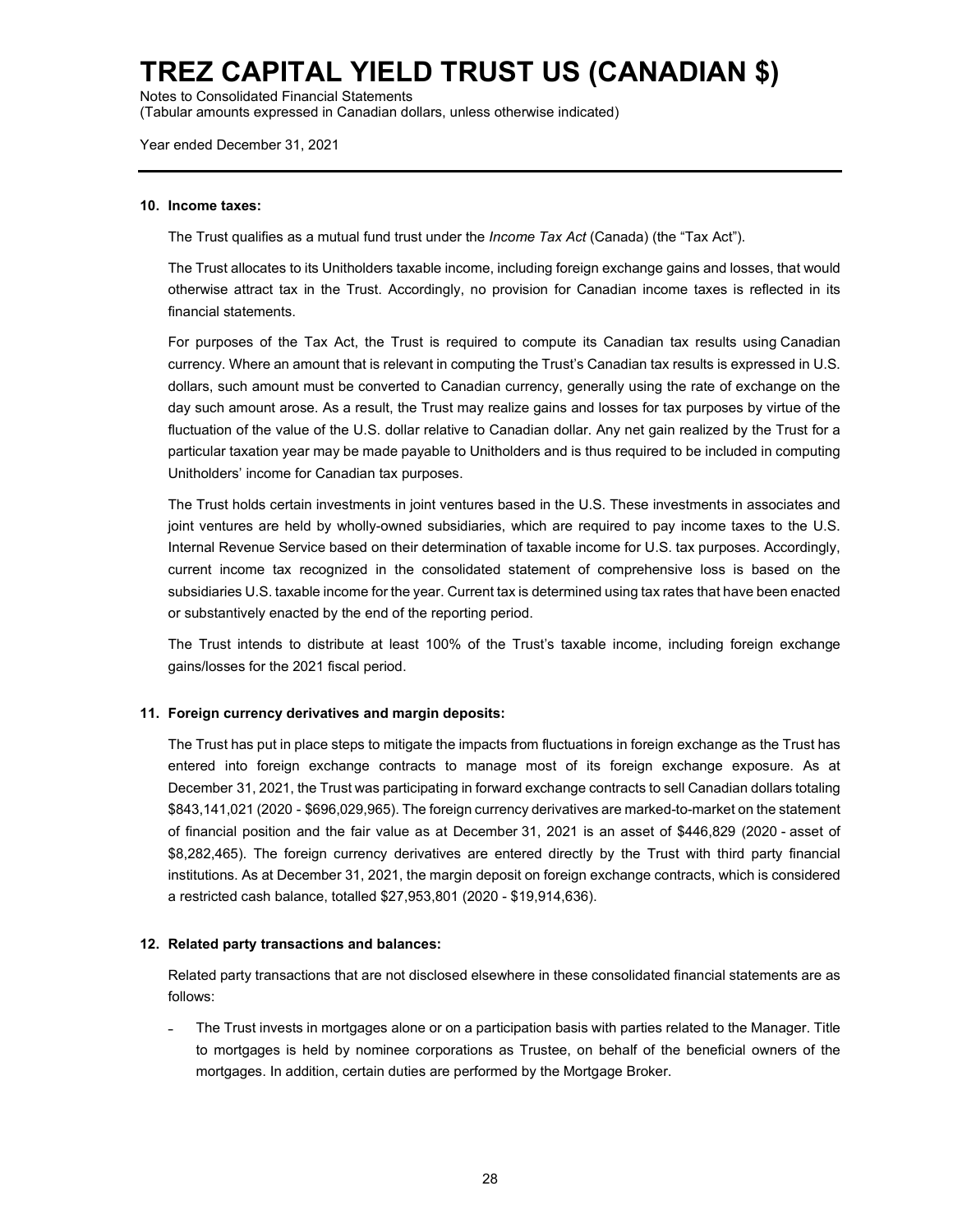Notes to Consolidated Financial Statements

(Tabular amounts expressed in Canadian dollars, unless otherwise indicated)

Year ended December 31, 2021

#### **12. Related party transactions and balances (continued):**

- ˗ The Manager and Mortgage Broker are related to the Trust through common control. In cases where mortgages are held on a participation basis:
	- The Trust's rights are as outlined in the Declaration of Trust and a Mortgage Participation and Servicing Agreement with the Mortgage Broker;
	- Pursuant to this agreement, the Mortgage Broker agrees to administer and service the mortgages on behalf of the Trustee and other investees. The Mortgage Broker acts as the Trust's underwriter, servicer and syndicator; and
	- The Mortgage Broker performs certain duties including registering the mortgages, arranging for title searches, and holding all title papers and other security documentation related to the mortgages.
- (a) Management and incentive fees:

The Trust is managed by the Manager pursuant to the terms and conditions of the Declaration of Trust, a summary of which is set out in the most current Confidential Offering Memorandum. The Manager may, pursuant to the terms of the Declaration of Trust, delegate its power to third parties where it deems advisable.

Each series of units of the Trust is deemed to be entitled to its proportionate share of the average annual gross assets, as defined in the Declaration of Trust. The Manager will be entitled to receive an annual fee (the "Administration Fee") equal to 1.5% of the proportionate share of the Series A Units and the Series F Units of the average annual gross assets and an annual fee equal to 1.15% of the proportionate share of the Series I Units of the average annual gross assets (calculated by using a simple moving average of the month end value of all assets, excluding mortgage syndications, of the Trust) plus applicable taxes, payable quarterly. For each series of units of the Trust, the Manager also receives an additional fee (the "Incentive Fee") equal to 10% of net earnings and capital gains plus applicable taxes but prior to the deduction for the Incentive Fee, payable annually.

During the year ended December 31, 2021, the Trust incurred management and incentive fees before waivers in the amount of \$19,424,972 (2020 - \$19,372,639). For the year ended December 31, 2021, the Manager has agreed to waive incentive fees in the amount of \$5,724,830 (2020 - \$3,177,594) and management fees of \$3,676,974 (2020 - nil). Any fees waived are no longer collectible in the current or future years. At December 31, 2021, \$1,068,708 (2020 - \$1,156,786) of the current year management fees were due from the Manager.

The Manager is responsible for the expenses of the initial offering of units, other than brokerage fees, as well as employment expenses of its personnel, rent and other office expenses. The Manager is not responsible for any taxes payable by the Trust or to which the Trust may be subject. The Trust will reimburse the Manager for all expenses incurred in the management of the Trust except as previously noted.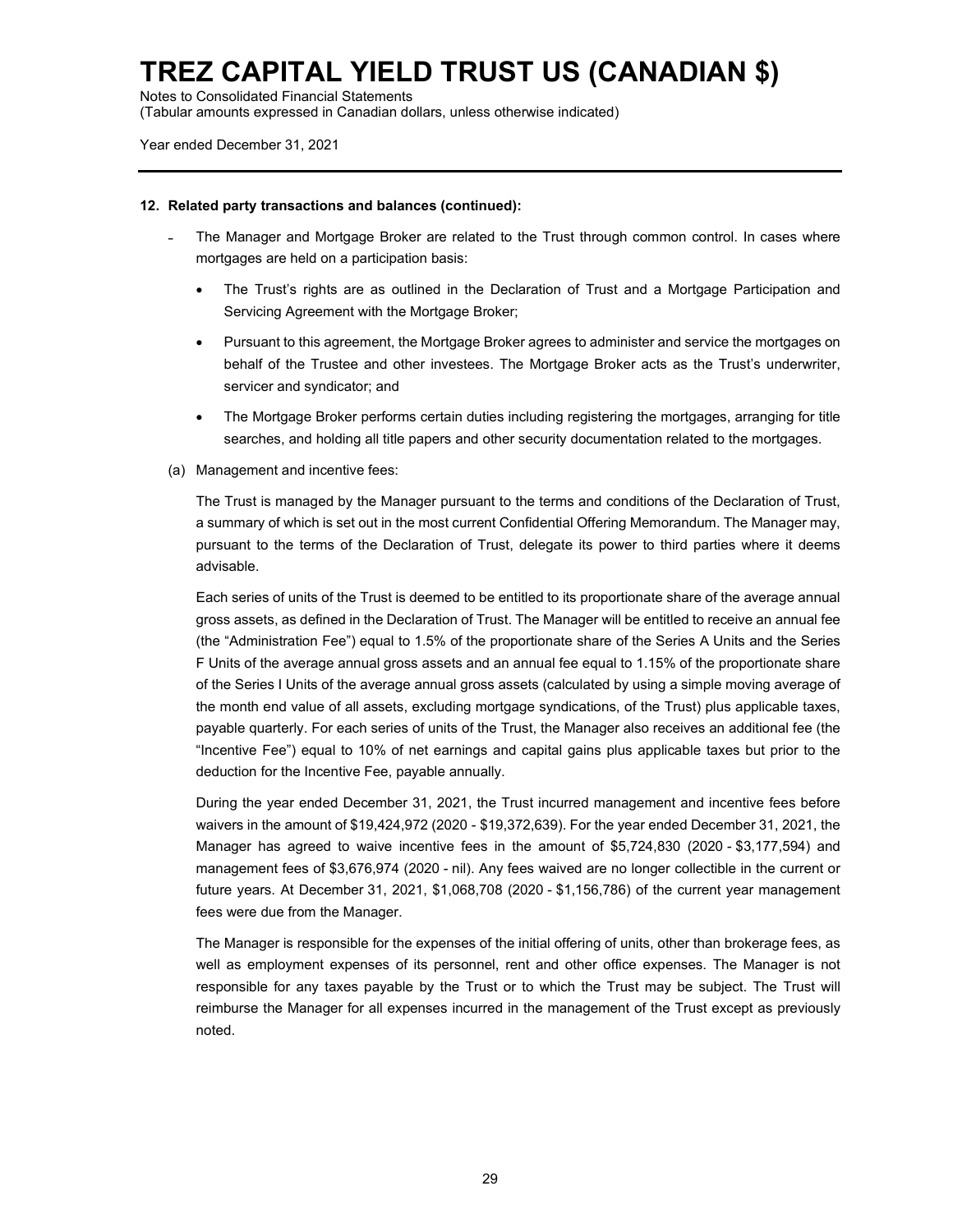Notes to Consolidated Financial Statements (Tabular amounts expressed in Canadian dollars, unless otherwise indicated)

Year ended December 31, 2021

#### **12. Related party transactions and balances (continued):**

(b) Other operating expenses:

The Trust will pay for all expenses incurred in connection with its operation and administration. The Trust also will be responsible for commissions and other costs of portfolio transactions, and all liabilities and any extraordinary expenses which it may incur from time to time.

(c) Transfer of investments in mortgages:

The Trust generally invests in an interest in a mortgage at the time the mortgage is funded. However, at any time during the term of the mortgage, it may acquire an interest from or sell its interest in a mortgage to parties related to the Manager, Trustee and Mortgage Broker. Purchases from and sales to related parties are transacted at unpaid principal plus accrued interest due at the date of the transaction which, in the opinion of the Manager, represent the estimated fair values of the related mortgages.

During the year ended December 31, 2021, the Trust purchased investments in mortgages of \$90,893,487 (2020 - \$162,061,214) from, and sold investments in mortgages of \$206,119,930 (2020 - \$188,495,553) to entities under common management.

(d) Co-investments in mortgages and investments held at fair value:

The Trust has invested in a mortgage portfolio with a balance at December 31, 2021 of \$704,921,877 (2020 - \$665,470,030), virtually all of which are made on a participation basis with related funds and parties. The Trust has invested in investments held at fair value created to enable the Trust to enter into loan sharing arrangements with US domiciled financial institutions and real estate development. The balance at December 31, 2021 was \$176,681,558 (2020 - \$79,733,080), virtually all of which is made on a participation basis with related parties.

(e) Non-controlling interest:

Included in non-controlling interests on the Consolidated Statement of Financial Position is \$4,331,270 (2020 - \$3,642,065) which is held by entities related under common management. The non-controlling interess relate to the Trust's investments in TC LB LP, TC LB Aspen Meadows LP, TC Bella Vita LP, TC LB Heron Bay, TC LB Royal Pines LP of which non-controlling interest holds 20% interest, investment in TRCH Elm Creek LP of which the non-controlling interest holds 18% interest, and investment in Trez Camperdown LP of which the non-controlling interest holds 15% interest.

During the year ended December 31, 2021, the Trust has allocated \$746,879 (2020 - \$307,385) of net income to the non-controlling interest.

(f) Co-investment in associates:

The Trust has co-invested in associates with a related party by virtue of common management. As at December 31, 2021, the Trust holds 66.4% and the related party holds 16.6% interest in investment in associates.

(g) Transfer of investments in associates:

During 2021, The Trust transferred an interest in four investments in associates to a related party. A gain on transfer of \$4,329,684 was realized.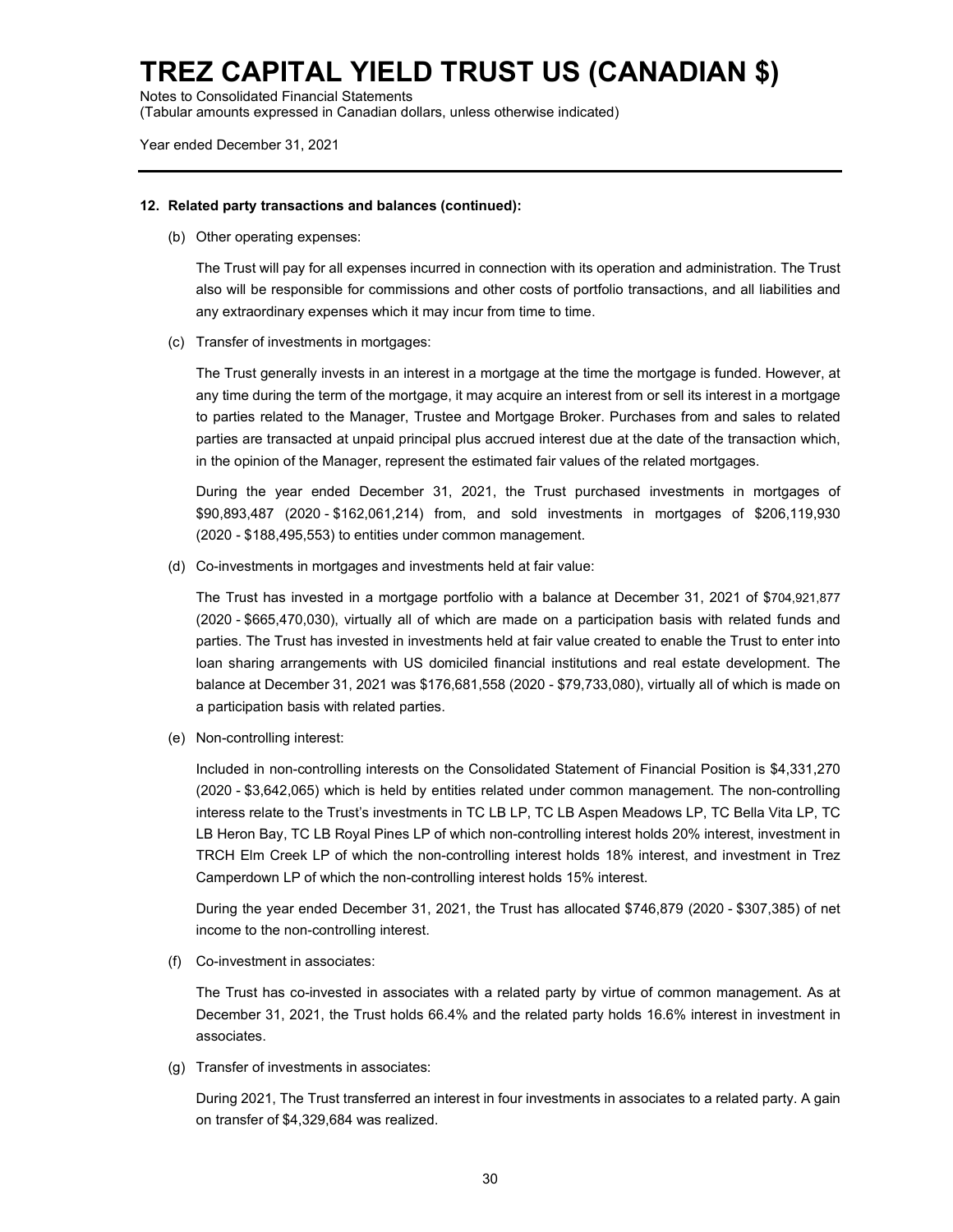Notes to Consolidated Financial Statements

(Tabular amounts expressed in Canadian dollars, unless otherwise indicated)

Year ended December 31, 2021

#### **13. Secured borrowing:**

|                                                                                                                                                                                                                                              | 2021              | 2020              |
|----------------------------------------------------------------------------------------------------------------------------------------------------------------------------------------------------------------------------------------------|-------------------|-------------------|
| U.S. dollar indebtedness from a private company with maximum indebtedness<br>of \$100,000,000 US dollars, bearing interest at LIBOR plus 7.0% per annum<br>compounded and payable monthly and with maturity date of<br>November 16, 2022 (a) | \$<br>83,666,532  | \$<br>84,305,859  |
| U.S. dollar indebtedness from a private company with maximum indebtedness<br>of \$115,000,000 US dollars, bearing interest at Prime plus 3.25% per annum<br>compounded and payable monthly and with maturity date of November 8, 2022 (b)    | 77.236.378        | 69,232,192        |
| U.S dollar indebtedness from a private company with a maximum indebtedness<br>of \$22,500,000 US dollars, bearing interest at LIBOR plus 400 basis points<br>with maturity date of August 5, 2022 (c)                                        | 12,322,549        |                   |
| Total                                                                                                                                                                                                                                        | \$<br>173.225.459 | \$<br>153.538.051 |

a) In 2018, a subsidiary of the Trust, Trez Capital (2018) Nominee LP, has entered into a senior secured term loan facility for available proceeds up to US\$100,000,000, bearing interest at lesser of (*i*) LIBOR rate plus 5.25%; or (*ii*) maximum rate, defined as the highest lawful and non-usurious rate of interest applicable.

In November 2021, the loan was renewed bearing interest of one month LIBOR with of a floor of 0.25%, plus 7.00% per annum maturing November 16, 2022. As at December 31, 2021, the amount outstanding on the term loan is \$83,666,532 (2020 - \$84,305,859). The loan is guaranteed by the Trust and other entities related to the Trust by virtue of common control.

The credit facility has financial tests and other covenants with which the Trust must comply. They are as follows:

- (i) Borrower shall not permit its Net Worth, as tested on the Closing Date and the last Business Day of each calendar month thereafter, to be less than the sum of (a) \$15,000,000, plus (b) fifty percent (50%) of Borrower's net income as of the most recently ended trailing 12-month period, minus (c) the aggregate amount of payments made by Borrower to permanently reduce the Term Loans as of such date.
- (ii) The Trust shall not permit its Net Worth, as tested on the Closing Date and the last Business Day of each calendar month thereafter, to be less than the greater of (*i*) \$100,000,000; and (*ii*) and amount equal to all of the Trust's outstanding indebtedness (including, without limitation, all guaranties).
- (iii) The Trust shall not permit the Debt to Equity ratio to exceed 2.00:1.00 as of the last day of any fiscal quarter.

The trust was in compliance with all of the applicable covenants of the credit facility as at December 31, 2021.

b) In 2019 a subsidiary of the Trust, Trez Camperdown LP, has entered into a senior secured term loan facility for available proceeds up to US\$115,000,000, bearing interest at Prime plus 3.25%, with a floor of 8.75%, and maturing on the earlier of 3 years from the date of the note or the initial maturity of the underlying loan. As at December 31, 2021, the amount outstanding on the term loan is \$77,236,378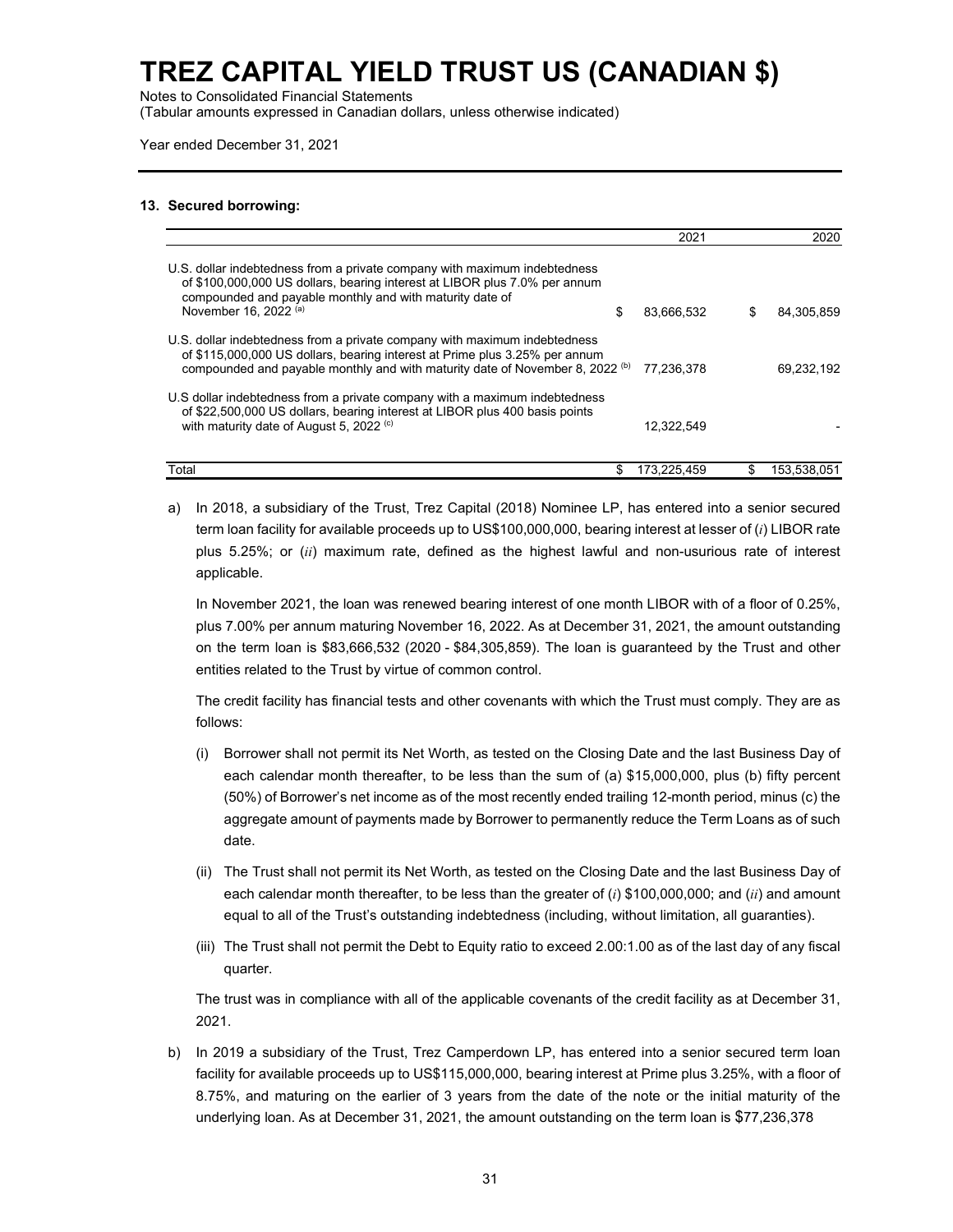Notes to Consolidated Financial Statements (Tabular amounts expressed in Canadian dollars, unless otherwise indicated)

### Year ended December 31, 2021

#### **13. Secured borrowing (continued):**

(2020 - \$69,232,192). The trust was in compliance with all of the applicable covenants of the credit facility as at December 31, 2021.

c) In 2021, a subsidiary of the Trust, Trez Capital Avilla Trails LP, has entered into a senior secured term loan facility for available proceeds up to US\$22,500,000, bearing interest at LIBOR plus 400 basis points per annum with maturity date of August 5, 2022. As at December 31, 2021, the amount outstanding on the term loan is \$12,322,549. The trust was in compliance with all of the applicable covenants of the credit facility as at December 31, 2021.

### **14. Financial instruments and risk management:**

(a) Fair values:

The fair value of a financial instrument is the amount at which the instrument could be exchanged in a current transaction between willing parties, other than in a forced liquidation or sale.

The carrying values of the investments in mortgages and mortgage syndication liabilities approximate their fair values because the Manager has determined there has been no significant changes in interest rates or credit risk.

The following table shows a hierarchy for disclosing fair value based on inputs used to value the Trust's assets or liabilities that are measured at fair value or for which fair value disclosure is required. The hierarchy gives the highest priority to unadjusted quoted prices in active markets for identical assets or liabilities ("Level 1 measurement") and the lowest priority to unobservable inputs ("Level 3 measurements").

The three levels of the fair value hierarchy are as follows:

- Quoted prices (unadjusted) in active markets for identical assets and liabilities ("Level 1");
- Inputs other than quoted prices in active markets included in Level 1 that are observable for the asset or liability, either directly (i.e., as prices) or indirectly (i.e., derived from prices) ("Level 2"); and
- Inputs for the asset or liability that are not based on observable market data (unobservable inputs) ("Level 3").

|                                                  | Carrying value |              |               |
|--------------------------------------------------|----------------|--------------|---------------|
| December 31, 2021                                | Amortized cost | <b>FVTPL</b> | Fair value    |
| Assets not measured at fair value:               |                |              |               |
| Investments in mortgages<br>\$                   | 719,309,067    | \$           | \$719.309.067 |
| Due from related parties                         | 4.286.193      |              | 4.286.193     |
| Cash and cash equivalents                        | 165,364,013    |              | 165,364,013   |
| Promissory notes receivable                      | 488.946        |              | 488.946       |
| Other assets                                     | 15,833,746     |              | 15,833,746    |
| Assets measured at fair value:                   |                |              |               |
| Investments held at fair value                   |                | 176,681,558  | 176,681,558   |
| Foreign currency derivatives and margin deposits |                | 28,400,630   | 28,400,630    |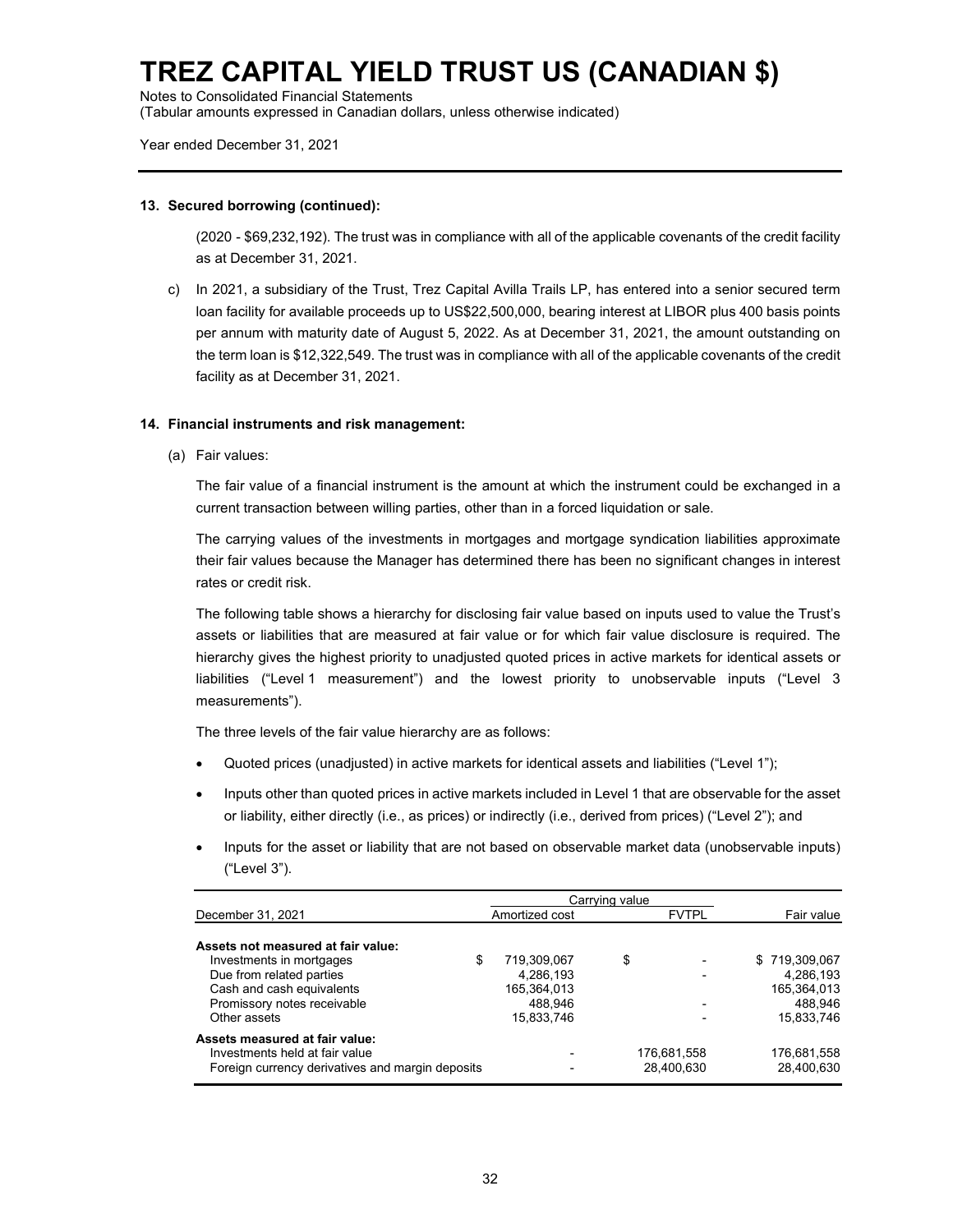Notes to Consolidated Financial Statements

(Tabular amounts expressed in Canadian dollars, unless otherwise indicated)

Year ended December 31, 2021

#### **14. Financial instruments and risk management (continued):**

(a) Fair values (continued):

|                                                   | Carrying value    |                |              |                   |
|---------------------------------------------------|-------------------|----------------|--------------|-------------------|
| December 31, 2021                                 | Amortized cost    |                | <b>FVTPL</b> | Fair value        |
|                                                   |                   |                |              |                   |
| Financial liabilities not measured at fair value: |                   |                |              |                   |
| Secured borrowing                                 | \$<br>173,225,459 | \$             |              | \$<br>173,225,459 |
| Mortgage syndication liabilities                  | 11,046,862        |                |              | 11,046,862        |
| Distributions payable to                          |                   |                |              |                   |
| holders of redeemable units                       | 2,990,952         |                |              | 2,990,952         |
| Due to related parties                            | 1,650,421         |                |              | 1,650,421         |
| Accounts payable and accrued liabilities          | 3,129,415         |                |              | 3,129,415         |
| Loan Payable                                      | 11,280,302        |                |              | 11,280,302        |
| Interest Payable                                  | 31,935            |                |              | 31,935            |
|                                                   |                   |                |              |                   |
|                                                   |                   | Carrying value |              |                   |
| December 31, 2020                                 | Amortized cost    |                | <b>FVTPL</b> | Fair value        |
| Assets not measured at fair value:                |                   |                |              |                   |
| Investments in mortgages                          | \$<br>689,816,003 | \$             |              | \$<br>689,816,003 |
| Due from related parties                          |                   |                |              |                   |
| Cash and cash equivalents                         | 127,101,355       |                |              | 127, 101, 355     |

| Promissory notes receivable                      | 2.964.675                | -          | 2.964.675  |
|--------------------------------------------------|--------------------------|------------|------------|
| Other assets                                     | 2.097.803                | -          | 2.097.803  |
| Assets measured at fair value:                   |                          |            |            |
| Investments held at fair value                   | $\overline{\phantom{a}}$ | 79.733.080 | 79.733.080 |
| Foreign currency derivatives and margin deposits | $\overline{\phantom{0}}$ | 28.197.101 | 28.197.101 |
|                                                  |                          |            |            |

|                                                                                                                                                                                                  |   |                                                     | Carrying value |              |    |                                                     |
|--------------------------------------------------------------------------------------------------------------------------------------------------------------------------------------------------|---|-----------------------------------------------------|----------------|--------------|----|-----------------------------------------------------|
| December 31, 2020                                                                                                                                                                                |   | Amortized cost                                      |                | <b>FVTPL</b> |    | Fair value                                          |
| Financial liabilities not measured at fair value:<br>Secured borrowing<br>Mortgage syndication liabilities<br>Management fees payable<br>Distributions payable to<br>holders of redeemable units | S | 153,538,051<br>19,880,979<br>1,156,786<br>2,994,891 | \$             |              | S. | 153,538,051<br>19,880,979<br>1.156.786<br>2.994.891 |
| Due to related parties<br>Accounts payable and accrued liabilities                                                                                                                               |   | 8.658<br>6,194,165                                  |                |              |    | 8.658<br>6,194,165                                  |

The valuation techniques and inputs used for the Trust's financial instruments are as follows:

(*i*) Investments in mortgages and mortgage syndication liabilities:

There is no quoted price in an active market for the mortgage investments or mortgage syndication. The Manager makes its determination of fair value based on its assessment of the current lending market for mortgage investments of same or similar terms. Typically, the fair value of these mortgage investments approximates their carrying value given the amounts consist of short-term loans that are repayable at the option of the borrower without yield maintenance or penalties. As a result, the fair value of mortgage investments is based on Level 3 inputs.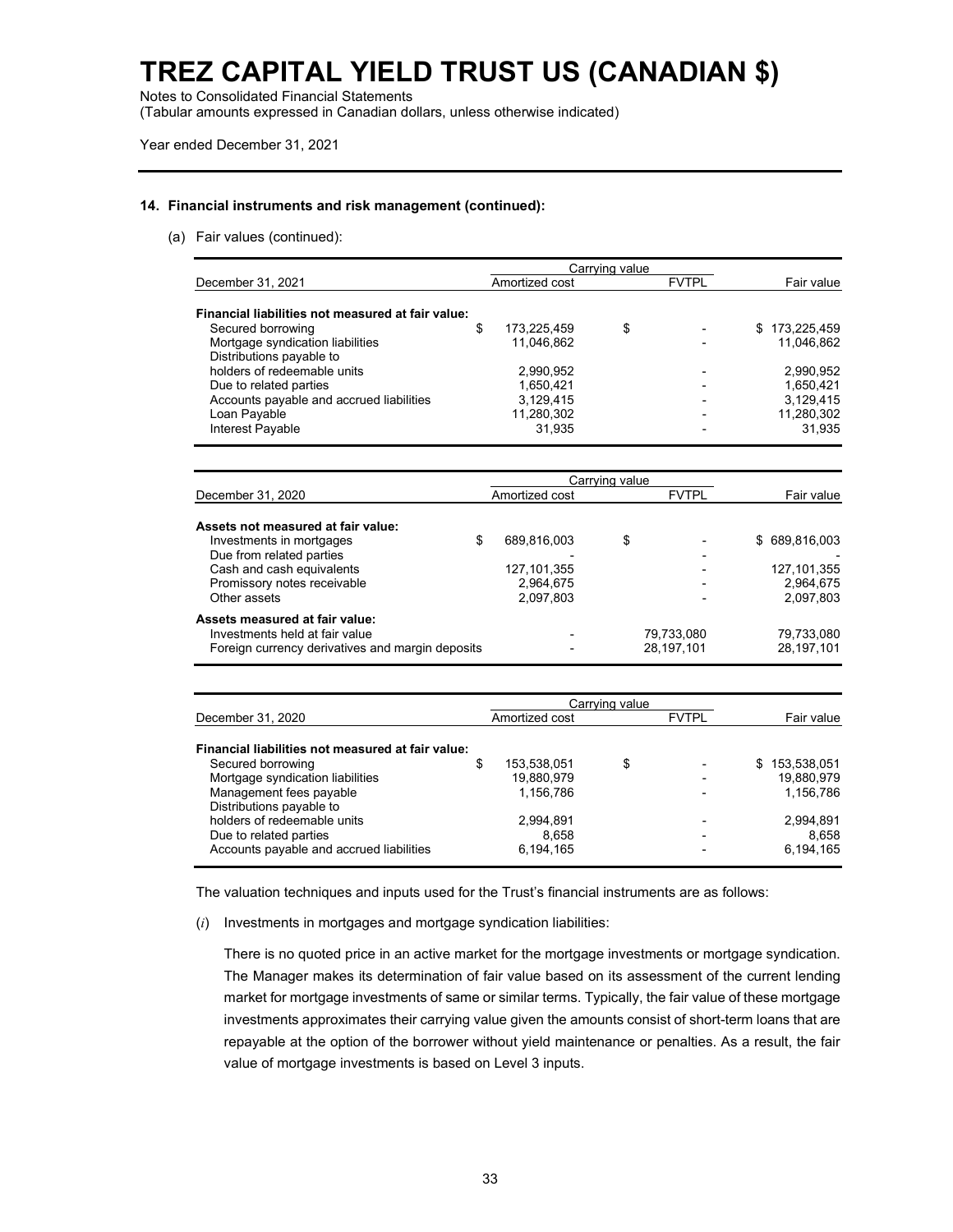Notes to Consolidated Financial Statements (Tabular amounts expressed in Canadian dollars, unless otherwise indicated)

Year ended December 31, 2021

#### **14. Financial instruments and risk management (continued):**

- (a) Fair values (continued):
	- (*ii*) Investments held at fair value (continued):

The fair value of a financial instrument is the amount at which the instrument could be exchanged in a current transaction between willing parties, other than in a forced liquidation or sale. The Company's investments in mortgages and mortgage syndication liabilities are carried at fair value in the financial statements.

There is no quoted price in an active market for the Investments held at fair value. The investments held at fair value consists of a portion of mortgage loans in the United States. The Manager makes its determination of fair value based on its assessment of the current lending market and credit risk for mortgage investments of same or similar terms. The fair value of the portfolio of mortgage loans has been determined based on a cash flow model discount rates based on current market rates and adjusted for any change in the credit risk of the borrower.

Typically, the fair value of these investments approximates their carrying value given the investments consist of short-term mortgages and the mortgages have variable interest rates. A 0.25% increase in the discount rate used in the discounted cash flow would decrease the fair value of the investments by approximately \$230,967 (2020 – 0.25% increase - \$157,361). A 0.25% decrease in the discount rate used in the discounted cash flow would increase the fair value of the investments by approximately \$1,004,381 (2020 – 0.25% decrease – \$157,361).

The following table shows a hierarchy for disclosing fair value based on inputs used to value the Company's investments. The hierarchy gives the highest priority to unadjusted quoted prices in active markets for identical assets or liabilities ("Level 1 measurement") and the lowest priority to unobservable inputs ("Level 3 measurements").

The three levels of the fair value hierarchy are as follows:

- Quoted prices (unadjusted) in active markets for identical assets and liabilities ("Level 1");
- Inputs other than quoted prices in active markets included in Level 1 that are observable for the asset or liability, either directly (i.e., as prices) or indirectly (i.e., derived from prices) ("Level 2"); and
- Inputs for the asset or liability that are not based on observable market data (unobservable inputs) ("Level 3").

The Trust's assets and liabilities recorded at fair value have been categorized as follows:

| 2021                           | Level 1 | Level 2                        |   | Level 3     | Total             |
|--------------------------------|---------|--------------------------------|---|-------------|-------------------|
| Investments held at fair value | \$      | \$                             | S | 176,681,558 | \$<br>176,681,558 |
| 2020                           | Level 1 | Level 2                        |   | Level 3     | Total             |
| Investments held at fair value | \$<br>٠ | \$<br>$\overline{\phantom{a}}$ | S | 79,733,080  | \$<br>79,733,080  |

There were no transfers between levels during 2021 (2020 – nil).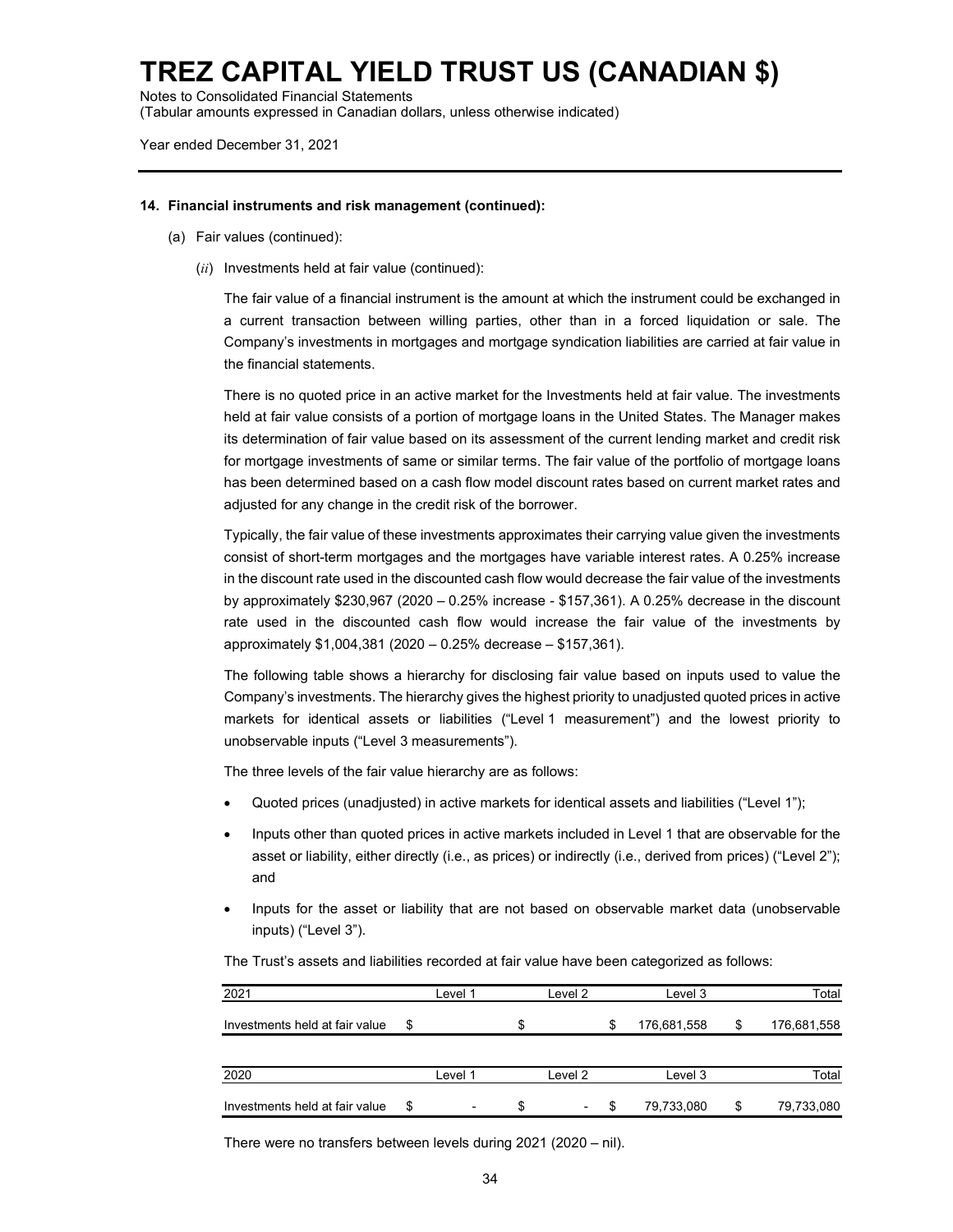Notes to Consolidated Financial Statements

(Tabular amounts expressed in Canadian dollars, unless otherwise indicated)

Year ended December 31, 2021

#### **14. Financial instruments and risk management (continued):**

- (a) Fair values (continued):
	- (*ii*) Investments held at fair value (continued):

A reconciliation of Level 3 assets at December 31, 2021 is as follows:

| Investments held at fair value, December 31, 2019 | \$<br>79,356,659  |
|---------------------------------------------------|-------------------|
| Additions to / (disposals of) investments         | (4,235,794)       |
| Unrealized change in fair value                   | 5,351,047         |
| Realized change in fair value                     | 1,154,382         |
| Impact of foreign exchange translation            | (1,893,214)       |
| Investments held at fair value, December 31, 2020 | 79,733,080        |
| Additions to / (disposals of) investments         | 86.009.921        |
| Unrealized change in fair value                   | 7,996,557         |
| Realized change in fair value                     | 3,453,467         |
| Impact of foreign exchange translation            | (511, 467)        |
| Investments held at fair value, December 31, 2021 | \$<br>176.681.558 |

The key valuation techniques used in measuring the fair values of special purpose entities include:

|                      |                                            | Inter-relationship                                                                                       |
|----------------------|--------------------------------------------|----------------------------------------------------------------------------------------------------------|
|                      |                                            | between significant                                                                                      |
|                      |                                            | unobservable                                                                                             |
| Valuation            | Significant                                | inputs and fair                                                                                          |
| technique            | unobservable inputs                        | value measurement                                                                                        |
| Discounted cash flow | Discount rate<br>Probability of cash flows | The estimated fair value would<br>increase (decrease) with changes<br>in significant unobservable inputs |

#### (*iii*) Foreign currency derivatives:

The Trust has entered into foreign exchange contracts to mitigate the impact from fluctuations in foreign exchange rates. The Manager determines the fair value of foreign currency derivatives with reference to quotations from third party derivative dealers and accepts the amount as fair value for the derivatives. As a result, the fair value of foreign currency derivatives is based on Level 2 inputs.

(*iv*) Other financial assets and liabilities:

The carrying values of financial assets and financial liabilities not measured at fair values, such as cash and cash equivalents, interest receivable, promissory notes receivable, accounts payable and accrued liabilities, secured borrowing, accounts payable and accrued liabilities, due to related parties, management fees payable, and distribution payable to holders of redeemable units approximate their fair values due to the relatively short periods to maturity of these items or because they are receivable or payable on demand.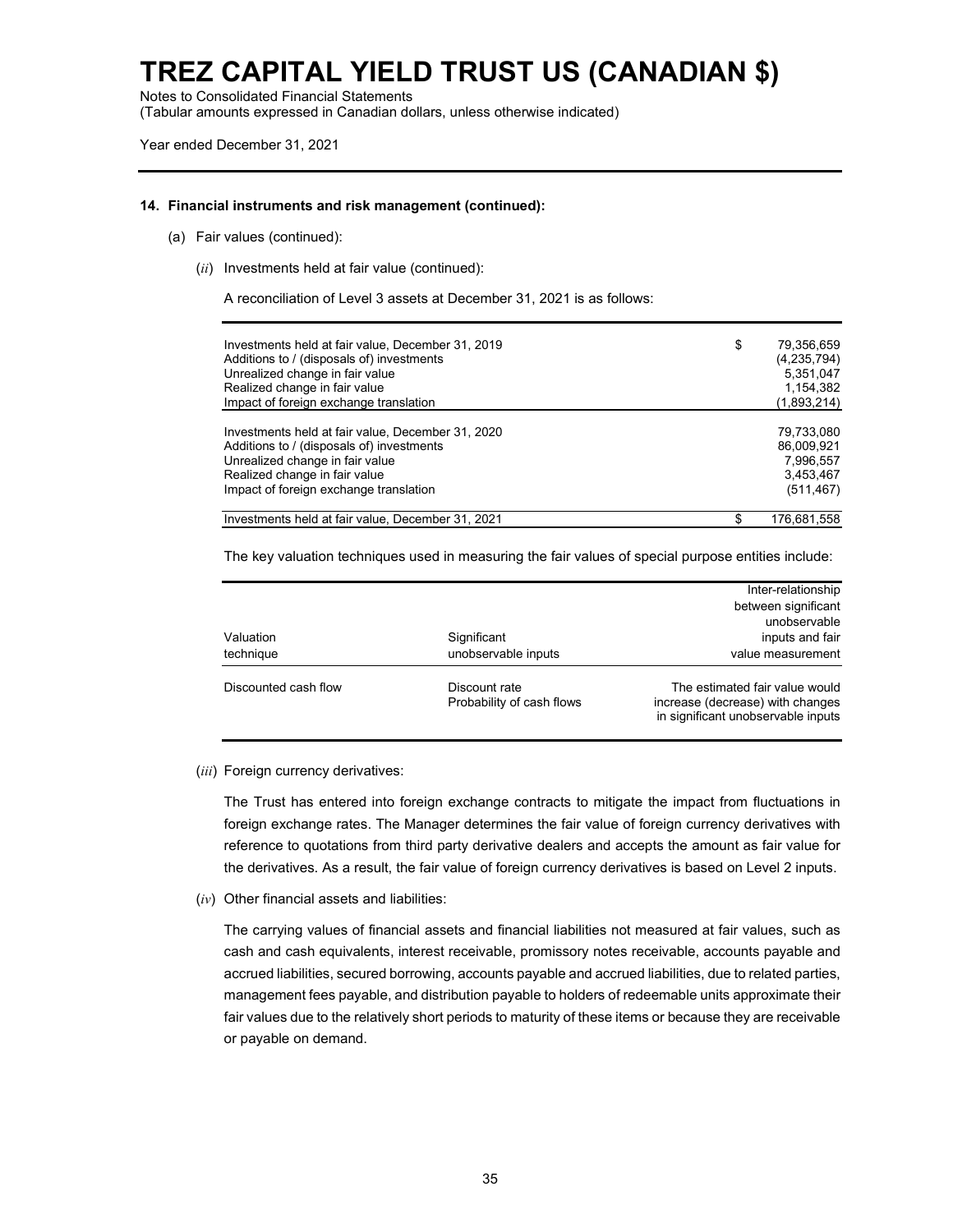Notes to Consolidated Financial Statements (Tabular amounts expressed in Canadian dollars, unless otherwise indicated)

Year ended December 31, 2021

### **14. Financial instruments and risk management (continued):**

- (a) Fair values (continued):
	- (*v*) Net assets attributable to holders of redeemable units:

The Trust routinely redeems and issues redeemable units at the amount equal to the proportionate share of net assets of the Trust at the time of redemption, calculated on a basis consistent with that used in these financial statements. Accordingly, the carrying amount of the net assets attributable to the holders of redeemable units approximates their fair value and are based on Level 2 inputs.

There were no transfers between Level 1, Level 2 and Level 3 during the year ended December 31, 2021.

(b) Financial risk management:

The Trust has exposure to the following risks from financial instruments:

- Credit risk;
- Liquidity risk; and
- Market risk.

Management's risk management policies are typically performed as a part of the overall management of the Trust's operations. Management is aware of risks related to these objectives through direct personal involvement with employees and outside parties. In the normal course of its business, the Trust may be exposed to a number of risks that could affect its operating performance. Management's close involvement in operations will help to identify risks and variations from expectations. The Trust has not designated any transactions as hedging transactions to manage risk.

As a part of the overall operation of the Trust, management considers the avoidance of undue concentrations of risk. The risk and the actions taken to manage them include the following:

(*i*) Credit risk:

Credit risk is the risk that a counterparty to a financial instrument will fail to discharge an obligation that it has entered into with the Trust, resulting in a financial loss to the Trust. This risk arises principally from the investments in mortgages, promissory notes, and other receivables. For risk management reporting purposes the Trust considers and consolidates all elements of credit risk exposure (such as loan-to-value, sector risk, location risk, and individual obligor default risk). The Trust manages its credit risk through extensive initial due diligence and careful monitoring of its mortgage portfolio, active communications with borrowers and the institution of aggressive enforcement procedures on defaulting mortgages by its Mortgage Broker, and by matching the cash flow profile of the assets and liabilities.

All mortgage investments are approved by the Credit Committee comprised of senior management of the Mortgage Broker. The Mortgage Broker's Credit Committee reviews its policies regarding its lending limits on an ongoing basis. Minimal credit risk also arises from cash deposits. This is mitigated by holding deposits in Canada with major financial institutions.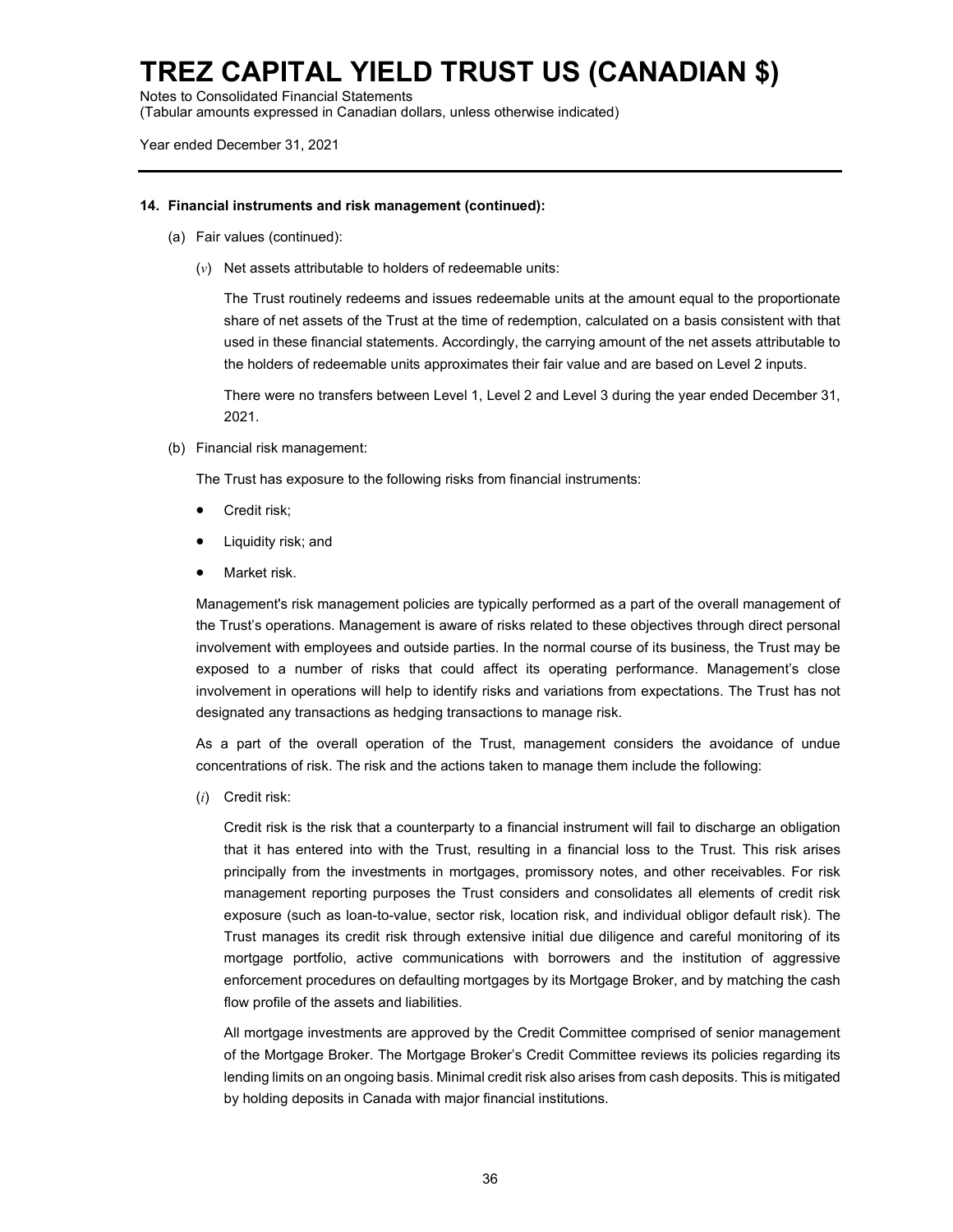Notes to Consolidated Financial Statements (Tabular amounts expressed in Canadian dollars, unless otherwise indicated)

Year ended December 31, 2021

### **14. Financial instruments and risk management (continued):**

- (b) Financial risk management (continued):
	- (*i*) Credit risk (continued):

The Trust's maximum credit risk exposure (without taking into account collateral and other credit enhancements) at December 31, 2021, is represented by the respective carrying amounts of the relevant financial assets in the Statement of Financial Position.

(*ii*) Liquidity risk:

Liquidity risk is the risk of encountering difficulty in meeting obligations associated with financial liabilities that are settled by delivering cash or another financial asset.

The Trust's liquidity requirements relate to its obligations under its secured borrowing, loans payable, accounts payable and accrued liabilities, mortgage syndication liabilities, distributions payable to holders of redeemable units, redeemable units, and its obligations to make future advances under its existing mortgage portfolio. Liquidity risk is managed by ensuring that the sum of: (*i*) availability under the Trust's bank borrowing line; (*ii*) the sourcing of other borrowing facilities; and (*iii*) projected repayments under the existing mortgage portfolio, exceeds projected needs (including funding of further advances under existing and new mortgage investments).

As at December 31, 2021, 52.42% of the Trust's mortgage portfolio, being \$369,540,562, is due on or before December 31, 2022 (2020 - 60.63% or \$403,485,039 due before December 31, 2021). There is no mortgage that was overdue on December 31, 2021 (2020 – nil)

In Management's opinion, the Trust has sufficient resources to meet its current cash flow requirements.

(*iii*) Market risk:

Market risk is the risk that changes in market factors, such as interest rates, currency and other price risks will affect the Trust's income or the fair value of its holdings of financial instruments. The objective of market risk management is to manage and control market risk exposure within acceptable parameters, while optimizing the return.

The Trust's strategy for the management of market risk is driven by the Trust's investment objective which is to invest in a diversified portfolio of mortgages on real property located within the United States that preserves capital and generates returns in order to permit the Trust to pay quarterly distribution to its unit holders.

The Trust's market risk is managed on a regular basis by the Manager in accordance with policies and procedures in place.